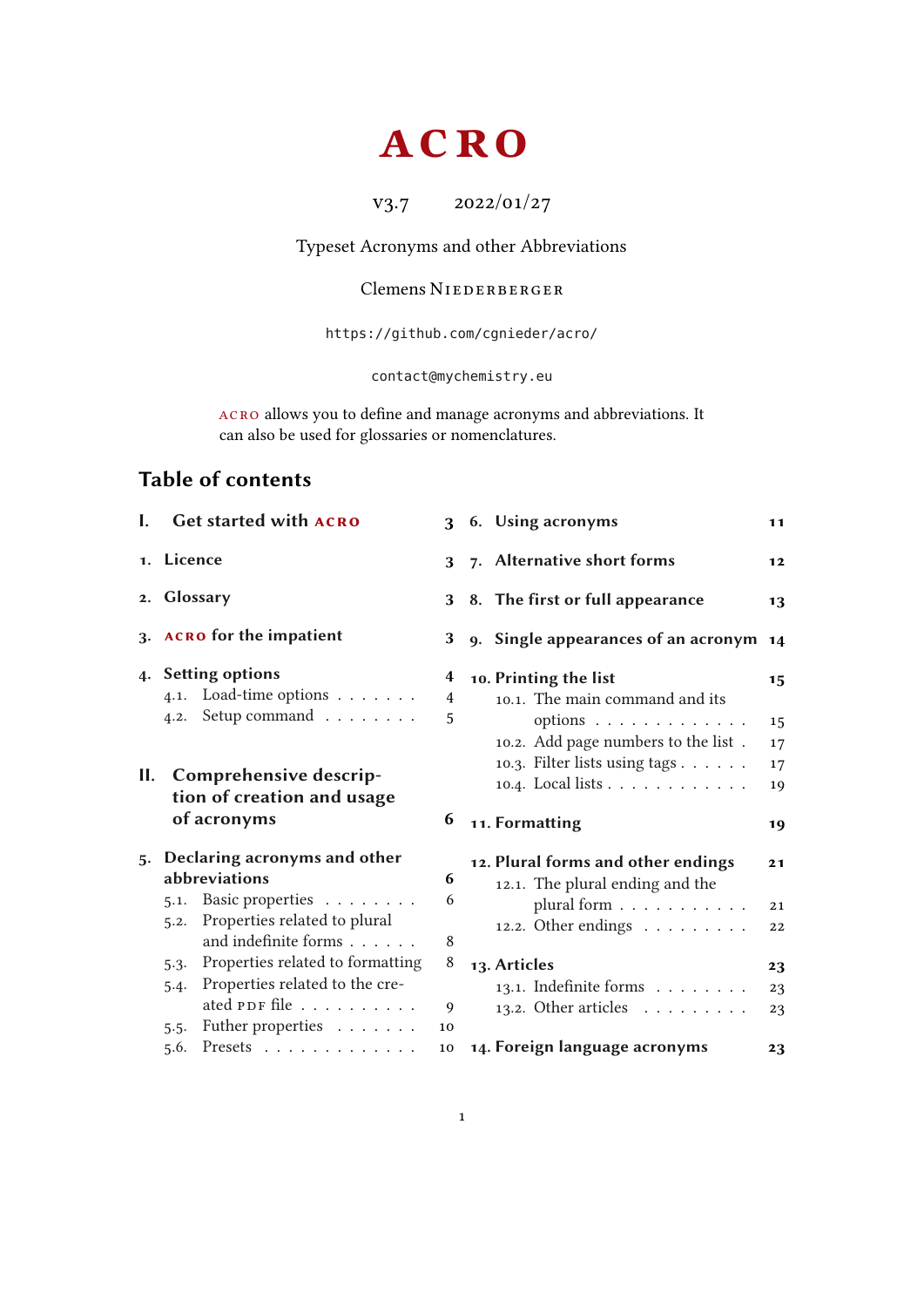| 15. Uppercasing                       | 25             | 24.2. Defining new templates                                          | 39             |
|---------------------------------------|----------------|-----------------------------------------------------------------------|----------------|
| 16. Citing and indexing               | 26             | 24.3. Commands to be used in tem-<br>plate definitions                | 40             |
| 16.1. Citing                          | 26             | 24.3.1. Commands for com-                                             |                |
| 16.2. Indexing                        | 28             | mon uses                                                              | 40             |
| 17. Barriers                          | 29             | 24.3.2. Commands for usage<br>in acronym templates                    | 4 <sub>1</sub> |
| 18. Trailing tokens                   | 29             | 24.3.3. Commands for usage                                            |                |
| 18.1. What is it about?               | 29             | in list templates                                                     | 4 <sup>2</sup> |
| 18.2. How does it work?               | 30             | 24.4. New acronym templates<br>24.5. New list templates $\dots \dots$ | 43             |
|                                       |                | 24.6. New heading templates                                           | 43             |
| 19. Using or resetting acronyms       | 3 <sub>1</sub> |                                                                       | 45             |
| 20. Bookmarks, backlinks and ac-      |                | 25. Endings                                                           | 45             |
| cessibility support                   | 32             | 26. Articles                                                          |                |
| 20.1. Backlinks                       | 32             |                                                                       | 47             |
| 20.2. Bookmarks                       | 32             | 27. Translations                                                      | 48             |
| 20.3. PDF comments                    | 33             |                                                                       |                |
| 20.4. Accessibility support           | 33             | 28. Properties                                                        | 48             |
| 21. Localisation                      | 35             | 29. Own acronym commands                                              | 49             |
|                                       |                | 29.1. Background                                                      | 49             |
| 22. Patches                           | 35             | 29.2. Create commands for posses-                                     |                |
|                                       |                | sive endings                                                          | 51             |
|                                       |                |                                                                       |                |
| <b>III.</b> Extending ACRO            | 37             | 30. Own ACRO style files                                              | 52             |
| 23. Background                        | 37             |                                                                       |                |
| 23.1. Templates                       | 37             | IV. Appendix                                                          | 53             |
| 23.2. Objects                         | 37             | A. Examples                                                           | 53             |
| 24. Templates                         | 37             | <b>B.</b> Acronyms                                                    | 57             |
| 24.1. Pre-defined templates $\dots$ . | 37             |                                                                       |                |
| 24.1.1. Acronym templates             | 37             | C. References                                                         | 58             |
| 24.1.2. List templates                | 38             |                                                                       |                |
| 24.1.3. Heading templates             | 39             | D. Index                                                              | 59             |

40

 $41$ 

 $4<sup>2</sup>$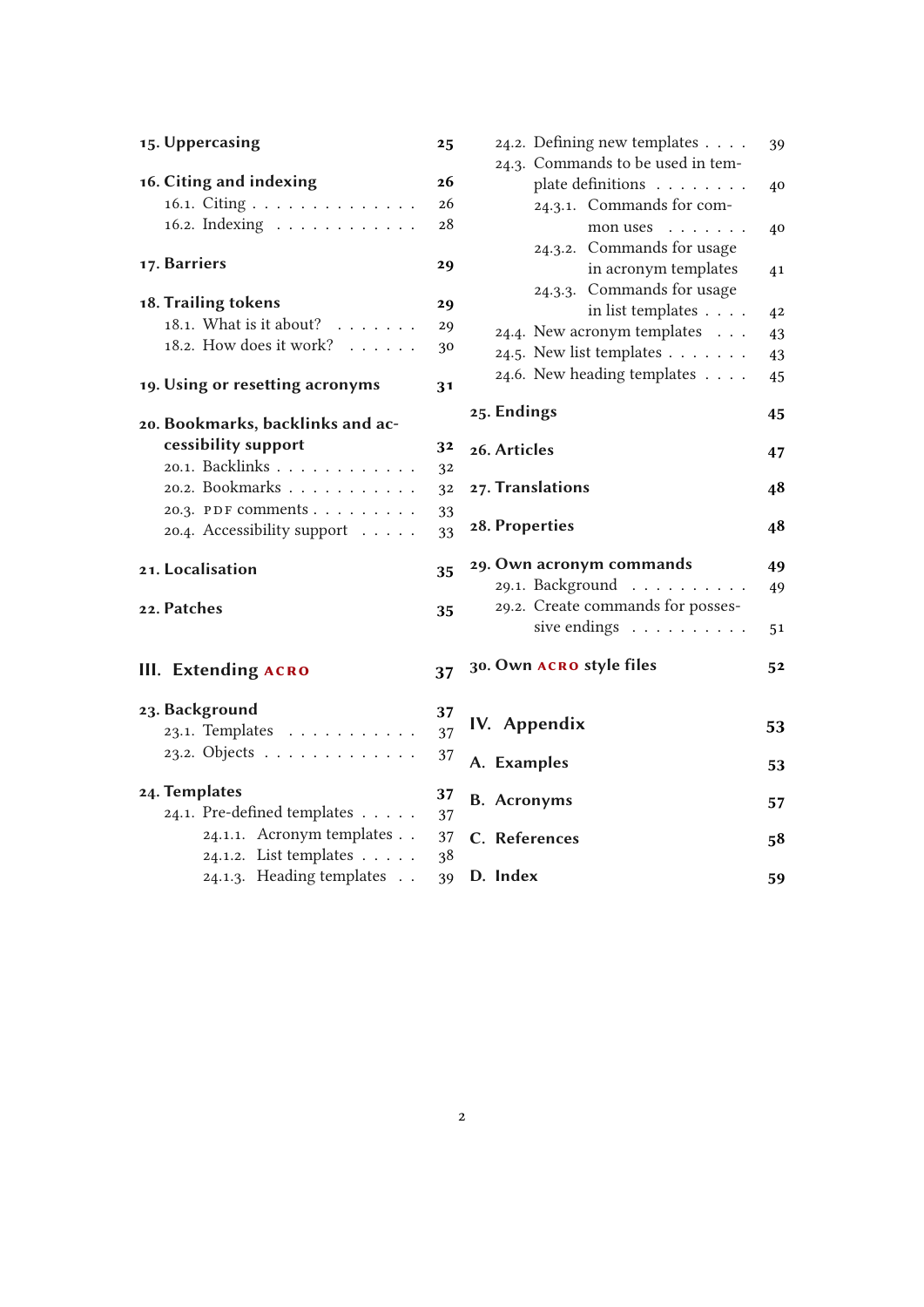## <span id="page-2-4"></span><span id="page-2-0"></span>Part I. Get started with ACRO

## <span id="page-2-1"></span>1. Licence

Permission is granted to copy, distribute and/or modify this software under the terms of the <sup>L</sup>ATEX Project Public License (LPPL), version 1.3c or later ([http://www.latex-project.org/](http://www.latex-project.org/lppl.txt) [lppl.txt](http://www.latex-project.org/lppl.txt)). The software has the status "maintained."

## <span id="page-2-2"></span>2. Glossary

- articles Articles are prefixes to acronyms, usually separated with a blank. Different types of articles are mutually exclusive.
- endings Endings are postfixes to acronyms, usually not separated from the acronym. Different types of endings are mutually exclusive.
- **load-time option** A load-time option is a package option of  $ACRO$  which *must* be set as option to  $\text{usepackage}[\langle options\rangle]$  {acro}.
- option An option is a package option of  $ACRO$  which must set with  $\a$ csetup. It *cannot* be set as option to \usepackage. Options usually also can be set in the optional argument of  $\setminus$  ac and friends.
- property A property is an option to the second argument of the  $\Delta$  eclareAcroym command. They are options of an individual acronym if you will.
- template A template determines how different objects of  $ACRO$  are printed. This includes the acronyms themselves but also for example the list of acronyms as a whole.
- translations Localisation strings which can be modified.

## <span id="page-2-3"></span>3. acro for the impatient

Acronyms are defined in the preamble via the command

\DeclareAcronym{⟨id⟩}{⟨properties⟩}

where  $\langle id \rangle$  is a unique string to identify the acronym and  $\langle properties \rangle$  is a key/value list of acronym properties. These include:

```
short = {\langle text \rangle} (required)
 The short form of the acronym. This property is required: an acronym must have a short form.
```
 $long = \{\langle text \rangle\}$  (required) The long form of the acronym. This property is required: an acronym must have a description.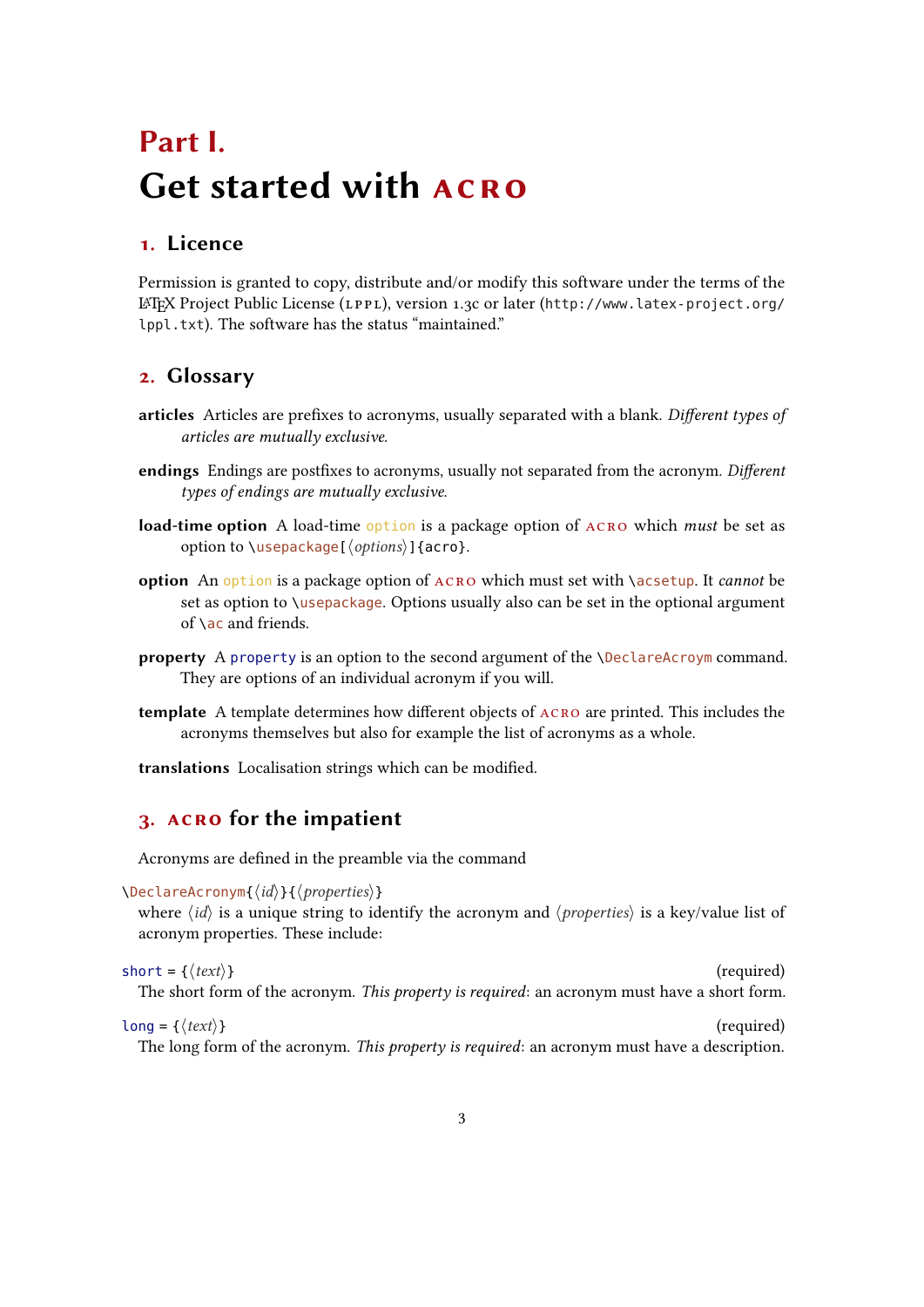<span id="page-3-2"></span>In its simplest form an acronym needs a short and a long form. Please note that both properties must be set.

In the document acronyms are used with these commands:

#### $\{ \langle id \rangle \}$  \Ac{ $\langle id \rangle$ }

!

 $\a$  prints the acronym  $\langle id \rangle$ , the first time with full description and every subsequent use only the abbreviated form.  $\Delta c$  does the same but uppercases the first letter – this may be needed at the beginning of a sentence.

```
\text{Res}\{\langle id \rangle\} \Acs\{\langle id \rangle\}
```
\acs prints the short form of the acronym  $\langle id \rangle$ . \Acs does the same but uppercases the first letter.

```
\aleph \acl{\langle id \rangle} \Acl{\langle id \rangle}
```
 $\setminus$ acl prints the long form of the acronym  $\langle id \rangle$ .  $\setminus$ Acl does the same but uppercases the first letter.

```
\setminus \text{act}\{\langle id \rangle\} \Acf{\langle id \rangle\}
```
\acf prints the full form of the acronym  $\langle id \rangle$ . \Acf does the same but uppercases the first letter.

Let's say you defined [CD](#page-56-2) as follows:

```
1 \DeclareAcronym{cd}{
2 short = CD,
3 long = compact disc
4 }
```
Then the usage is

1 \begin{tabular}{ll}  $\frac{1}{2}$  first & \ac{cd} \\  $3$  second & \ac{cd} \\  $_4$  long & \acl{cd} \\ 5 short &  $\acs\{cd\}$  /  $6$  full &  $\acf{cd}$  $<sub>7</sub>$  \end{tabular}</sub>

```
(CD)
second CD
long compact disc
short CD
(CD)
```
## <span id="page-3-0"></span>4. Setting options

#### <span id="page-3-1"></span>4.1. Load-time options

ACRO knows only a small set of load-time options which can be used as argument to  $\iota$ usepackage: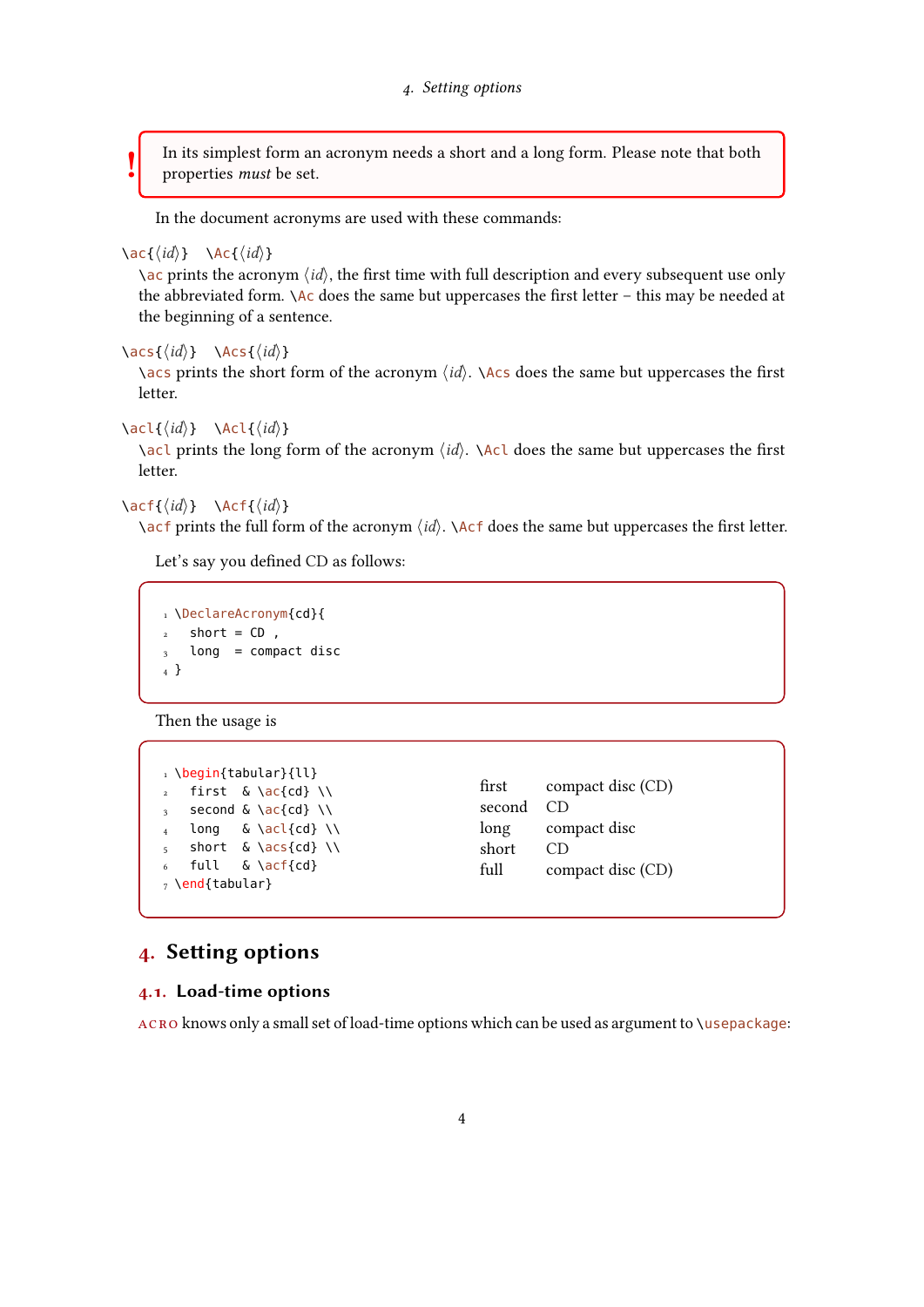#### 4. Setting options

#### <span id="page-4-1"></span>version = 2|3 Initial: 3

The option allows you to use the last version prior to the update to version 3. This may help if you don't have the time to fix issues after upgrading to the new version.

#### upgrade = true|false Initial: false

When this option is used ACRO tries to give as much helpful and meaningful warning or error messages when a deprecated or removed command, property, or option is used. This is especially useful if you are upgrading from version 2.

#### <span id="page-4-0"></span>4.2. Setup command

All options of  $ACRO$  that have *not* been mentioned in section [4.1](#page-3-1) have to be set up either with this command

#### \acsetup{⟨options⟩}

or as option to other commands. If the latter is possible then it is described when the corresponding commands are explained. Options usually follow a key/value syntax and are always described in the following way:

#### option

An option without a value. Those options are very rare if there are any.

```
option = {⟨value⟩} Initial: preset
```
An option where a value can be given. The pre-set value is given to the right.

#### option = choiceA|choiceB|choiceC Initial: choiceB

An option with a determined set of choices. The underlined value is chosen if the option is given without value.

```
option = true|false
```
A boolean option with only the choices true and false.

#### module/option

An option at a deeper level belonging to the module module.

All of the above is probably clear from an example (using real options):

```
1 \acsetup{
2 make-links = true, % boolean
\frac{3}{3} index, \frac{2}{3} boolean
  format = \emph , % standard list / local , % boolean state of the standard
                             % boolean option of the list module
6 list / display = all % choice option of the list module
7 }
```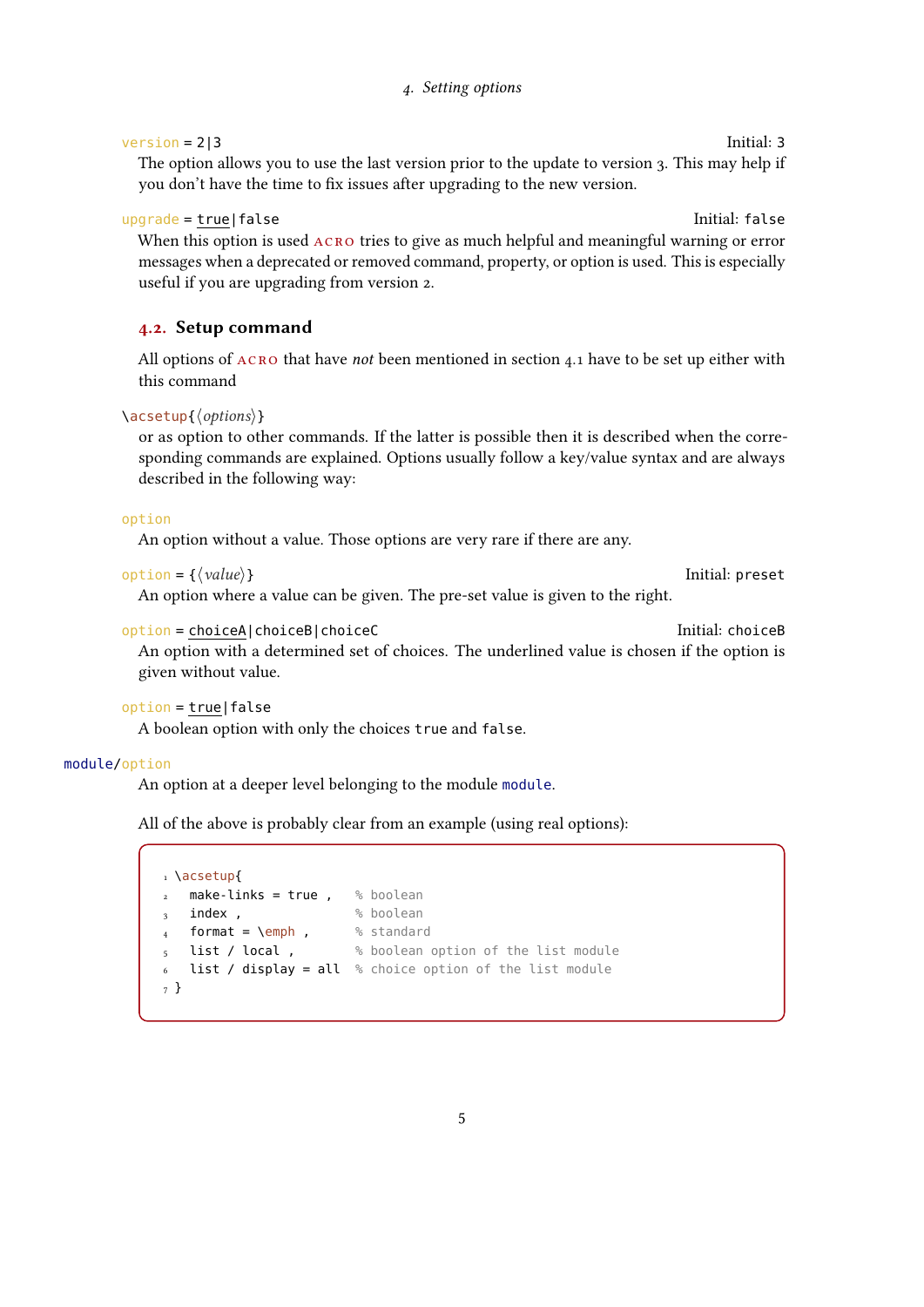## <span id="page-5-3"></span><span id="page-5-0"></span>Part II. Comprehensive description of creation and usage of acronyms

## <span id="page-5-1"></span>5. Declaring acronyms and other abbreviations

All acronyms have to be declared in the preamble with the following command in order to be used in the document. Any usage of an acronym which has not been declared leads to an error message.

#### \DeclareAcronym{⟨id⟩}{⟨list of properties⟩}

The basic command for declaring an acronym where  $\langle id \rangle$  is a unique string identifying the acronym. Per default this is case sensitive which means id is different from ID, for example.

The command understands a number of properties which are listed in the following sections. This is a comprehensive overview over the existing properties. Many properties are also explained in more detail in later sections of this manual.

#### case-sensitive = true|false Initial: true Initial: true

When this is set you can write the [ID](#page-56-3) of the acronym upper- or lower- or mixed case and it is recognized by acro as the same. This might be useful when the acronym appears in the page header, for example.

#### case-insensitive = true|false Initial: false Initial: false

The inverse of the option case-sensitive.

Introduced in version v3.6 (2022/01/04)

! In its simplest form an acronym needs a short and a long form. Please note that both

properties must be set.

#### <span id="page-5-2"></span>5.1. Basic properties

```
short = {\langle text \rangle} (required)
```
The short form of the acronym. This property is required: an acronym must have a short form.

Maybe you mostly have simple acronyms where the [ID](#page-56-3) and short form are the same. In that case you can use

```
use-id-as-short = true|false Initial: false
 to use the ID of the acronym as short form. For more complicated cases this would still allow
 you to set the short form.
```
#### $long = \{\langle text \rangle\}$  (required) The long form of the acronym. This property is required: an acronym must have a description.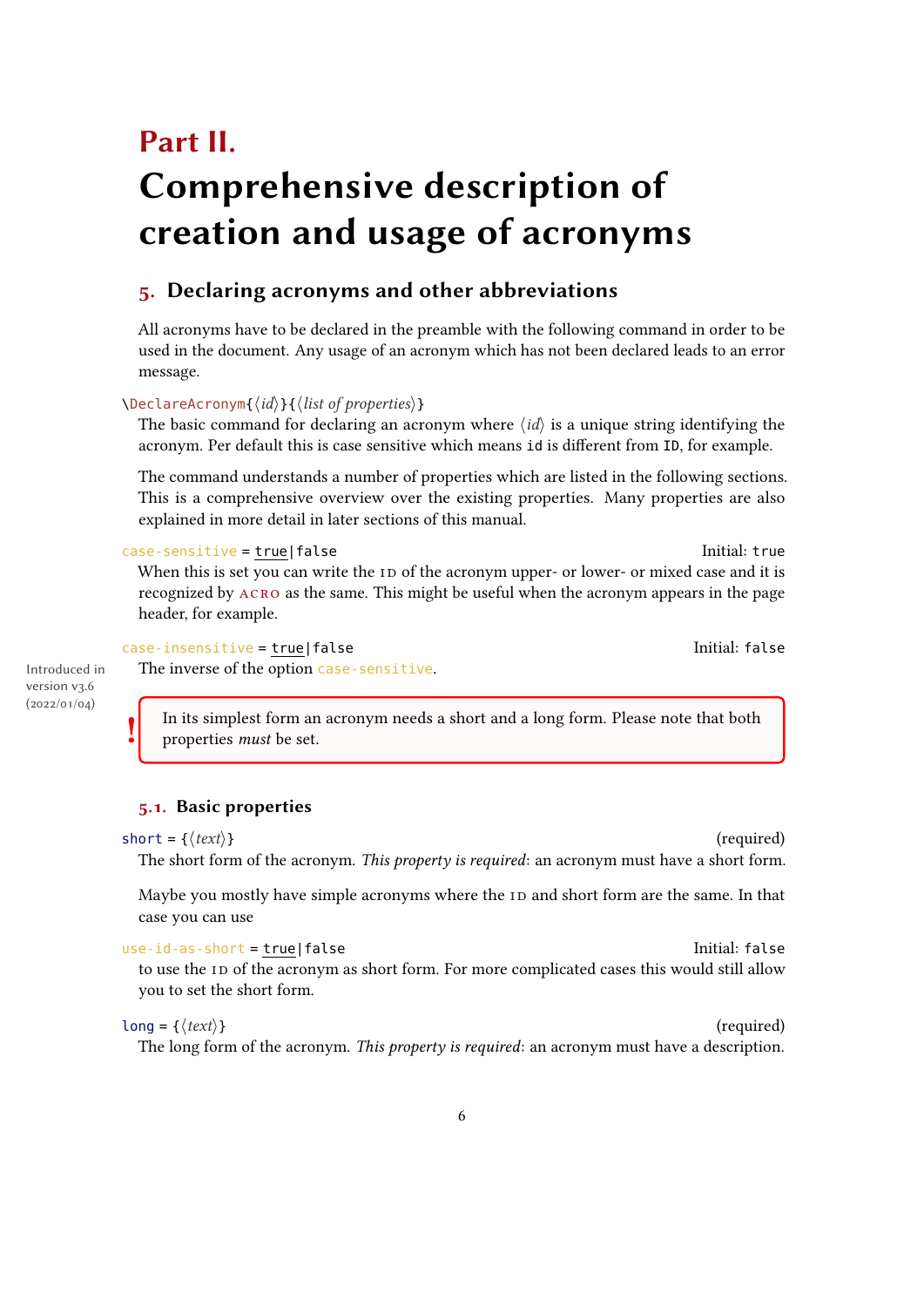5. Declaring acronyms and other abbreviations

<span id="page-6-0"></span>

| $alt = \{\langle text \rangle\}$<br>Alternative short form.                                                                                                                                                                                                                                                                       | (initially empty)             |
|-----------------------------------------------------------------------------------------------------------------------------------------------------------------------------------------------------------------------------------------------------------------------------------------------------------------------------------|-------------------------------|
| $ext{ra} = \{\langle text \rangle\}$<br>Extra information to be added in the list of acronyms.                                                                                                                                                                                                                                    | (initially empty)             |
| foreign = $\{\langle long\ form\ in\ foreign\ language\rangle\}$<br>Can be useful when dealing with acronyms in foreign languages, see section 14 on page 23 for<br>details.                                                                                                                                                      | (initially empty)             |
| long-post = { $\langle text \rangle$ }<br>$\langle text \rangle$ is appended to the long form of the acronym in the text but not in the list of acronyms.                                                                                                                                                                         | (initially empty)             |
| $post = {\langle \text{text} \rangle}$<br>$\langle text \rangle$ is appended to the acronym in the text but not in the list of acronyms.                                                                                                                                                                                          | (initially empty)             |
| single = { $\langle text \rangle$ }<br>If provided $\langle text \rangle$ will be used instead of the long form if the acronym is only used a single time<br>and the option single has been set, see section 9 on page 14.                                                                                                        | if unused then equal to long  |
| sort = { $\langle text \rangle$ }<br>If used the acronym will be sorted according to this property instead of its short form.                                                                                                                                                                                                     | if unused then equal to short |
|                                                                                                                                                                                                                                                                                                                                   |                               |
| $tag = \langle \cos v \, list \rangle$<br>The tag(s) of an acronym.                                                                                                                                                                                                                                                               | (initially empty)             |
| cite = $\left[\langle \text{prenote} \rangle\right] \left[\langle \text{postnote} \rangle\right] \left\{\langle \text{citation keys} \rangle\right\}$<br>A citation that is printed to the acronym according to an option explained later.                                                                                        | (initially empty)             |
| before-citation = { $\langle text \rangle$ }<br>$\langle text \rangle$ is prepended to the citation of the acronym when and where the citation is printed.                                                                                                                                                                        | (initially empty)             |
| index = { $\langle text \rangle$ }<br>This property allows to overwrite the automatic index entry with an arbitrary one. See sec-<br>tion 16.2 on page 28 for details.                                                                                                                                                            | (initially empty)             |
| index-sort = { $\langle text \rangle$ }<br>If you use the option index every occurrence of an acronym is recorded to the index and sorted<br>by its short form or (if set) by the value of the sort property. This property allows to set an<br>individual sorting option for the index. See section 16.2 on page 28 for details. | if unused then equal to sort  |
| $index-cmd = {\langle index\ command \rangle}$<br>This sets the indexing command for the acronym. If unused then the command set by the                                                                                                                                                                                           |                               |
| corresponding option is used. See section 16.2 on page 28 for details.                                                                                                                                                                                                                                                            | (initially empty)             |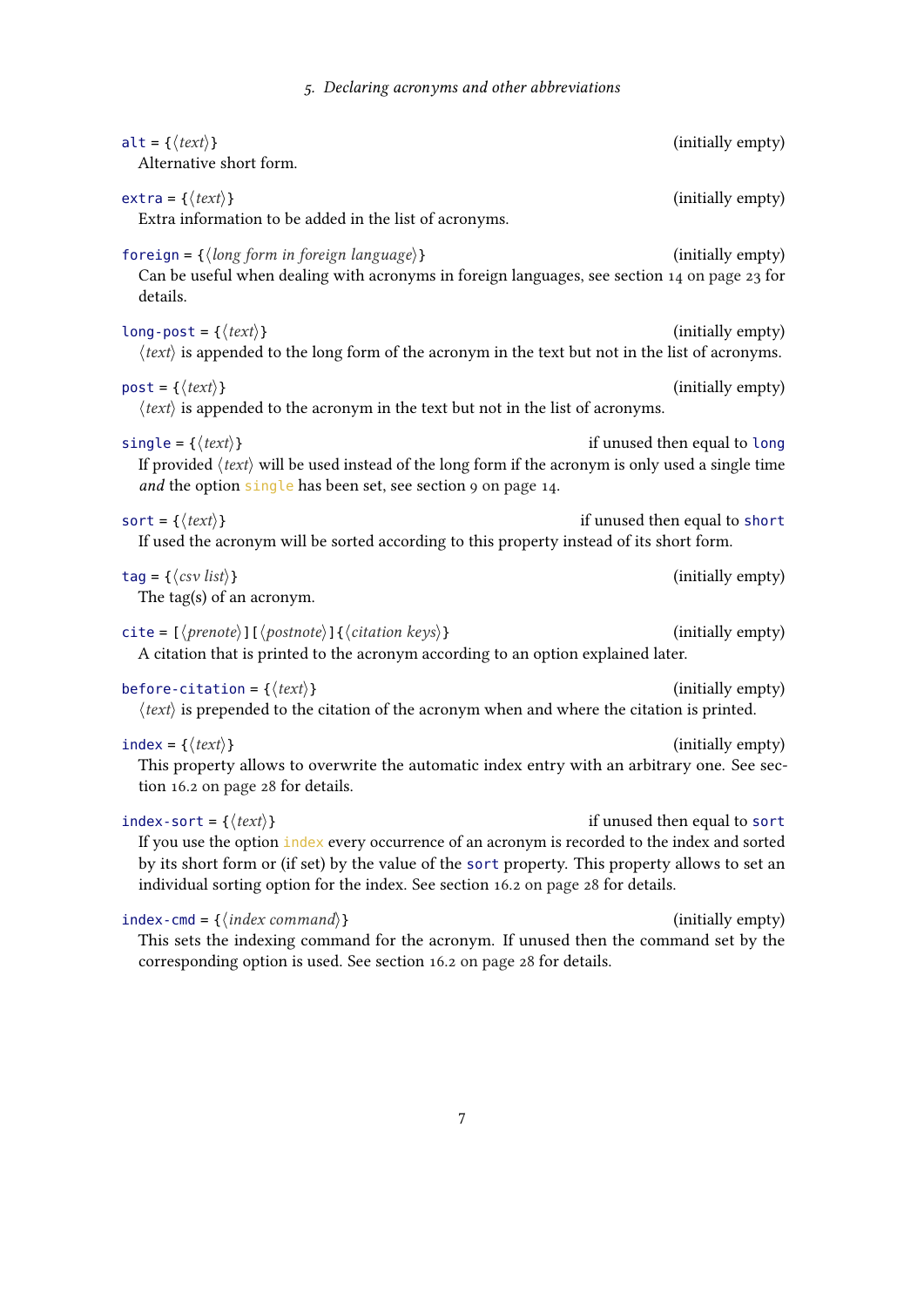<span id="page-7-2"></span><span id="page-7-1"></span><span id="page-7-0"></span>

| 5.2. Properties related to plural and indefinite forms                                                                                                                         |                                |
|--------------------------------------------------------------------------------------------------------------------------------------------------------------------------------|--------------------------------|
| short-plural = { $\langle text \rangle$ }<br>The plural ending appended to the short form.                                                                                     | Initial: s                     |
| short-plural-form = { $\langle text \rangle$ }<br>The plural short form of the acronym; replaces the short form when used instead of appending<br>the plural ending.           | (initially empty)              |
| long-plural = { $\langle text \rangle$ }<br>The plural ending appended to the long form.                                                                                       | Initial: s                     |
| long-plural-form = { $\langle text \rangle$ }<br>Plural long form of the acronym; replaces the long form when used instead of appending the<br>plural ending.                  | (initially empty)              |
| alt-plural = { $\langle text \rangle$ }<br>The plural ending appended to the alternative form.                                                                                 | Initial: s                     |
| alt-plural-form = { $\langle text \rangle$ }<br>The plural alternative form of the acronym; replaces the alternative form when used instead of<br>appending the plural ending. | (initially empty)              |
| foreign-plural = { $\langle text \rangle$ }<br>The plural ending appended to the foreign form.                                                                                 | Initial: s                     |
| foreign-plural-form = { $\langle text \rangle$ }<br>Plural foreign form of the acronym; replaces the foreign form when used instead of appending<br>the plural ending.         | (initially empty)              |
| short-indefinite = { $\langle text \rangle$ }<br>Indefinite article for the short form.                                                                                        | Initial: a                     |
| long-indefinite = { $\langle text \rangle$ }<br>Indefinite article for the long form.                                                                                          | Initial: a                     |
| alt-indefinite = { $\langle text \rangle$ }<br>Indefinite article for the alternative form.                                                                                    | Initial: a                     |
| 5.3. Properties related to formatting                                                                                                                                          |                                |
| format = { $\langle code \rangle$ }<br>The format used for both short and long form of the acronym.                                                                            | (initially empty)              |
| short-format = { $\langle code \rangle$ }<br>The format used for the short form of the acronym.                                                                                | if unused then equal to format |
| long-format = { $\langle code \rangle$ }<br>The format used for the long form of the acronym.                                                                                  | if unused then equal to format |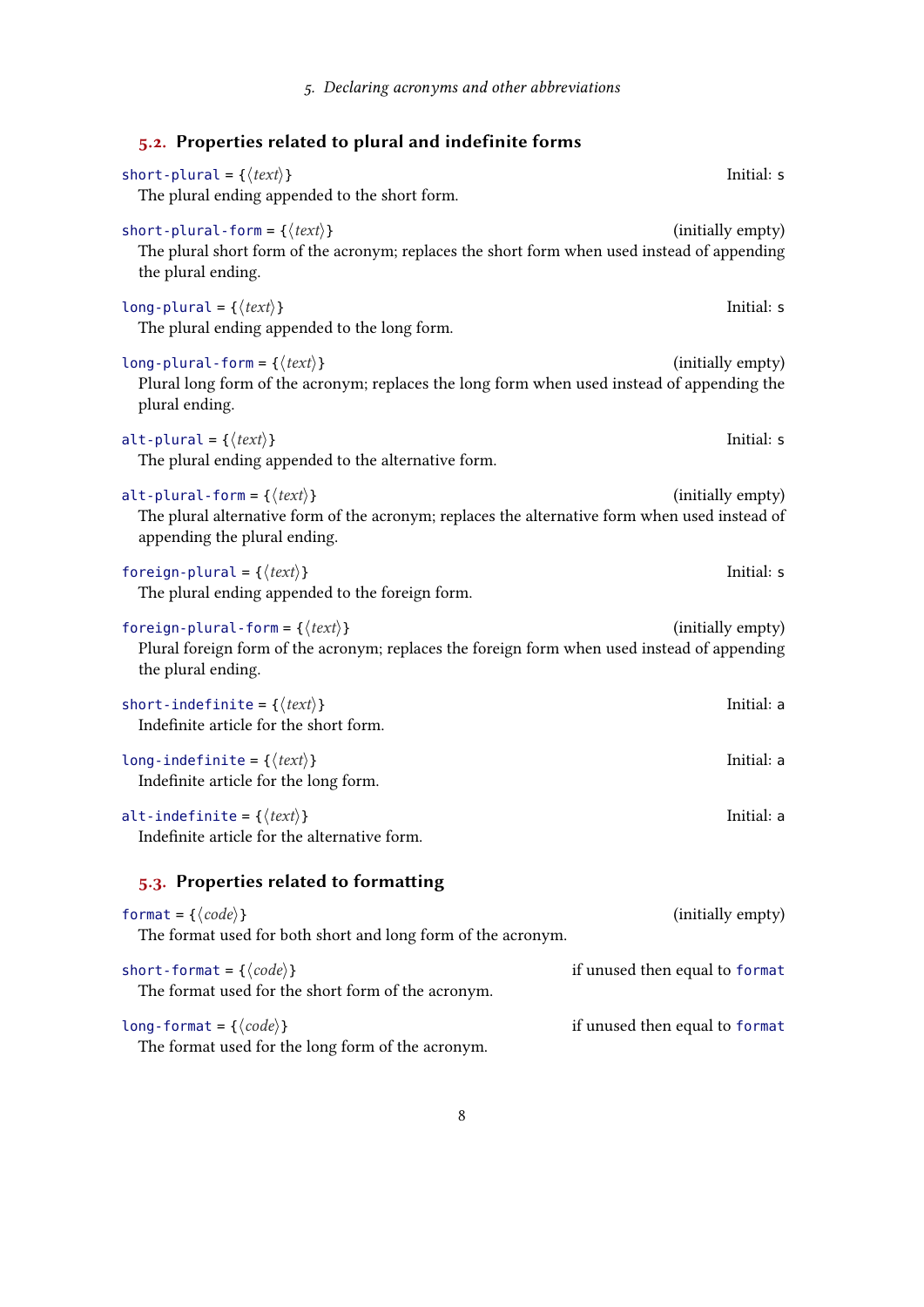<span id="page-8-1"></span>

|                              | first-long-format = { $\langle code \rangle$ }<br>The format used for the first appearance of the long form of the acronym.                                                                 | if unused then equal to long-format  |                   |
|------------------------------|---------------------------------------------------------------------------------------------------------------------------------------------------------------------------------------------|--------------------------------------|-------------------|
|                              | alt-format = { $\langle code \rangle$ }<br>The format used for the alternative form of the acronym. If this is not given the short format<br>will be used.                                  | if unused then equal to short-format |                   |
|                              | extra-format = { $\langle code \rangle$ }<br>The format used for the additional information of the acronym.                                                                                 |                                      | (initially empty) |
|                              | foreign-format = { $\langle code \rangle$ }<br>The format used for the foreign form of the acronym.                                                                                         |                                      | (initially empty) |
|                              | list-format = { $\langle code \rangle$ }<br>The format used for the long form of the acronym in the list if the list template supports it. All<br>pre-defined list templates do support it. | if unused then equal to long-format  |                   |
|                              | first-style = long-short short-long short long footnote<br>The style of the first appearance of the acronym, see also section 8 on page 13.                                                 |                                      | (initially empty) |
| Introduced in                | subsequent-style = long-short short-long short long footnote<br>The style of the appearance of the acronym after the first time.                                                            |                                      | (initially empty) |
| version v3.4<br>(2020/12/25) | single-style = long-short short-long short long footnote<br>The style of a single appearance of the acronym, see also section 9 on page 14.                                                 |                                      | (initially empty) |
|                              |                                                                                                                                                                                             |                                      |                   |

#### <span id="page-8-0"></span>5.4. Properties related to the created PDF file

#### pdfstring =  $\{\langle pdfstring \rangle\}$  if unused then equal to short Used as [PDF](#page-56-0) string replacement in bookmarks when used together with the hyperref [\[ORT20\]](#page-57-1) or the bookmark package [\[Obe19\]](#page-57-2).

#### pdfcomment = { $\langle text \rangle$ }

> Sets a tooltip description for an acronym. For actually getting tooltips you also need an appropriate setting of the options pdfcomment/cmd and pdfcomment/use, see also section [20.3](#page-32-0) [on page 33.](#page-32-0)

```
short-acc = {\langle text \rangle}
 Sets the ActualText property as presented by the accsupp package for the short form of the
 acronym.
```

```
long-acc = {\langle text \rangle}
 Sets the ActualText property as presented by the accsupp package for the long form of the
 acronym.
```
alt-acc = { $\langle text \rangle$ } Sets the ActualText property as presented by the accsupp package for the alternative short form of the acronym.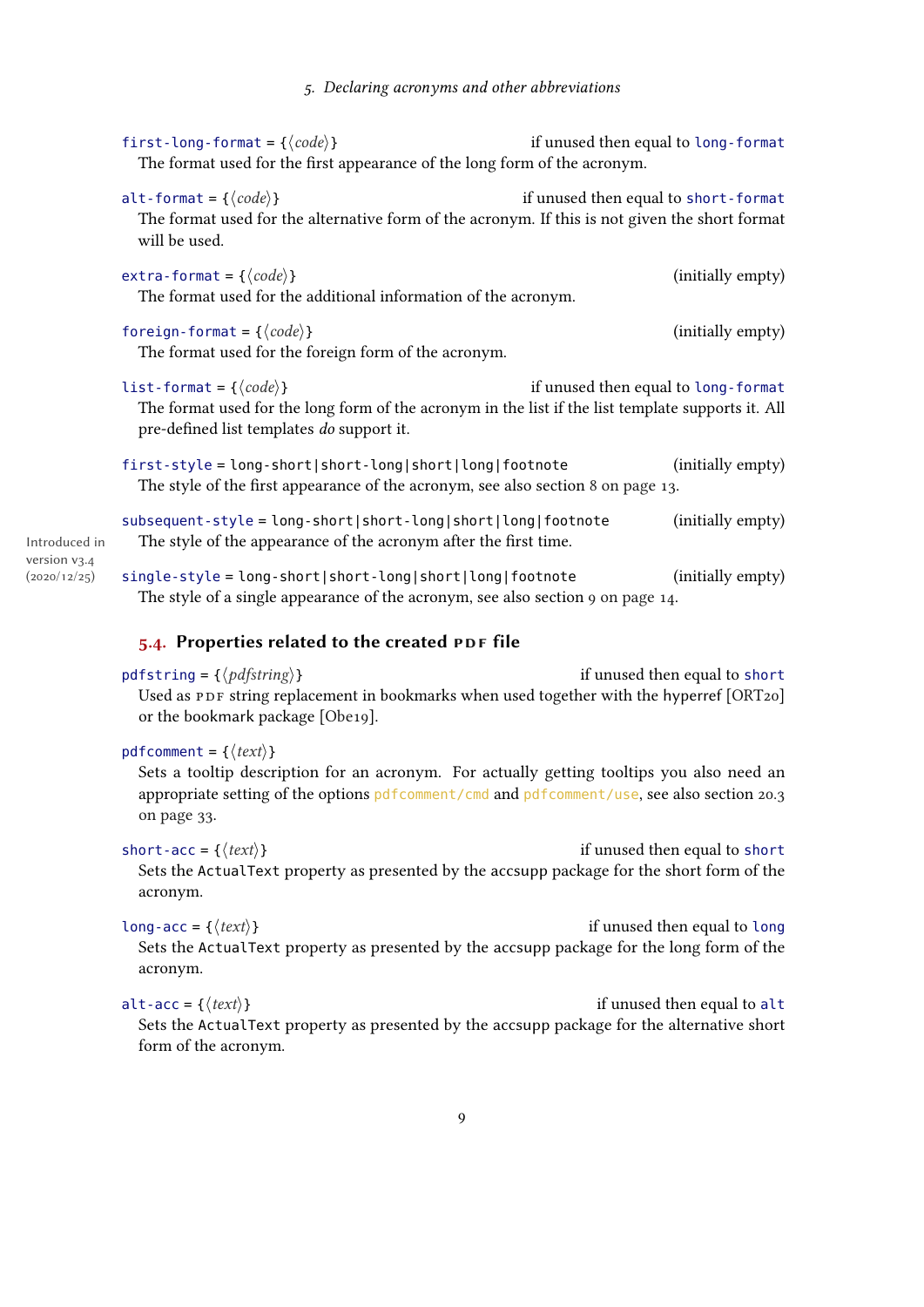#### <span id="page-9-2"></span>foreign-acc =  $\{\langle text \rangle\}$  if unused then equal to foreign Sets the ActualText property as presented by the accsupp package for the foreign form of the acronym.

#### $\text{extra} - \text{acc} = \{ \langle \text{text}\rangle \}$  if unused then equal to extra

Sets the ActualText property as presented by the accsupp package for the extra information of the acronym.

#### single-acc =  $\{\langle text \rangle\}$  if unused then equal to long-acc

Sets the ActualText property as presented by the accsupp package for a single appearance of the acronym.

#### list-acc = { $\{text{text}\}$ }

Sets the ActualText property as presented by the accsupp package for the appearance in the list of acronyms.

#### <span id="page-9-0"></span>5.5. Futher properties

 $list = \{\langle text \rangle\}$  if unused then equal to long If specified this will be written in the list as description instead of the long form if the corresponding list template supports it.

#### foreign-babel = { $\langle \text{language} \rangle$ } (initially empty)

The babel [\[Bra19\]](#page-57-3) or polyglossia [\[Cha19\]](#page-57-4) language of the foreign form. This language is used to wrap the entry with  $\{orange\{\langle language\rangle\}$  if either babel or polyglossia is loaded. You'll need to take care that the corresponding language is loaded by babel or polyglossia.

#### $foreign-locale = \{\langle language \rangle\}$  (initially empty)

The language name that is output when the option locale/display is used. If this property is not set then the appropriate value might be derived from foreign-babel. See section [14 on](#page-22-3) [page 23](#page-22-3) for details.

#### $\text{present} = \{\langle set \text{ name} \rangle\}$  (initially empty)

Enables to load a set of properties that has been defined earlier with \NewAcroPreset, see section [5.6.](#page-9-1)

If this property is given and all acronyms specified in this property have been used before the

#### uselist =  $\{\langle \text{csv} \text{ list of acoronym } \text{ ids} \rangle\}$  (initially empty)

Introduced in version v3.5

## first time the current acronym is used it behaves as if it has been used before.

#### <span id="page-9-1"></span>5.6. Presets

Introduced in Sometimes it can be useful to have different kinds of acronyms or abbreviations or similar which share a common set of properties. Such sets can be defined with these commands:

#### \NewAcroPreset{⟨set name⟩}{⟨csv list of properties⟩}

Defines the property set  $\langle set \text{ name} \rangle$ . Any valid property can be set in  $\langle \text{csv} \rangle$  list of properties $\rangle$ .

# (2021/01/16)

Introduced in version v3.5

version v3.5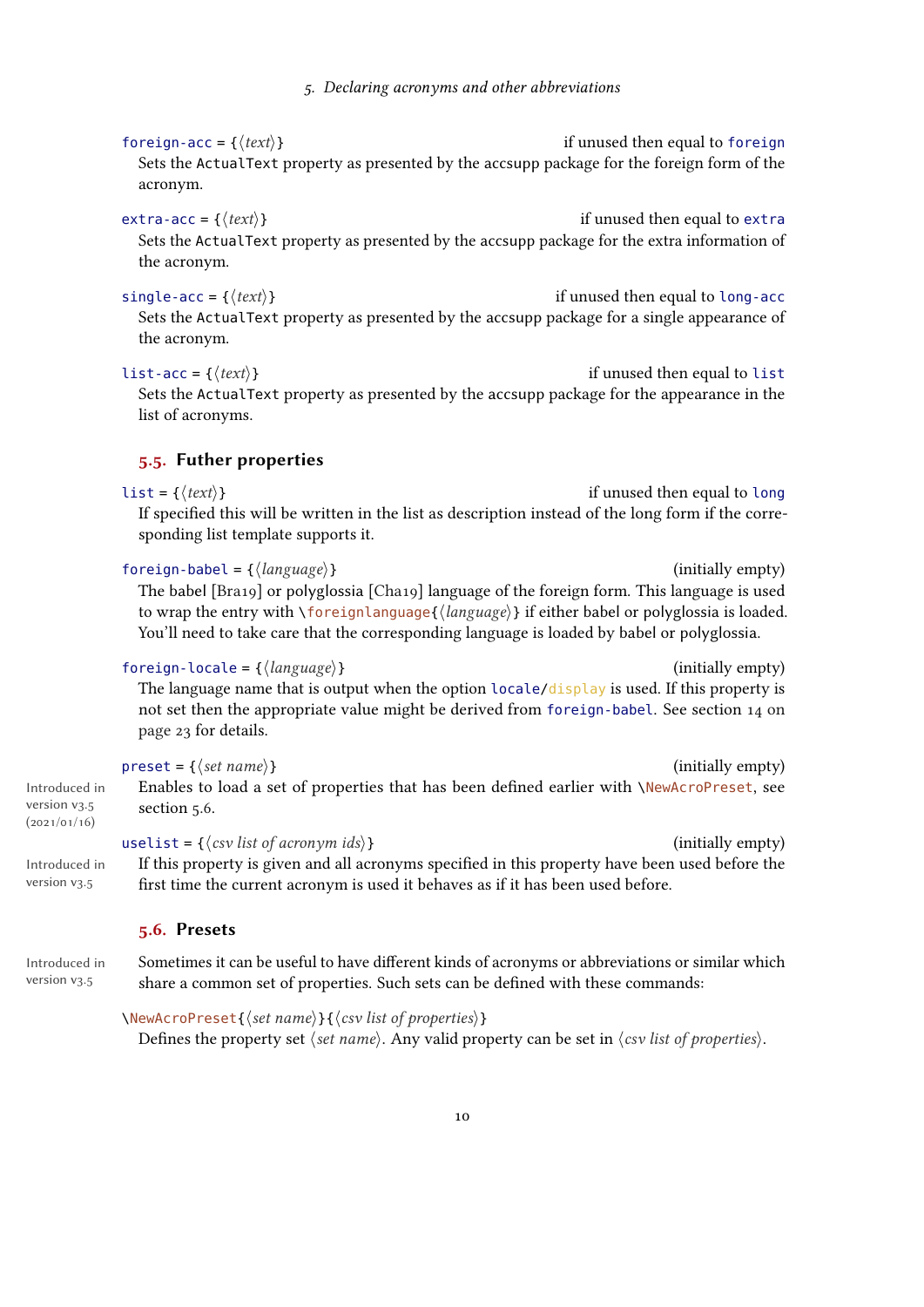```
\RenewAcroPreset{⟨set name⟩}{⟨csv list of properties⟩}
  Redefines the property set \langle set \space name \rangle.
```
\DeclareAcroPreset{⟨set name⟩}{⟨csv list of properties⟩} Defines or redefines the property set *⟨set name*⟩ without checking.

## <span id="page-10-0"></span>6. Using acronyms

There are a number of commands to use acronyms with. Their names always follow the same pattern which should make their usage intuitive immediately.

All of these commands have a starred form which means "don't count this as usage". All of these commands also have an optional argument that allows to set options for that usage only.

\acrocommand\*[⟨options⟩]{⟨id⟩}

This is the general syntax of all of the commands listed below. The star and the optional argument is left way for the sake of readability. A command  $\alpha$  acrocommand does not actually exist.

\ac{⟨id⟩} \Ac{⟨id⟩} \acp{⟨id⟩} \Acp{⟨id⟩} \iac{⟨id⟩} \Iac{⟨id⟩}

 $\alpha$  prints the acronym  $\langle id \rangle$ , the first time with full description and every subsequent use only the abbreviated form.  $\Delta c$  does the same but uppercases the first letter – this may be needed at the beginning of a sentence. The commands  $\alpha$  and  $\alpha$ , resp., print the corresponding plural forms. The commands \iac and \Iac, resp., print indefinite forms.

```
\acs{\{id\} \Acs{\{id\} \acsp{\{id\} \Acsp{\{id\} \iacs{\{id\} \Iacs{\{id\}}
  \langle \text{acs prints the short form of the acronym } \langle id \rangle. \langle \text{Acs does the same but uppercase the first letter.}The commands \acsp and \Acsp, resp., print the corresponding plural forms. The commands
  \iacs and \Iacs, resp., print indefinite forms.
```
\acl{ $\langle id \rangle$ } \Acl{ $\langle id \rangle$ } \aclp{ $\langle id \rangle$ } \iacl{ $\langle id \rangle$ } \Iacl{ $\langle id \rangle$ }

\acl prints the long form of the acronym  $\langle id \rangle$ . \Acl does the same but uppercases the first letter. The commands  $\act{a\ccot\}$  and  $\Act{p, resp., print}$  the corresponding plural forms. The commands \iacl and \Iacl, resp., print indefinite forms.

\aca{ $\{id\}$  \Aca{ $\{id\}$ } \acap{ $\{id\}$ } \Acap{ $\{id\}$ } \iaca{ $\{id\}$ } \Iaca{ $\{id\}$ }  $\alpha$  prints the alternative short form of the acronym  $\langle id \rangle$ .  $\alpha$  does the same but uppercases the first letter. The commands  $\a$ cap and  $\Acap$ , resp., print the corresponding plural forms. The commands \iaca and \Iaca, resp., print indefinite forms.

\acf{ $\{id\}$  \Acf{ $\{id\}$  \acfp{ $\{id\}$  \Acfp{ $\{id\}$ } \iacf{ $\{id\}$  \Iacf{ $\{id\}$ } \acf prints the full form of the acronym  $\langle id \rangle$ . \Acf does the same but uppercases the first letter. The commands  $\a{cfp}$  and  $\A{cfp}$ , resp., print the corresponding plural forms. The commands \iacf and \Iacf, resp., print indefinite forms.

The usage should be clear. Let's assume you have defined an acronym [UFO](#page-57-5) like this: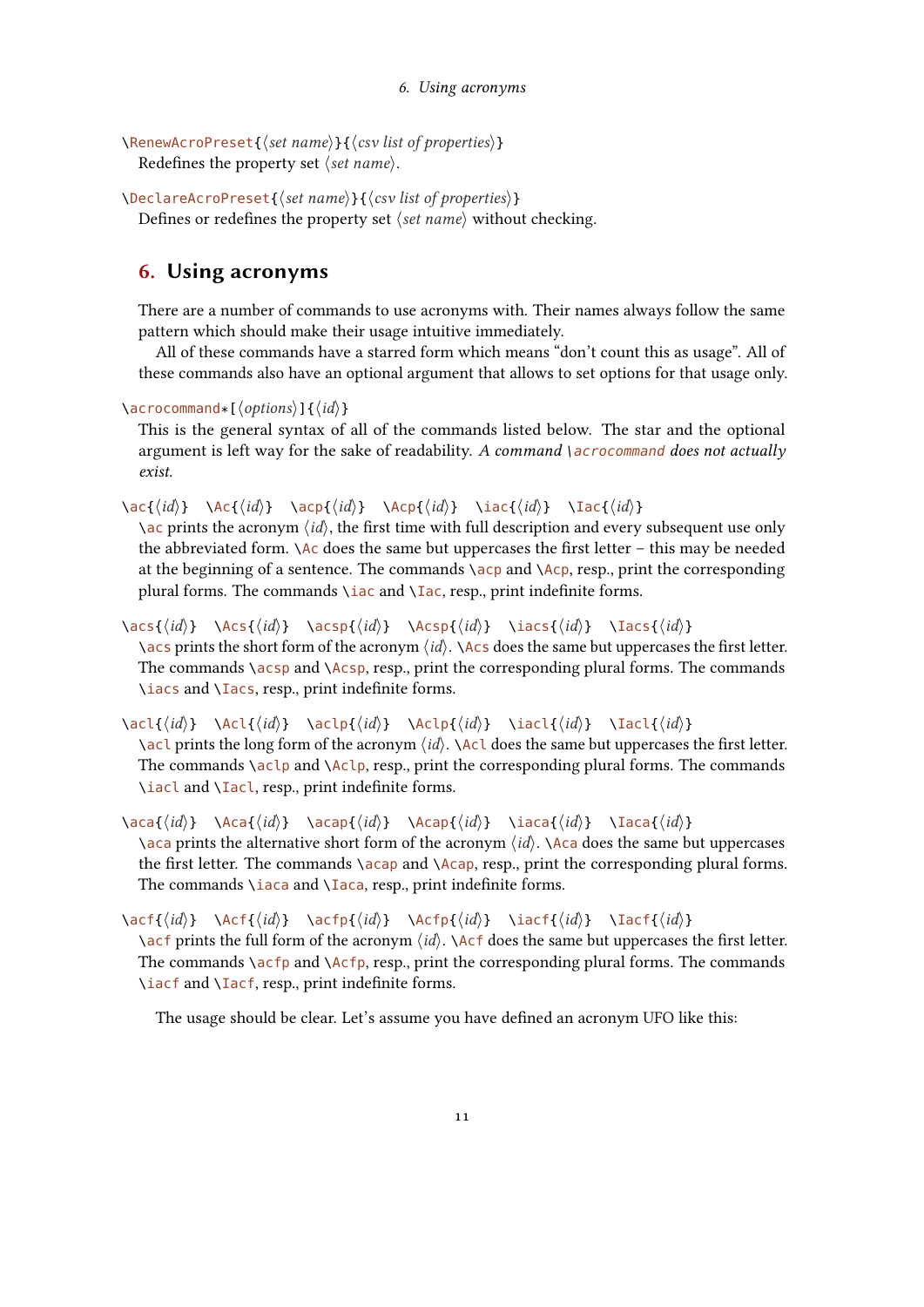```
1 \DeclareAcronym{ufo}{
2 short = UFO,
3 long = unidentified flying object,
  4 foreign = unbekanntes Flugobjekt ,
5 foreign-plural-form = unbekannte Flugobjekte,
6 foreign-babel = ngerman,
7 long-indefinite = an
8 }
```
The typical outputs look like this:

 $_1 \ \setminus \textsf{ac}$  {ufo} \\  $_2 \setminus$ iac{ufo}  $\setminus$  $_3 \setminus \text{iacl{ufo}} \setminus \setminus$  $_4$  \Iacf{ufo} \\ 5 \acfp{ufo} unidentified flying object (unbekanntes Flugobjekt, [UFO\)](#page-57-5) [a UFO](#page-57-5) an unidentified flying object An unidentified flying object (unbekanntes Flugobjekt, [UFO\)](#page-57-5) unidentified flying objects (unbekannte Flugobjekte, [UFOs\)](#page-57-5)

In a number of contexts all acronym commands act as if their starred form is used: in the table of contents, in the list of figures, and in the list of tables. The same is true for floats and the measuring phase of common table environments like tabularx or ltxtable.

## <span id="page-11-0"></span>7. Alternative short forms

Sometimes expressions have two different short forms. And example might be [JPEG](#page-56-4) which also often is [JPG.](#page-56-4) This is what the property alt is there for.

alt = { $\langle text \rangle$ }

!

Alternative short form.

Let's define [JPEG:](#page-56-4)

```
1 \DeclareAcronym{jpg}{
2 short = JPEG ,
3 sort = jpeg,
   alt = JPG,
```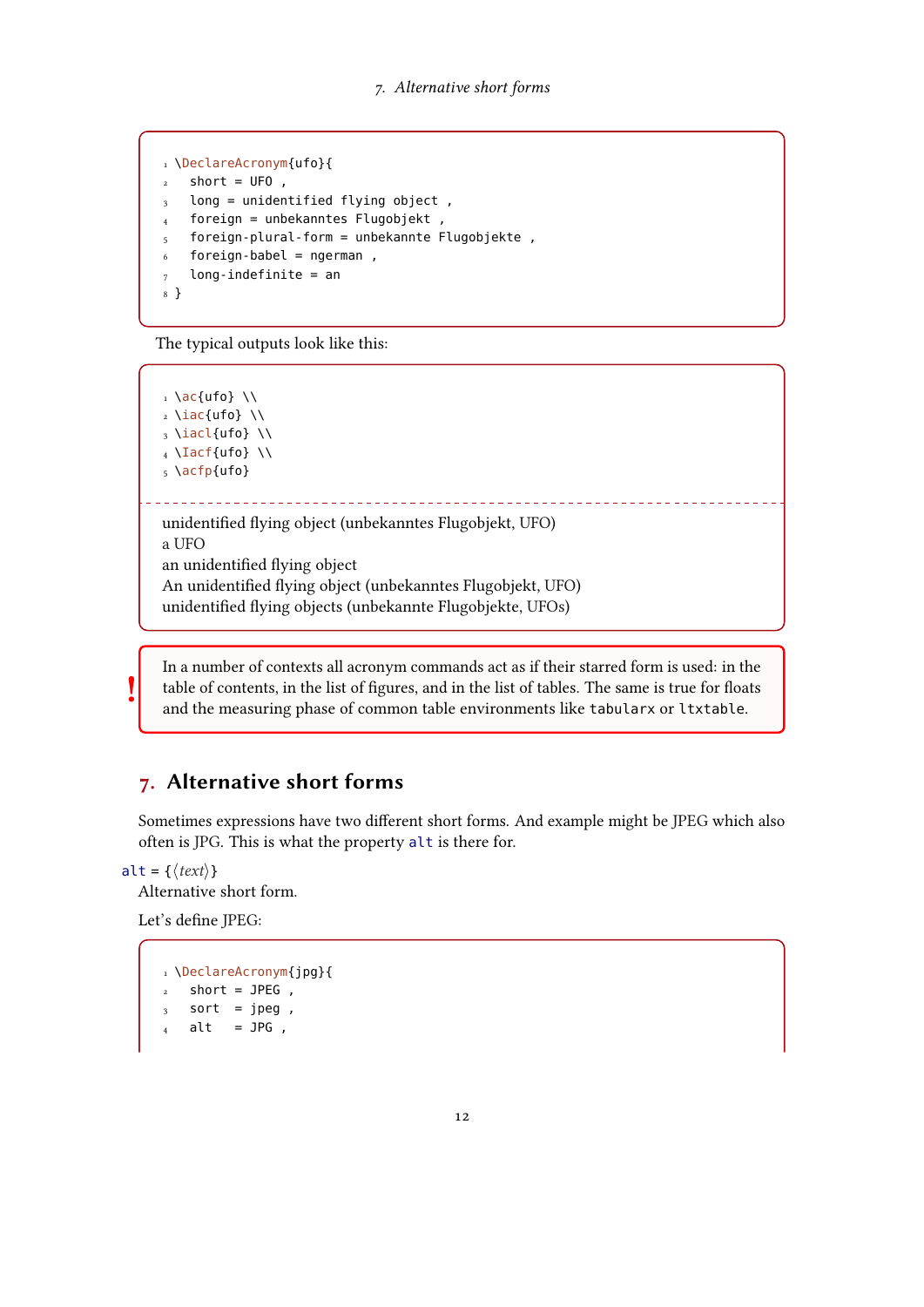```
5 long = Joint Photographic Experts Group
6 }
```
And let's see how to use it:

```
_1 \setminus \textsf{ac}\{\textsf{jpg}\} \\
_2 \setminus \text{ac}\{\text{jpg}\} \setminus \setminus3 \ \text{aca}\Joint Photographic Experts Group (JPEG or JPG)
JPEG
JPG
```
As you can see the full form shows both short forms of the acronym. This could be changed by altering the template for the full form, see section [24 on page 37](#page-36-4) and section [8.](#page-12-0) The alternative form is also printed in the list of acronyms, see section [A on page 57.](#page-56-1) This can also be changed by altering the template for the list, again see section [24.](#page-36-4)

## <span id="page-12-0"></span>8. The first or full appearance

If an acronym is used for the first time with  $\a$ c (after any number of usages with the starred forms of the usage commands listed in section [6 on page 11\)](#page-10-0) or if an acronym is used  $\setminus$  acf, then the first or full appearance of the acronym is printed.<sup>1</sup>

The first or full appearance of an acronym is determined by this option:

first-style = long-short|short-long|short|long|footnote Initial: long-short The style of the first appearance of the acronym. This options sets the appearance for all acronyms. Available options in reality are the names of all defined templates of the type acronym. All pre-defined templates can be found in section [24.1 on page 37.](#page-36-5)

subsequent-style = long-short|short-long|short|long|footnote Initial: short Introduced in version v3.4 The style of the appearance of the acronym after the first time. This options sets the appearance for all acronyms. Available options in reality are the names of all defined templates of the type acronym. All pre-defined templates can be found in section [24.1 on page 37.](#page-36-5)

> It might be desirable to set the first appearance of an acronym individually. This is possible by setting the corresponding property:

```
first-style = long-short|short-long|short|long|footnote (initially empty)
 The style of the first appearance of the acronym.
```
Let's again look at an example:

<span id="page-12-1"></span><sup>1.</sup> This usually requires at least two LATEX runs until it is stable.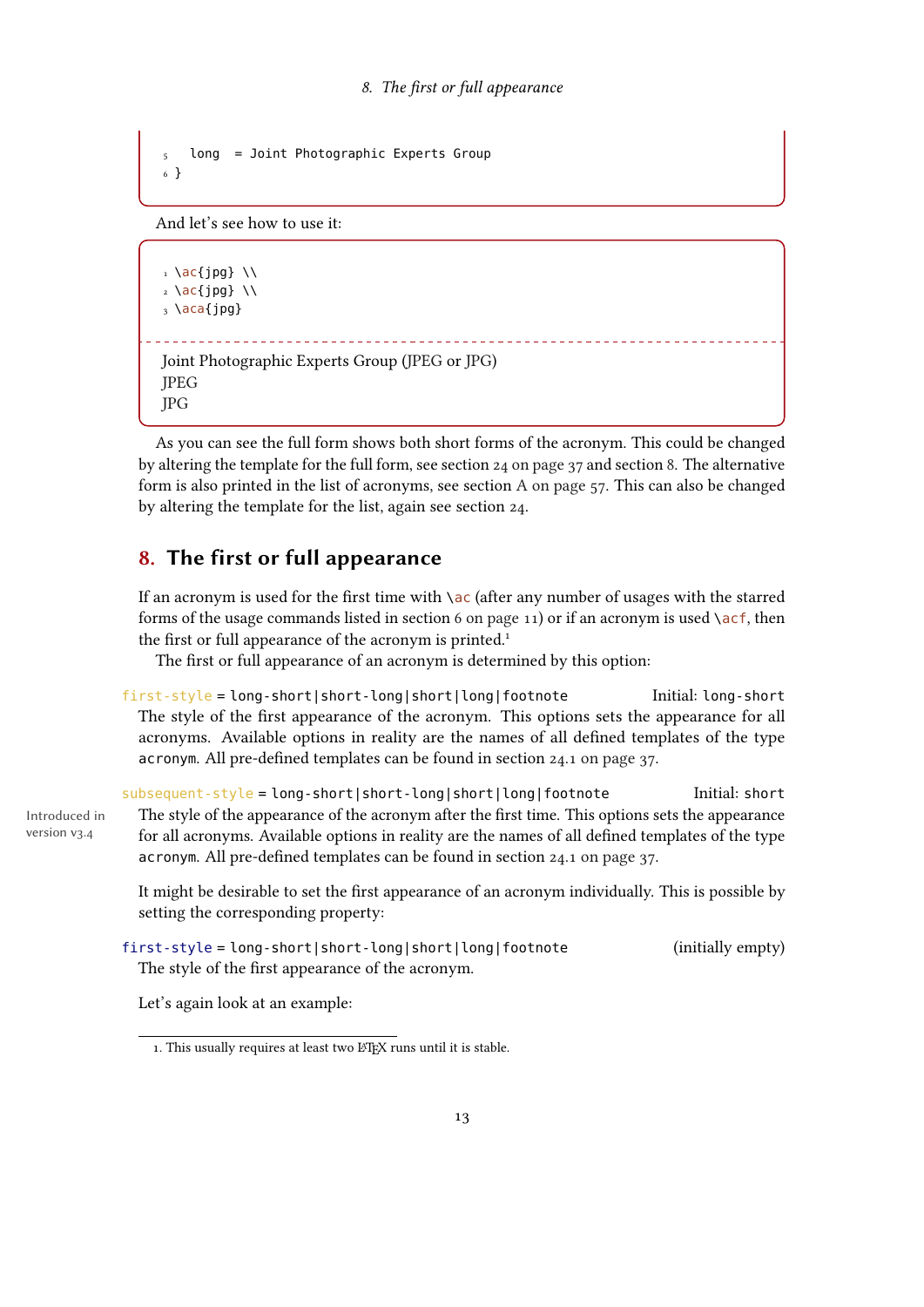```
\rightarrow \acf[first-style=long-short]{cd} \\
2 \acf[first-style=short-long]{cd} \\
_3 \setminus \text{acf}[first-style=footnote]{cd} \\
4 \acf[first-style=long]{cd} \\
5 \acf[first-style=short]{cd}
                                               compact disc (CD)
                                               CD (compact disc)
                                               CDa</sup>compact disc
                                               CD
                                                 a. compact disc
```
<span id="page-13-1"></span>This also demonstrates the use of the optional argument.

An example of an abbreviation that should have long as first appearance might be "[etc.](#page-56-5)", defined like this

```
1 \DeclareAcronym{etc}{
2 short = etc\acdot,
  long = et cetera,
   format = \text{texti},
  5 first-style = long ,
6 plural =
7 }
```
and output like this:

```
etc\}, \{etc\} etc.\}
```
The command  $\a$ cdot is explained in section [18 on page 29.](#page-28-1) Basically it checks if a dot follows and outputs a dot if not.

## <span id="page-13-0"></span>9. Single appearances of an acronym

If an acronym is used only once (not counting usages with the starred forms of the usage commands listed in section [6 on page 11\)](#page-10-0), then the single appearance of the acronym is printed.<sup>2</sup> The single appearance of an acronym is determined by this option:

```
single = true|false|\langle number \rangleThis option determines whether a single appearance of an acronym counts as usage. It might be
  desirable in such cases that an acronym is simply printed as long form and not added to the list
  of acronym. This is what this option does. With \langle number \rangle the minimal number of usages can
  be given that needs to be exceeded. single = \{1\} is the same as single = {true}.single-style = long-short|short-long|short|long|footnote Initial: long
```
The style of the single appearance of an acronym. Can be used to determine how a single appearance is printed if the option single has been set. This option sets the appearance for

<span id="page-13-2"></span><sup>2.</sup> This usually requires at least two LATEX runs until it is stable.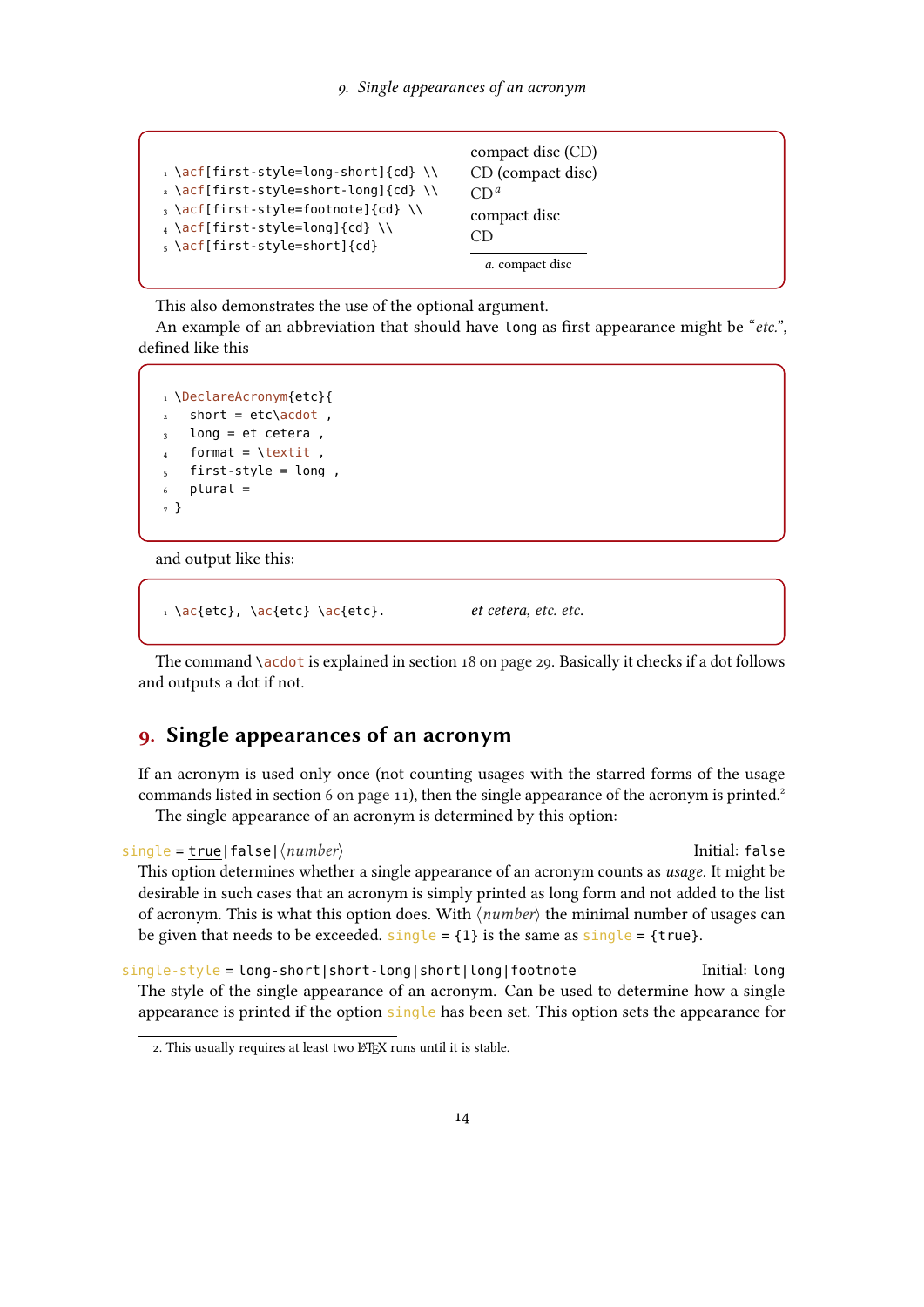<span id="page-14-4"></span>all acronyms. Available options in reality are the names of all defined templates of the type acronym. All pre-defined templates can be found in section [24.1 on page 37.](#page-36-5)

If you like you can also set the single appearance of an acronym individually:

 $single = \{\langle text \rangle\}$  (initially empty)

If provided  $\langle text \rangle$  will be used instead of whatever template ("style") has been set for the single appearance if the acronym is only used a single time *and* the option single has been set.<sup>3</sup>

single-style = long-short|short-long|short|long|footnote (initially empty) The style of the single appearance of the acronym.

Let's again look at an example. The acronym PNG is defined as follows:

```
1 \DeclareAcronym{png}{
2 short = PNG,
3 long = Portable Network Graphics,
  first-style = short-long,
5 single-style = short
6 }
```
And it is used only once in this manual<sup>4</sup>:

 $_1 \ \text{ac}$ {png} PNG

Please be aware that  $\setminus$  acf would still print the full form, of course.

## <span id="page-14-0"></span>10. Printing the list

#### <span id="page-14-1"></span>10.1. The main command and its options

The main idea is simple: just place

```
\printacronyms[⟨options⟩]
```
where you want the list to appear. It may require several (most times two) LATEX runs for it to stabilize so look out for any warnings from acro requiring to re-run.

The options controlling the list are these:

list/template = description|tabular|longtable|supertabular|lof|toc Initial: description Choose the template to create the list with. See more on this in sections  $24$  on page 37 and [A on](#page-52-1) [page 53.](#page-52-1)

<span id="page-14-2"></span><sup>3.</sup> Actually the template single is used which typesets the single property.

<span id="page-14-3"></span><sup>4.</sup> You will find it in the list of acronyms in section [A](#page-56-1) nonetheless as this document does  $list/display = {all}.$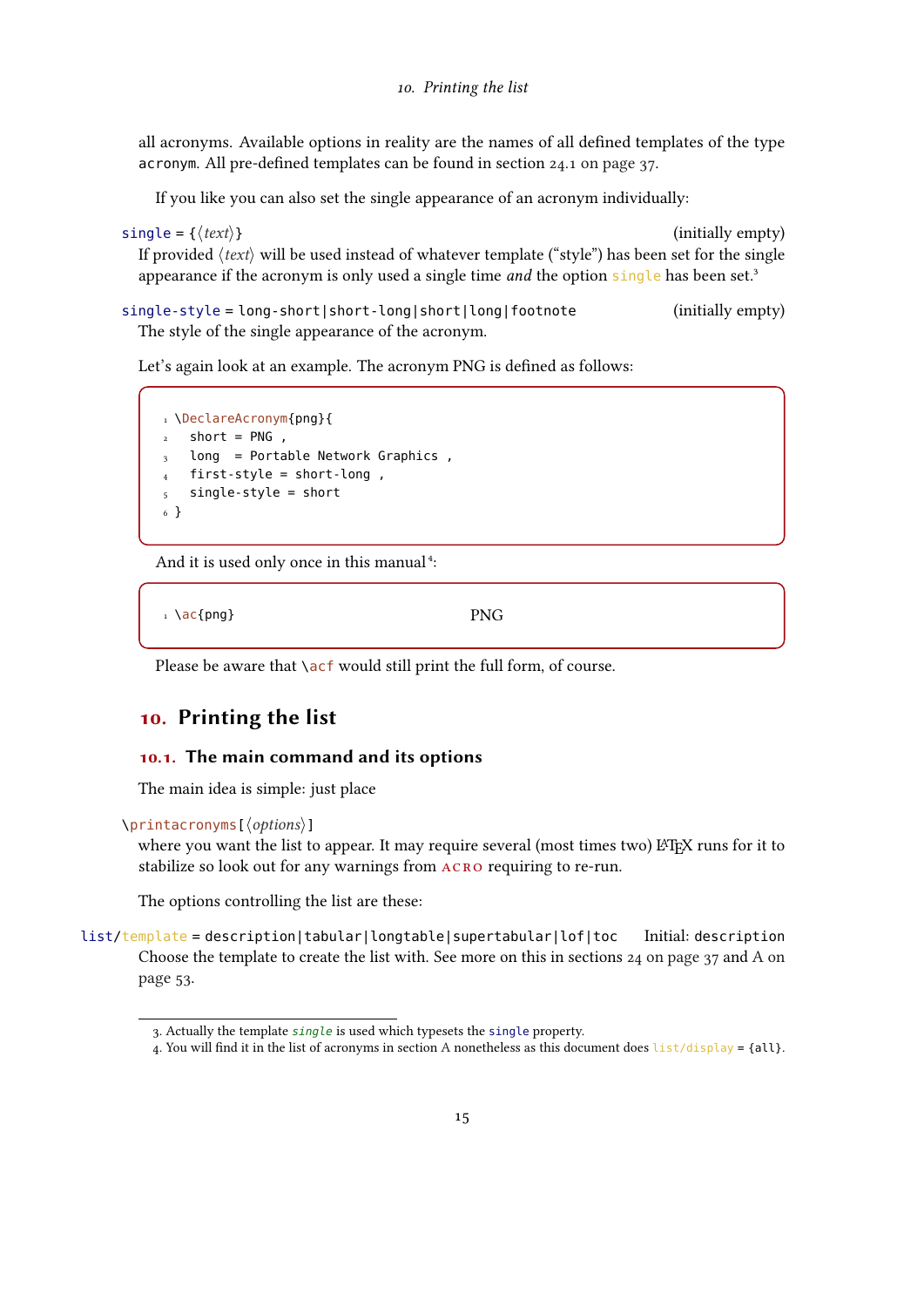<span id="page-15-0"></span>

|                               | $list/sort = true   false$<br>Decide whether to sort the list of acronyms alphabetically or to print it in order of definition.                                                            | Initial: true                      |  |
|-------------------------------|--------------------------------------------------------------------------------------------------------------------------------------------------------------------------------------------|------------------------------------|--|
|                               | list/display = all used<br>Decide whether to print only the acronyms actually used in the document or all acronyms<br>which have been declared in the preamble.                            | Initial: used                      |  |
|                               | list/exclude = $\{\langle \text{csv} \text{ list of tags} \rangle\}$<br>Set a list of tags to exclude from the list. Only acronyms not belonging to one of these tags will<br>be included. | (initially empty)                  |  |
|                               | list/include = $\{\langle \text{csv} \text{ list of tags} \rangle\}$<br>Set a list of tags to include in the list. Only acronyms belonging to one of these tags will be<br>included.       | (initially empty)                  |  |
| Introduced in<br>version v3.4 | $list/add = true   false$<br>Set a list of tags to include in the list. These acronyms will be included in any case.                                                                       | (initially empty)                  |  |
|                               | list/heading = none section section* chapter chapter*<br>Choose the heading template for the list of acronyms.                                                                             |                                    |  |
|                               | This only has an effect if the list template supports it. All pre-defined templates do support it.                                                                                         |                                    |  |
|                               | $list / name = {\langle \text{text} \rangle}$<br>Overwrites the text which is used in the heading.                                                                                         | Initial: \acrotranslate{list-name} |  |
|                               | This only has an effect if the list template supports heading templates and the heading templates<br>support it. All pre-defined heading templates do support this.                        |                                    |  |
|                               | $list/preamble = \{\langle text \rangle\}$<br>Set a preamble to be placed between heading and actual list.                                                                                 | (initially empty)                  |  |
|                               | This only has an effect if the list template supports it. All pre-defined templates do support it.                                                                                         |                                    |  |

#### list/locale/display = true|false Initial: false

This options determines whether the language of the foreign form is printed or not.

This only has an effect if the list template supports foreign forms. All pre-defined templates do support them.

All these options can be set with \acsetup globally or locally as options to \printacronyms. In the latter case omit the leading list:

```
1 \acsetup{list/display=all,list/exclude=units}
2 or
3 \printacronyms[display=all,exclude=units]
```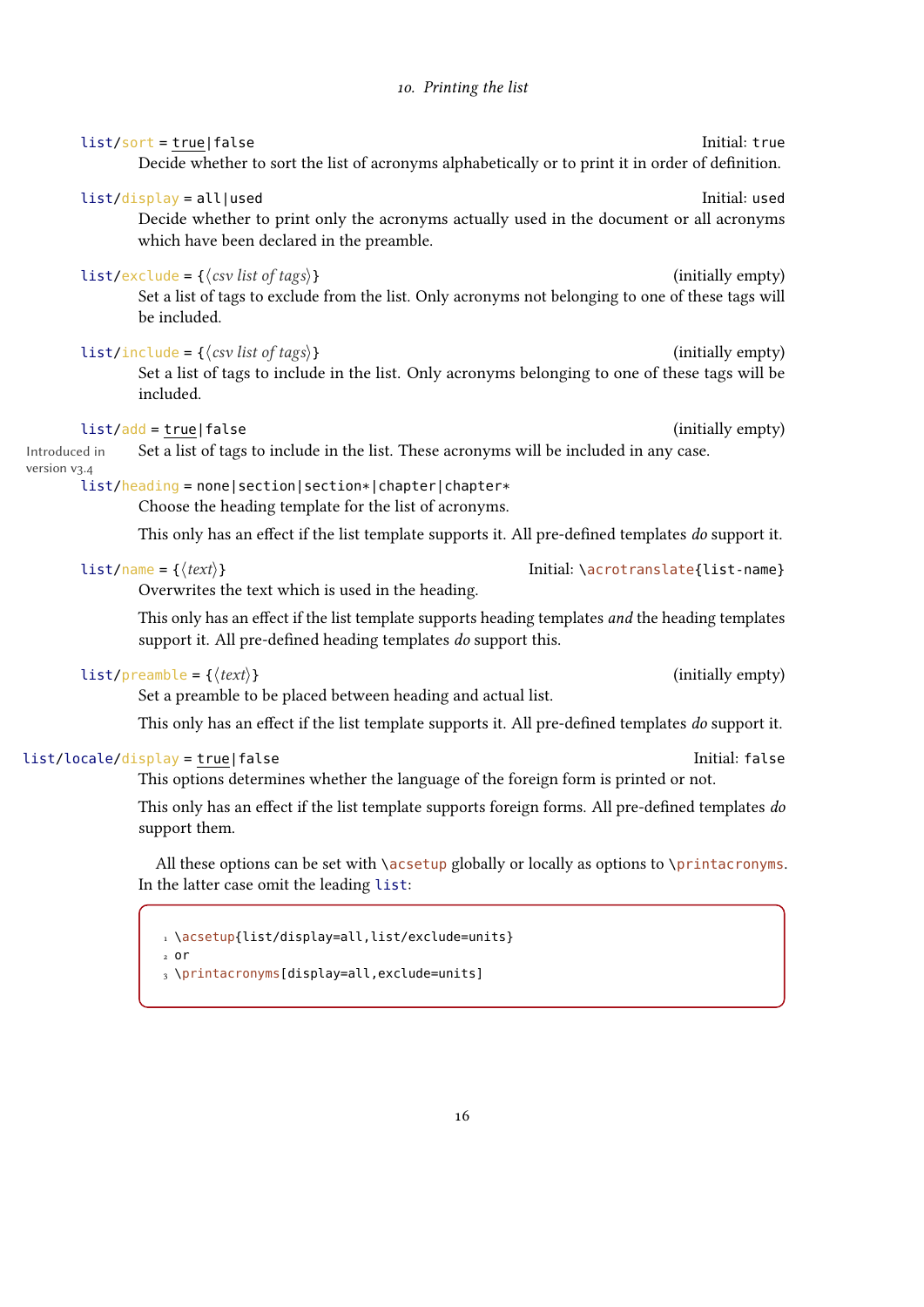## <span id="page-16-2"></span><span id="page-16-0"></span>10.2. Add page numbers to the list If you want to include the page numbers where the acronyms have been used in the list of acronym you can use these options: pages/display = first|all|none Initial: none Decide whether to include page numbers in the list of acroynms and whether to add the first page or every page. When you choose first and have hyperref loaded you will also get a backlink to that page. pages/seq/use = true|false Initial: true Initial: true Turns a two-page range into  $\langle num \rangle$  f. (sequens) and a three-page range into  $\langle num \rangle$  ff. (sequentes) when set to true.  $pages/seq/pre = {\langle code \rangle}$ ⟨code⟩ is inserted between the page number and the sequens or sequentes symbol.  $pages/seq/threshold = \{\langle num \rangle\}$ The threshold for a page range to be turned into sequentes. A page range above the threshold is still typeset as a range:  $\langle num_1 \rangle - \langle num_2 \rangle$ .  $pages/fill = {\langle code \rangle}$ This is the code that is placed between acronym description and actual page numbers. pages/name = true|false Initial: false If set to true the page numbers are preceded with p. or pp. \acrodotfill

Introduced in version v3.5 Creates a dotted line like those in the table of contents. If the macro \cftdotfill is defined it is equal to \cftdotfill{\cftdotsep}.

version v3.3  $(2020/11/21)$ 

Introduced in Additionally to setting these options with **\acsetup they can be set as options to \printacronyms**:

1 \printacronyms[pages={display=all,seq/use=false}]

#### <span id="page-16-1"></span>10.3. Filter lists using tags

With the property tag you can assign one or more tags to an acronym. These tags can be used to filter the list of acronyms.

 $\text{tag} = \{\langle \text{csv} \text{ list} \rangle\}$  (initially empty)

The tag(s) of an acronym.

#### $list/exclude = \{\langle csv \text{ list of tags}\rangle\}$  (initially empty)

Set a list of tags to exclude from the list. Only acronyms not belonging to one of these tags will be included.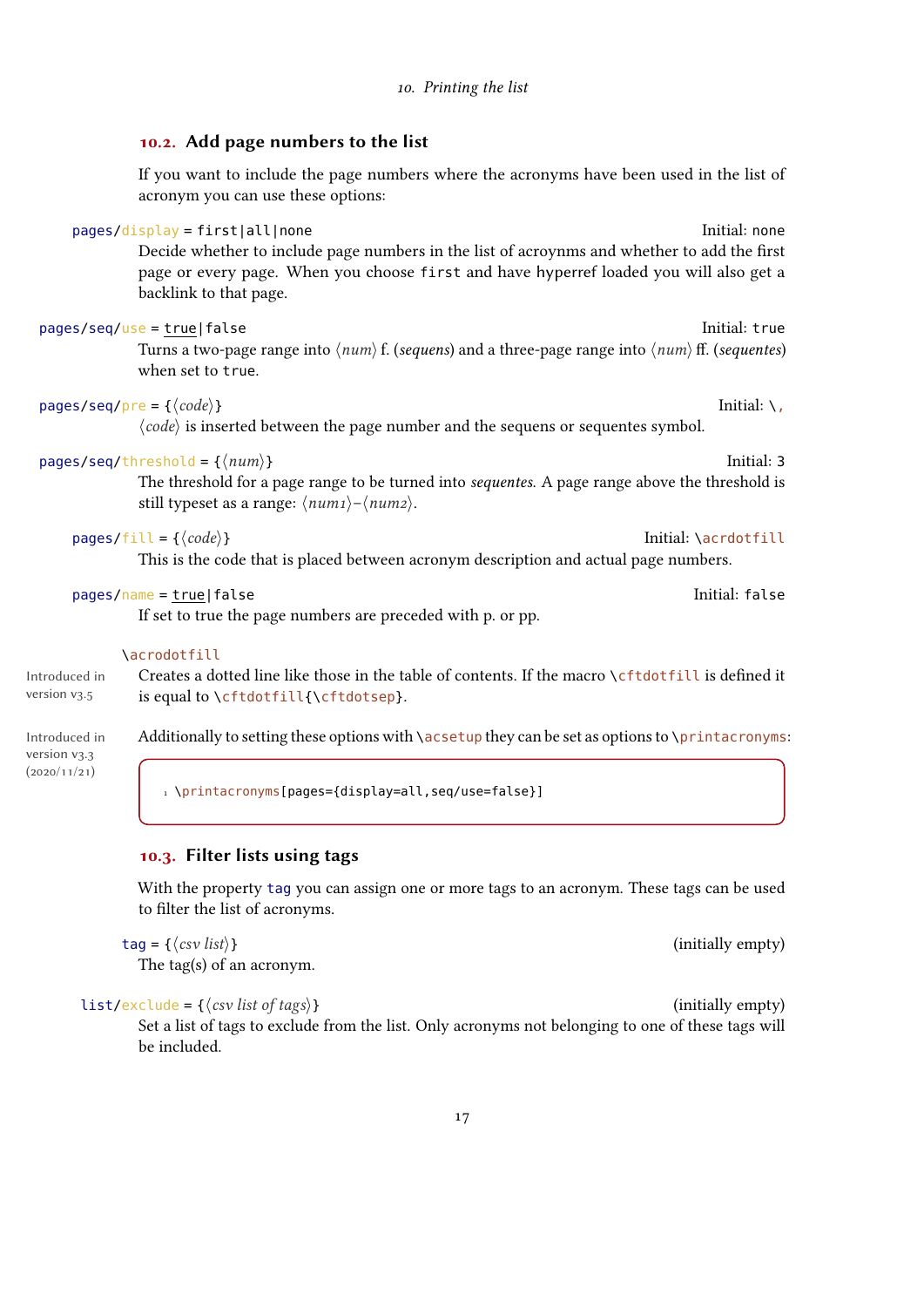#### $list/include = {\langle \cos \textit{list} \textit{of} \textit{tags} \rangle}$

<span id="page-17-1"></span>Set a list of tags to include in the list. Only acronyms belonging to one of these tags will be included.

Let's look at an example. This manual declares these two acronyms with the tag city:

```
1 \DeclareAcronym{la}{
2 short = LA ,
3 long = Los Angeles,
_4 plural = ,
5 tag = city
6 }
7 \DeclareAcronym{ny}{
8 short = NY,
9 long = New York ,
_{10} plural = ,
11 tag = city
12 }
```
We can now use this to either print a list *without* these acronyms by saying

```
1 \printacronyms[exclude=city]
```
or print a list with only these acronyms with

1 \printacronyms[include=city,heading=none] LA Los Angeles NY New York . . . . . . . . . . . . . . . . . . . . . . . . . . . . . . . . . . . . . . . . . . . . . . . . . . . . . . . . . . . . . . . . [27](#page-26-0)

<span id="page-17-0"></span>If you use both exclude and include and list a tag in both exclude takes precedence over include.

1 \printacronyms[exclude={a,b},include={b,c}]

would only print acronyms with tag c.

!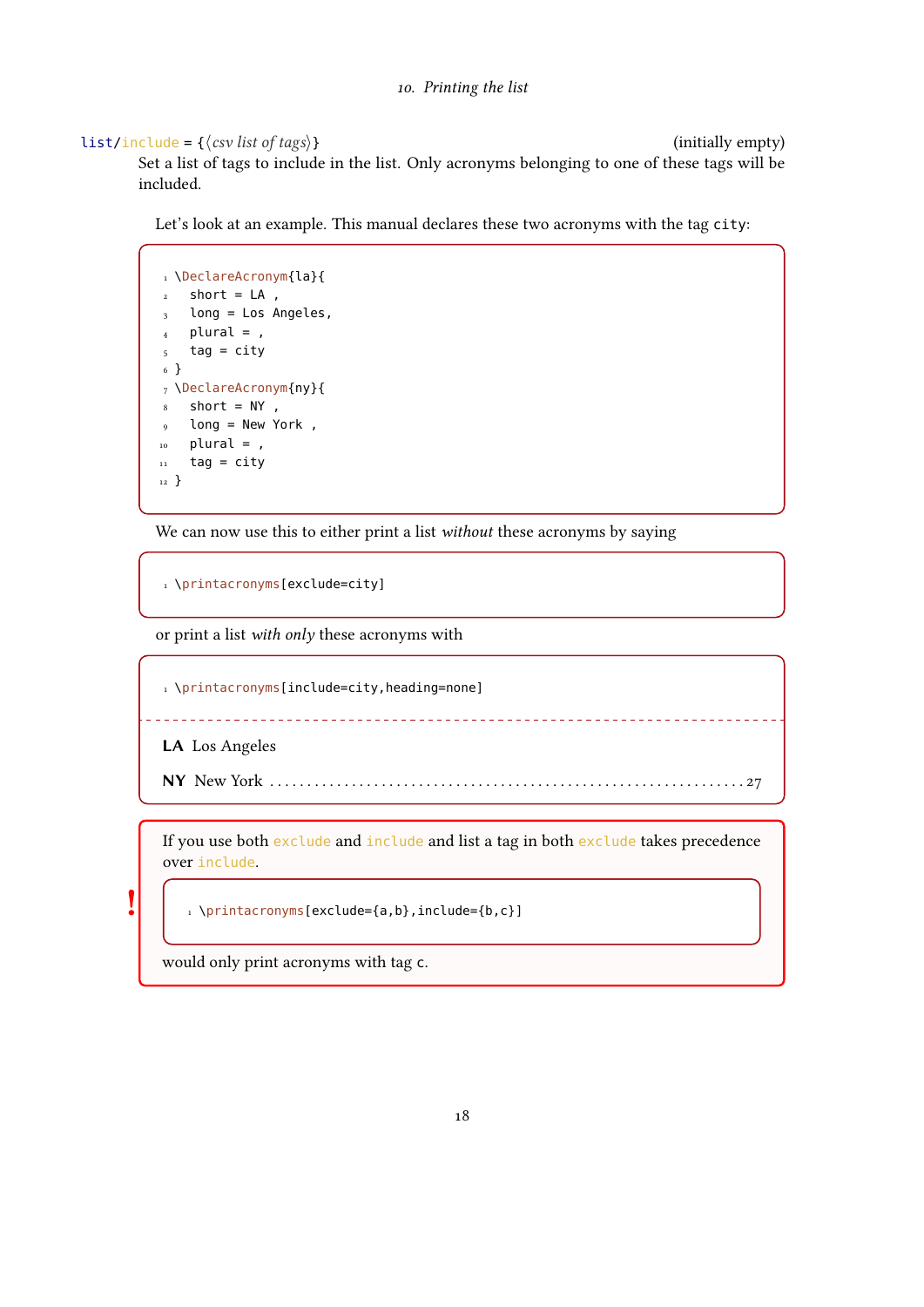#### 11. Formatting

#### <span id="page-18-2"></span><span id="page-18-0"></span>10.4. Local lists

Maybe you like a list of acronyms for each chapter in a book which only lists the acronyms used within this chapter. You need to do three things: set

#### barriers/use = true|false Initial: false

this option to true, place

#### \acbarrier

before a new chapter starts (this is not necessary for the first chapter), and use \printacronyms with the option

#### list/local = true|false Initial: false

!

or set this option once in the preamble with  $\a$ csetup so it is applied to every list.

Please read more on barriers in section [17 on page 29.](#page-28-0)

Please don't use page numbers together with local lists for the time being. If an acronym appears in more than one list both lists would contain the same page numbers anstead of only the ones local to barriers.

For the similar reasons please also don't use make-links together with local lists. This might be resolved on day.

## <span id="page-18-1"></span>11. Formatting

acro has a number of options and parameters which can be used to influence the formatting of acronyms.

| format = { $\langle code \rangle$ }<br>Sets the format for both the short and the long form.                 | (initially empty) |
|--------------------------------------------------------------------------------------------------------------|-------------------|
| format/short = { $\langle code \rangle$ }<br>Sets the format for the short form.                             | (initially empty) |
| format/long = { $\langle code \rangle$ }<br>Sets the format for the long form.                               | (initially empty) |
| format/first-long = { $\langle code \rangle$ }<br>Sets the format for the first appearance of the long form. | (initially empty) |
| format/alt = { $\langle code \rangle$ }<br>Sets the format for the alternative form.                         | (initially empty) |
| format/extra = { $\langle code \rangle$ }<br>Sets the format for the extra information.                      | (initially empty) |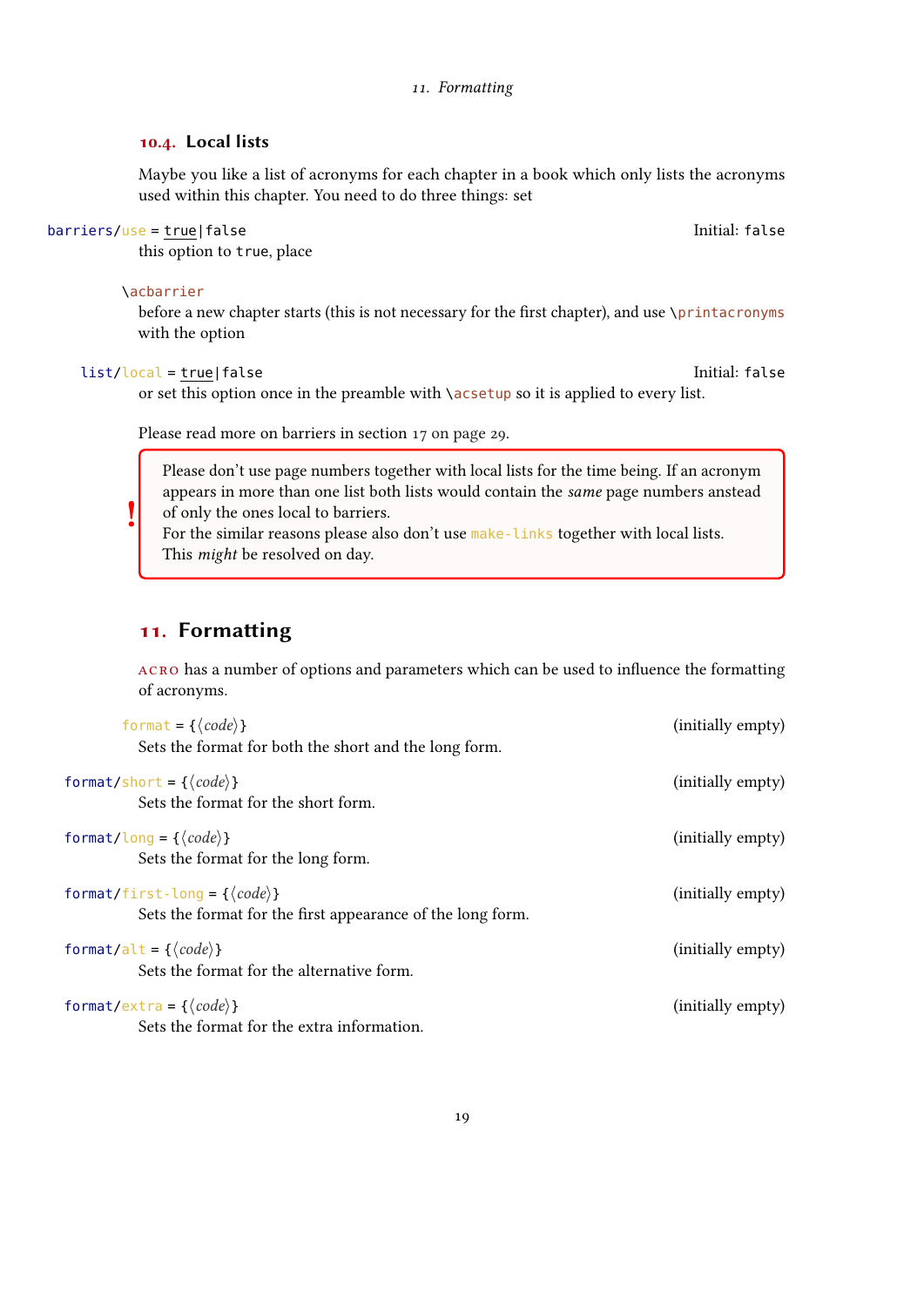<span id="page-19-0"></span>

|                            | format/foreign = { $\langle code \rangle$ }<br>Sets the format for the foreign form.                                                                                                        | (initially empty)                    |
|----------------------------|---------------------------------------------------------------------------------------------------------------------------------------------------------------------------------------------|--------------------------------------|
|                            | format/list = { $\langle code \rangle$ }<br>Sets the format for the long form in the list form.                                                                                             | (initially empty)                    |
|                            | While this options influence the formatting of the acronyms globally you can also give each<br>acronym its own formatting individually:                                                     |                                      |
|                            | format = { $\langle code \rangle$ }<br>The format used for both short and long form of the acronym.                                                                                         | (initially empty)                    |
|                            | short-format = { $\langle code \rangle$ }<br>The format used for the short form of the acronym.                                                                                             | if unused then equal to format       |
|                            | long-format = { $\langle code \rangle$ }<br>The format used for the long form of the acronym.                                                                                               | if unused then equal to format       |
|                            | first-long-format = { $\langle code \rangle$ }<br>The format used for the first appearance of the long form of the acronym.                                                                 | if unused then equal to long-format  |
|                            | alt-format = { $\langle code \rangle$ }<br>The format used for the alternative form of the acronym. If this is not given the short format<br>will be used.                                  | if unused then equal to short-format |
|                            | extra-format = { $\langle code \rangle$ }<br>The format used for the additional information of the acronym.                                                                                 | (initially empty)                    |
|                            | foreign-format = { $\langle code \rangle$ }<br>The format used for the foreign form of the acronym.                                                                                         | (initially empty)                    |
|                            | single-format = { $\langle code \rangle$ }<br>The format used for the acronym if the acronym is only used a single time.                                                                    | if unused then equal to long-format  |
|                            | list-format = { $\langle code \rangle$ }<br>The format used for the long form of the acronym in the list if the list template supports it. All<br>pre-defined list templates do support it. | if unused then equal to long-format  |
|                            | first-style = long-short short-long short long footnote<br>The style of the first appearance of the acronym, see also section 8 on page 13.                                                 | (initially empty)                    |
|                            | single-style = long-short short-long short long footnote<br>The style of a single appearance of the acronym, see also section 9 on page 14.                                                 | (initially empty)                    |
| Changed in<br>version v3.3 | Per default the individual formatting instructions replace the global ones. This can be changed<br>through the option                                                                       |                                      |
|                            | $format/replace = true   false$<br>With this option active local options will replace the global ones.                                                                                      | Initial: true                        |
|                            |                                                                                                                                                                                             |                                      |

Let's see an example: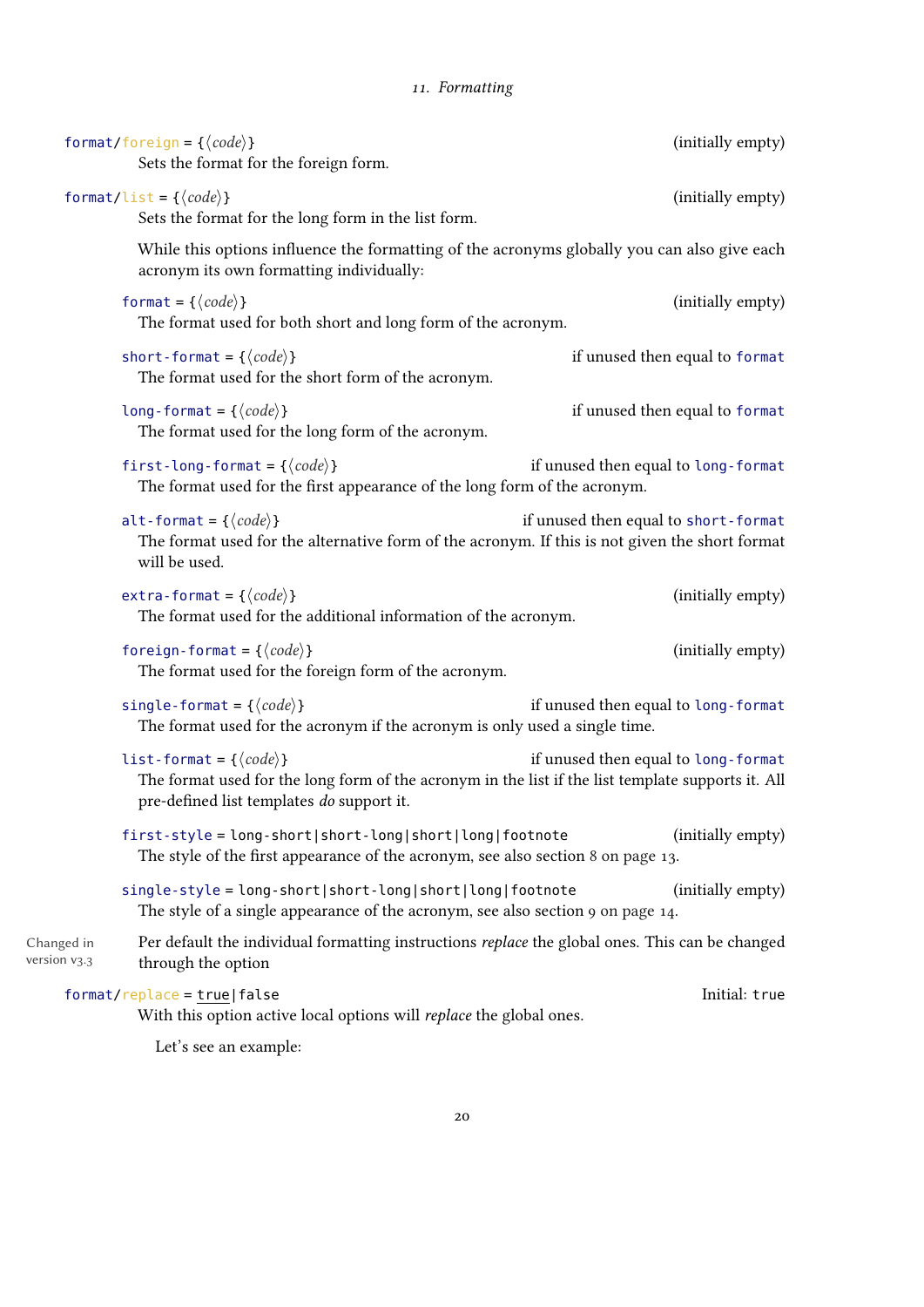```
1 \DeclareAcronym{pdf}{
   short = pdf,
3 long = Portable Document Format,
   short-format = \simeq5 }
```

```
\iota \acsetup{format = \itshape}
2 \ \left\{pdf\} \ \right\}3 \acsetup{format/replace=false}
_4 \setminus \textsf{act}\{\textsf{pdf}\}\
```

```
Portable Document Format (PDF)
(PDF)
```
## <span id="page-20-0"></span>12. Plural forms and other endings

#### <span id="page-20-1"></span>12.1. The plural ending and the plural form

Not in all languages plural forms are as easy as always appending an "s". Not even English. Sometimes there's other endings instead.<sup>5</sup> This is why ACRO has quite a number of different properties related to plural forms or endings:

\_\_\_\_\_\_\_\_\_\_\_\_\_\_\_\_\_\_\_\_\_\_\_\_\_\_\_\_

 $short$ -plural = { $\langle text \rangle$ }

The plural ending appended to the short form.

short-plural-form =  $\{\langle text \rangle\}$  (initially empty)

The plural short form of the acronym; replaces the short form when used instead of appending the plural ending.

 $long$ -plural = { $\langle text \rangle$ } Initial: s

The plural ending appended to the long form.

 $long$ -plural-form = { $\langle text \rangle$ } (initially empty) Plural long form of the acronym; replaces the long form when used instead of appending the

plural ending.

The plural ending appended to the alternative form.

alt-plural-form = { $\langle text \rangle$ } (initially empty) The plural alternative form of the acronym; replaces the alternative form when used instead of appending the plural ending.

alt-plural =  $\{\langle text \rangle\}$ 

<span id="page-20-2"></span><sup>5.</sup> German is full of such examples.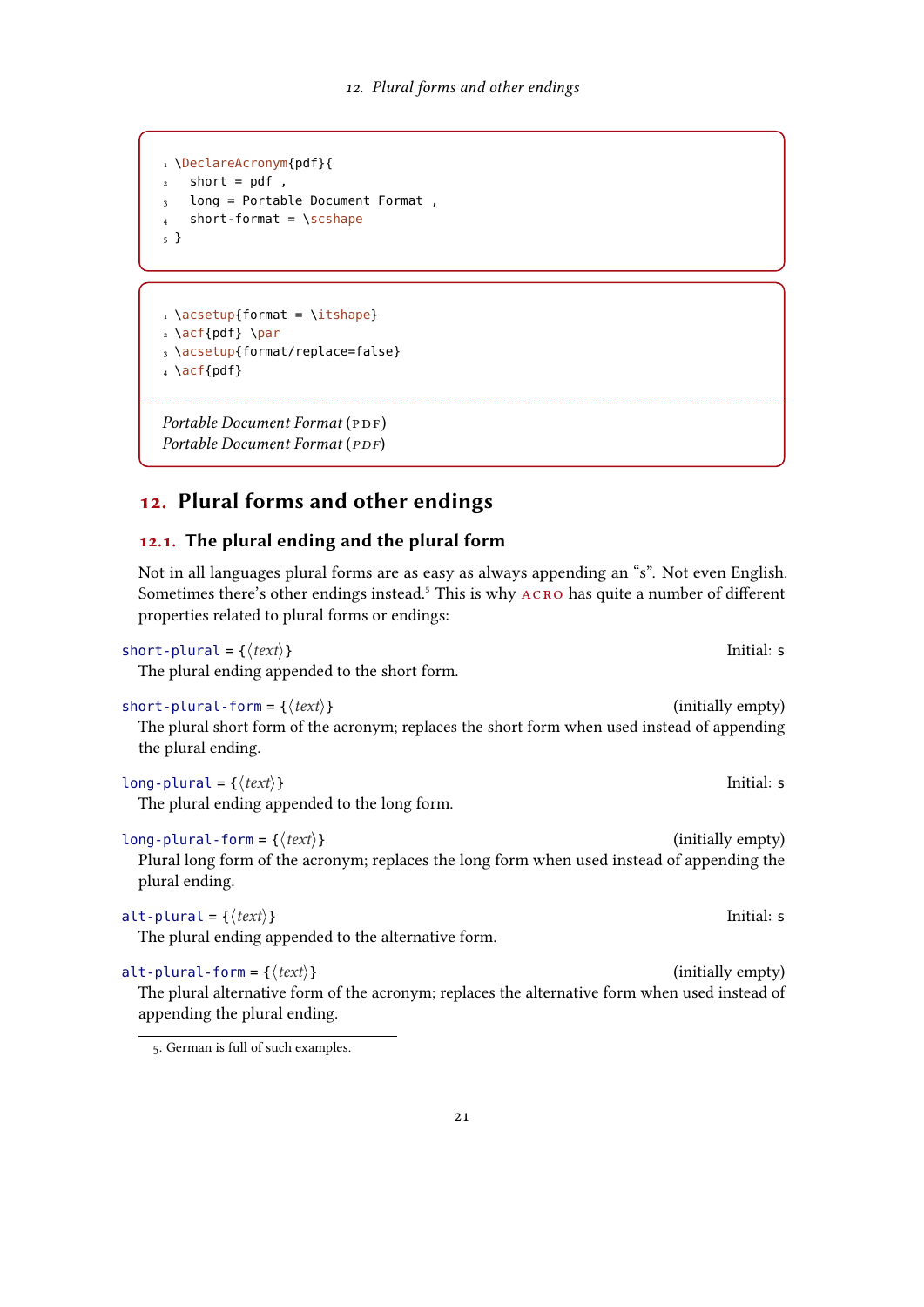<span id="page-21-1"></span>

| foreign-plural = { $\langle text \rangle$ }     | Initial: s |
|-------------------------------------------------|------------|
| The plural ending appended to the foreign form. |            |

foreign-plural-form = { $\langle text \rangle$ } (initially empty) Plural foreign form of the acronym; replaces the foreign form when used instead of appending the plural ending.

There are two options which allow to change the default values for the whole document:

short-plural-ending = { $\langle text \rangle$ }

Defines the plural ending for the short forms to be  $\langle text \rangle$ .

#### long-plural-ending = { $\langle text \rangle$ }

```
Defines the plural ending for the long forms to be \langle text \rangle.
```
Now let's see two simple examples demonstrating the two different kinds of plural settings:

```
1 \DeclareAcronym{sw}{
2 short = SW,
3 long = Sammelwerk,
_4 long-plural = e
5 }
6 \DeclareAcronym{MP}{
7 short = MP,
8 long = Member of Parliament ,
9 plural-form = Members of Parliament
10 }
```
The first one has another plural ending than the usual "s". The second one has a different plural form altogether because appending an "s" would give a wrong form:

```
1 \acfp{sw} \par
2 \acfp{MP}
                                         Sammelwerke (SWs)
                                         Members of Parliament (MPs)
```
#### <span id="page-21-0"></span>12.2. Other endings

Besides plural endings there are other ones like the genitive case, for example. This is why acro generalized the concept. Section [25 on page 45](#page-44-1) explains in detail how to define and use additional endings.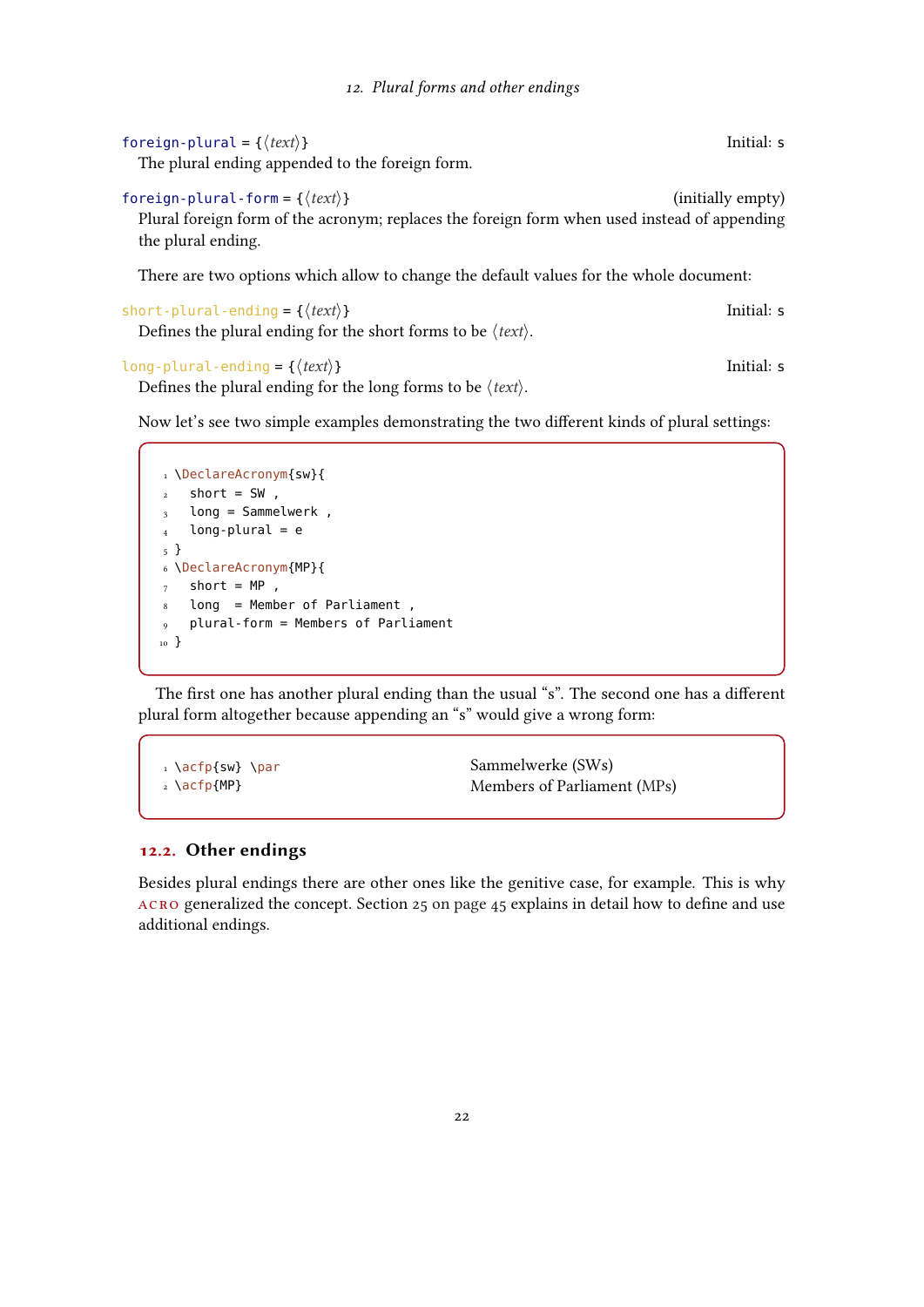## <span id="page-22-5"></span><span id="page-22-0"></span>13. Articles

#### <span id="page-22-1"></span>13.1. Indefinite forms

Indefinite forms can be a problem if the short and the long form of acronyms have different indefinite articles<sup>6</sup>

```
1 \acreset{ufo}%
2 a \setminus ac{ufo} \setminus par_3 an \ac{ufo}a unidentified flying object (unbekanntes
                                            UFO)
                                             an UFO
```
And what good would it be to use a package like acro if you have to keep track of first and second uses, anyway? This is why [UFO](#page-57-5) should be defined like we did on page [11.](#page-10-0) We then can just use the dedicated commands and let them decide for us:

The commands which also output the indefinite article all start with an "i" and have all been described in section [6 on page 11](#page-10-0) already: \iac, \Iac, \iacs, \Iacs, \iacl, \Iacl, \iaca, \Iaca, \iacf, and \Iacf.

#### <span id="page-22-2"></span>13.2. Other articles

There might be cases – most likely depending on your language – when you would like to have other articles behaving similar to the indefinite ones. Section [26](#page-46-0) explains in detail how to define and use additional articles.

## <span id="page-22-3"></span>14. Foreign language acronyms

Sometimes and in some fields more often than in others abbreviations are used that are derived from another language. acro provides a number of properties for such cases:

 $\text{foreign} = \{\langle \text{long form in foreign language} \rangle\}$  (initially empty) Can be useful when dealing with acronyms in foreign languages, see section [14](#page-22-3) for details.

foreign-plural = { $\{ \text{text} \}$ }

The plural ending appended to the foreign form.

foreign-plural-form =  $\{\langle text \rangle\}$  (initially empty) Plural foreign form of the acronym; replaces the foreign form when used instead of appending the plural ending.

<span id="page-22-4"></span><sup>6.</sup> This may very well be a language specific issue.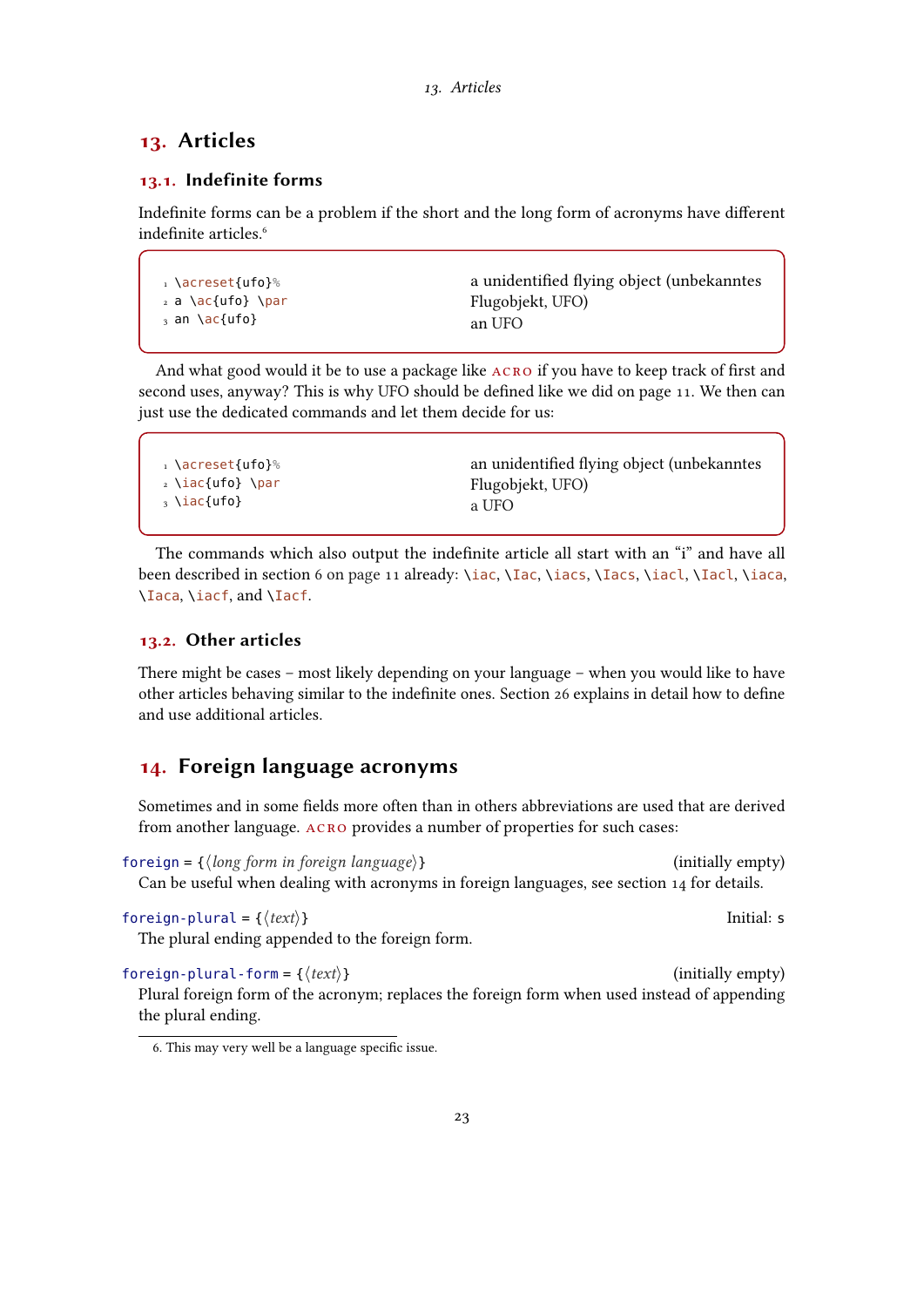<span id="page-23-0"></span>

|                               | foreign-format = { $\langle code \rangle$ }                                                                                                                                                                                                                                                                                         | (initially empty)                   |
|-------------------------------|-------------------------------------------------------------------------------------------------------------------------------------------------------------------------------------------------------------------------------------------------------------------------------------------------------------------------------------|-------------------------------------|
|                               | The format used for the foreign form of the acronym.                                                                                                                                                                                                                                                                                |                                     |
|                               | foreign-babel = ${\langle \text{language} \rangle}$<br>The babel or polyglossia language of the foreign form. This language is used to wrap the entry<br>with \foreignlanguage{(language)} if either babel or polyglossia is loaded. You'll need to<br>take care that the corresponding language is loaded by babel or polyglossia. | (initially empty)                   |
|                               | foreign-locale = ${\langle \text{language} \rangle}$<br>The language name that is output when the option locale/display is used. If this property is<br>not set then the appropriate value might be derived from foreign-babel.                                                                                                     | (initially empty)                   |
|                               | There are also some options:                                                                                                                                                                                                                                                                                                        |                                     |
|                               | $foreign/display = true false$<br>Determine whether to hide or display the foreign form.                                                                                                                                                                                                                                            | Initial: true                       |
| Introduced in<br>version v3.2 | list/foreign/display = true false<br>Determine whether to hide or display the foreign form in the list of acronyms.                                                                                                                                                                                                                 | Initial: true                       |
|                               | (2020/06000)le/display = true false<br>This options determines whether the language of the foreign form is printed or not when the<br>full form of the acronym is printed.                                                                                                                                                          | Initial: false                      |
|                               | list/locale/display = true false<br>The same but for the list of acronyms.                                                                                                                                                                                                                                                          | Initial: false                      |
|                               | $locale/format = \{\langle code \rangle\}$<br>Determines how said language is formatted when printed. The last command in $\langle code \rangle$ may                                                                                                                                                                                | Initial: \em\text_titlecase_first:n |

Determines how said language is formatted when printed. The last command in  $\langle code \rangle$  may take a mandatory argument.

Let's say you are writing a German document and are using the abbreviation [ECU](#page-56-7) for Steuergerät which stems from the English "Electronic Control Unit". Then you can define it as follows:

 \DeclareAcronym{ecu}{ short = ECU, long = Steuergerät, foreign = Electronic Control Unit , foreign-babel = english, foreign-locale = englisch 7 }

Now the abbreviation is introduced so that everyone understands the confusion: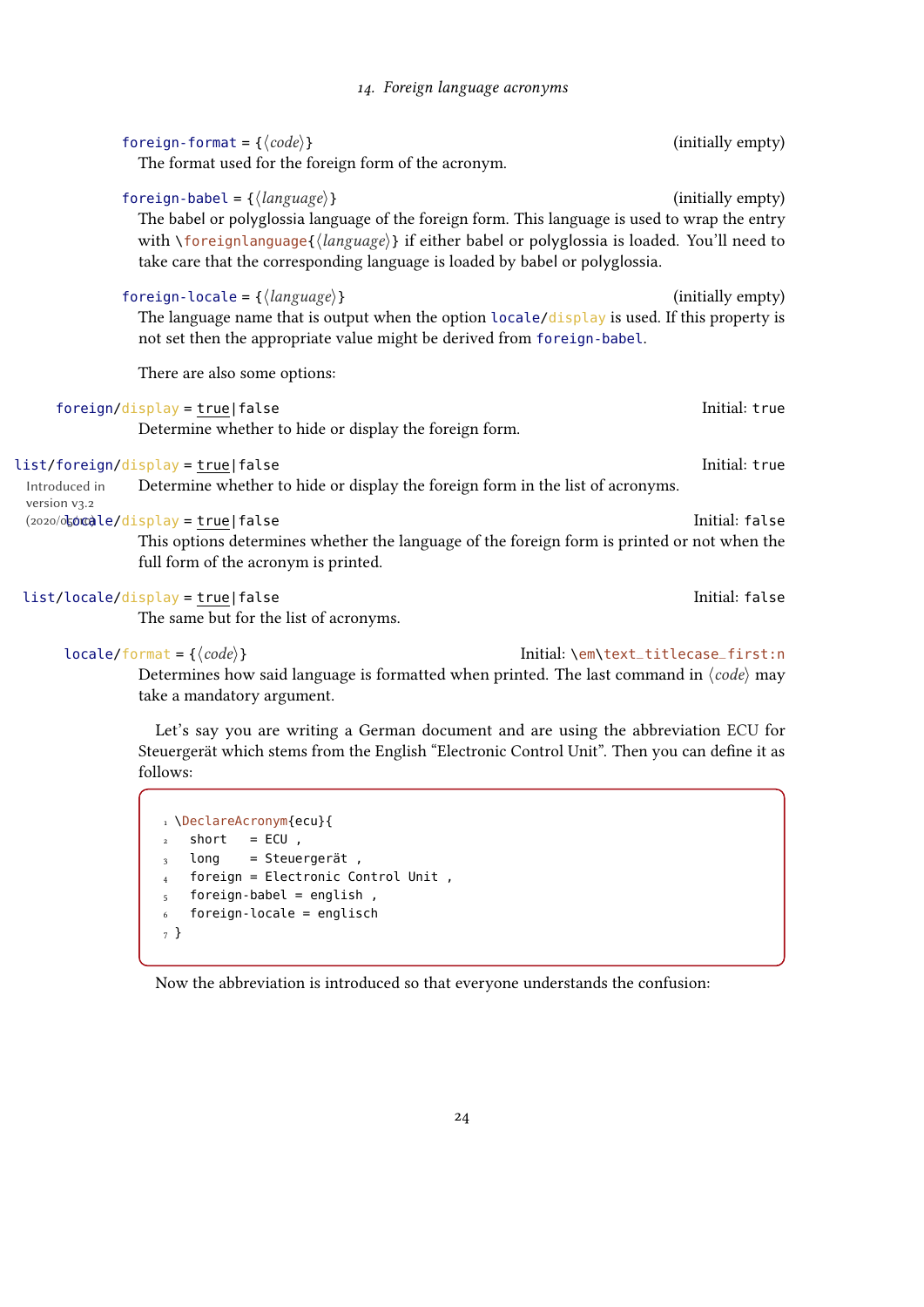```
\frac{1}{1} \left\{ ecu \right\} \par
2 \acsetup{locale/display,locale/format=\emph}
3 \acf{ecu}
                                                   Steuergerät (Electronic Control Unit, ECU)
Steuergerät (englisch: Electronic Control Unit, ECU)
```
The property foreign-babel is used for ensuring correct hyphenation as long as you use babel or polyglossia and load the corresponding language, too. If you are writing your document in English then acro is able to deduce the language used for the "locale" field by itself:

```
1 \DeclareAcronym{eg}{
2 short = e.g\acdot
  long = for example,
4 foreign = exempli gratia,
5 foreign-babel = latin,
6 short-format = \text{texti}7 foreign-format = \textit
8 }
```

```
1 \acsetup{locale/display,first-style=short-long}
2 \ \text{acf{eg}}__________________
```

```
e.g. (Latin: exempli gratia: for example)
```
## <span id="page-24-0"></span>15. Uppercasing

Depending on the kind of abbreviations you have and depending on their definition and maybe also depending on your language the long and sometimes also the short forms need to start with an uppercase letter at the beginning of a sentence while it starts with a lowercase letter otherwise.

For this acro provides uppercase versions for all predefined acronym commands listed in section [6.](#page-10-0) The usage is self-explaining:

```
1 There was \iacl{ufo} hovering \dots \par
2 \Aclp{ufo} were hovering \dots
```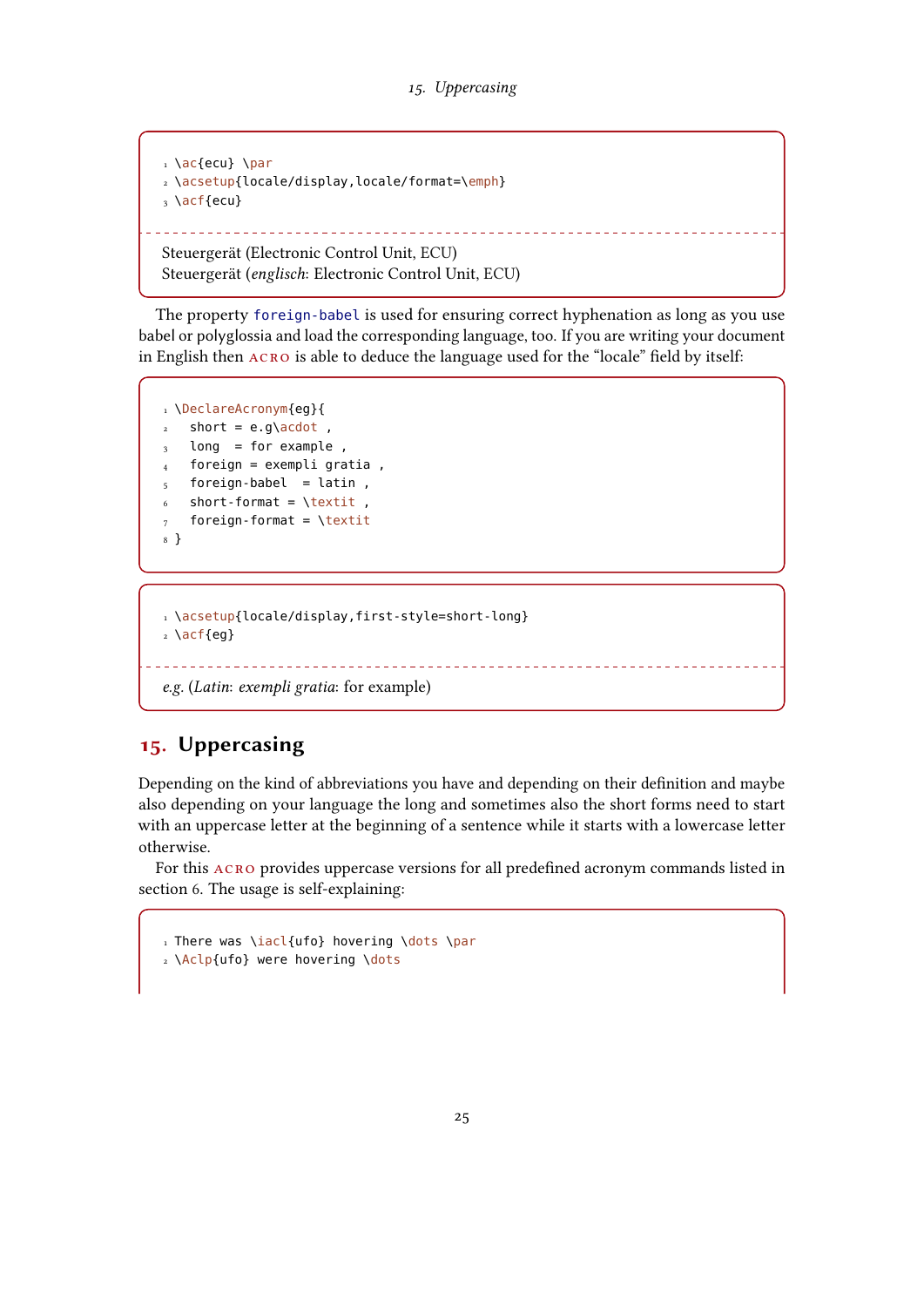<span id="page-25-2"></span>There was an unidentified flying object hovering ... Unidentified flying objects were hovering ...

If you defined them with uppercase letters to begin with then these commands have no effect, of course.

```
1 \DeclareAcronym{ufo}{
2 short = UFO,
  long = Unidentified Flying Object
4 }
```
There are a number of options to control the uppercasing behavior:

#### uppercase/first

The default setting. Converts the first letter to uppercase.

#### uppercase/title

This is just a synonym of first.

#### uppercase/all

Converts all letters to uppercase.

#### uppercase/none

Converts all letters to lowercase

#### uppercase/cmd =  $\{\langle command \rangle\}$

All of the above options just choose the right command using this option internally. This means you can choose a different behavior altogether by setting this option to something else. For example you could use \capitalisewords from the package mfirstuc [\[Tal17\]](#page-57-6). The command needs to have one mandatory argument.

There may be reasons to exclude short forms from being uppercased. This can be controlled by this option:

#### $uppercase/short = true | false$

It allows you to disable the mechanism for the short and alt properties.

## <span id="page-25-0"></span>16. Citing and indexing

#### <span id="page-25-1"></span>16.1. Citing

Acronyms can be given cite keys. This makes it possible to add a citation reference automatically when the acronym is used for the first time.

Let's see an example first. [NY](#page-17-0) has been defined like this: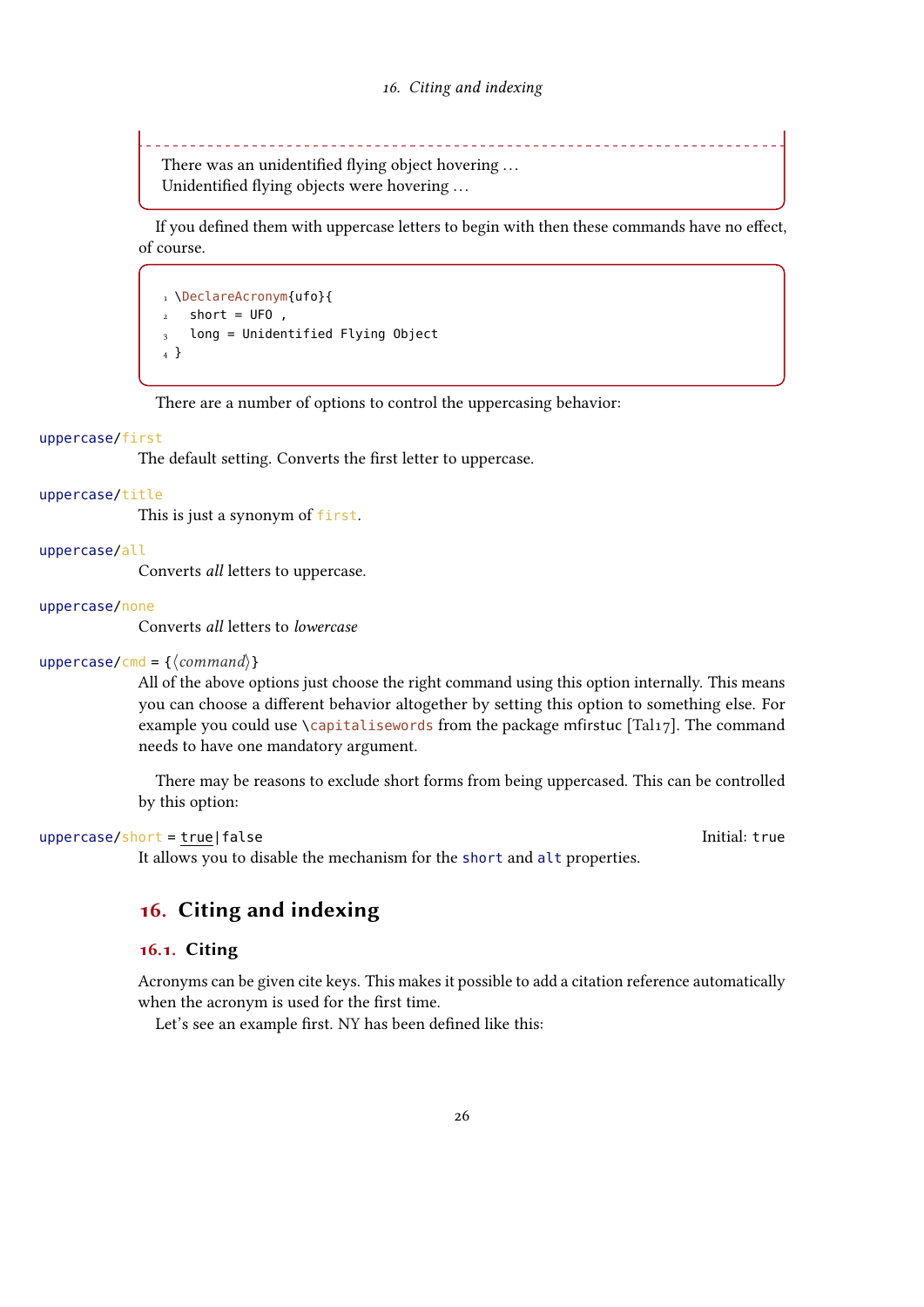```
1 \DeclareAcronym{ny}{
2 short = NY,
3 long = New York,
_4 plural = ,
5 tag = city,
6 cite = NewYork
7 }
```
The property cite will now trigger ACRO to input \cite{NewYork} after the acronym:

 $1 \ \text{GeV}$  New York [\(NY\)](#page-17-0) [\[Wik20\]](#page-57-7)

Depending on the citation style (and probably other factors, too) it might be desirable to add the citation rather inside the parentheses together with the short form of the acronym and even cited with a different command. For cases like these acro offers a number of options:

|                                             | $cite/cmd = {\langle citation\ command \rangle}$                                                                                                         | Initial: \cite         |
|---------------------------------------------|----------------------------------------------------------------------------------------------------------------------------------------------------------|------------------------|
|                                             | Choose the command with which citations ar printed.                                                                                                      |                        |
|                                             | $cite/group = true   false$                                                                                                                              | Initial: false         |
|                                             | Decide whether to group citations with the short form in the parentheses. The template must<br>support this. ACRO's pre-defined templates do support it. |                        |
|                                             | $cite/display = first all none$                                                                                                                          | Initial: first         |
|                                             | Decide whether to output the citation in the first/full usage only or always or never.                                                                   |                        |
|                                             | cite/pre = { $\langle text \rangle$ }                                                                                                                    | Initial: \nobreakspace |
|                                             | Arbitrary code directly output before the citation.                                                                                                      |                        |
|                                             | $cite/group/cmd = {\langle citation\text{ }command\rangle\rangle}$                                                                                       | Initial: \cite         |
|                                             | Choose the command with which grouped citations are printed.                                                                                             |                        |
| $cite/group/pre = \{\langle text \rangle\}$ |                                                                                                                                                          | Initial: ,             |
|                                             | Arbitrary code directly output before the citation in the grouped case.                                                                                  |                        |
|                                             | If for example you use biblatex's authoryear style $[Leh+20]$ you might want to have settings<br>$1 \cdot 1$ $\cdot 1$                                   |                        |

like these:

1 \acsetup{  $2$  cite/group = true,  $3$  cite/cmd = \parencite, 4 cite/group/cmd =  $\text{cite}$ 5 }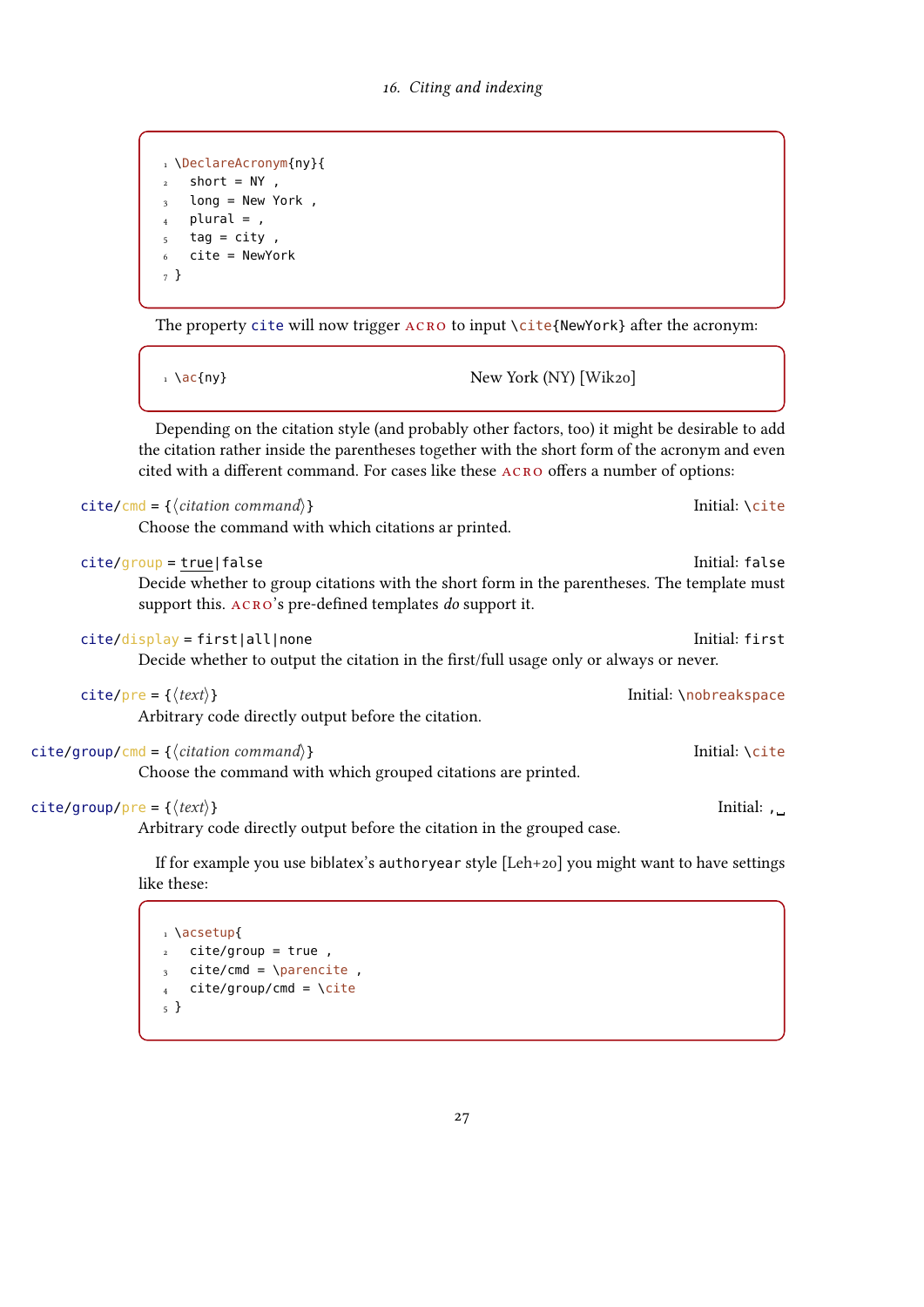```
\frac{1}{1} \text{acceptup}{cite/display = all}
2 \ \left\{ \frac{ny}{y} \right\}3 \ \text{ac}{ny}
        New York (NY, Wikipedia 2020)
NY (Wikipedia 2020)
```
#### <span id="page-27-0"></span>16.2. Indexing

Maybe you want to add your acronyms to an index. In that case it is probably desirable to let acro make this automatically. In the simplest case just enable it:

index/use = true|false|indexed initial: false

Changed in version v3.5 Enable indexing. If indexed is chosen only the acronyms for which the property index has been set are indexed. With true all acronyms are indexed.

index/cmd = { $\langle index \rangle$ } Initial: \index command}}

Choose a command for indexing.

 $index/disable = {\langle code \rangle}$ 

Sometimes it is desirable to change the meaning of a command inside an index entry. For the entries created by acro this can be achieved with this option.

#### index/clear

This option clears the disable list.

While these options set global behavior there are also properties to set them for an acronym individually.

```
index = {\langle \text{text} \rangle} (initially empty)
 This property allows to overwrite the automatic index entry with an arbitrary one.
```

| index-sort = { $\langle \text{text} \rangle$ }                                                  | if unused then equal to sort |
|-------------------------------------------------------------------------------------------------|------------------------------|
| If you use the option index every occurrence of an acronym is recorded to the index and sorted  |                              |
| by its short form or (if set) by the value of the sort property. This property allows to set an |                              |
| individual sorting option for the index.                                                        |                              |

```
no-index = true|false Initial: true Initial: true Initial: true
```
This property allows to exclude an acronym from being indexed.

This manual is an example for the indexing feature. Each acronym from section [A on page 57](#page-56-1) that has been used in this manual is also listed in the index.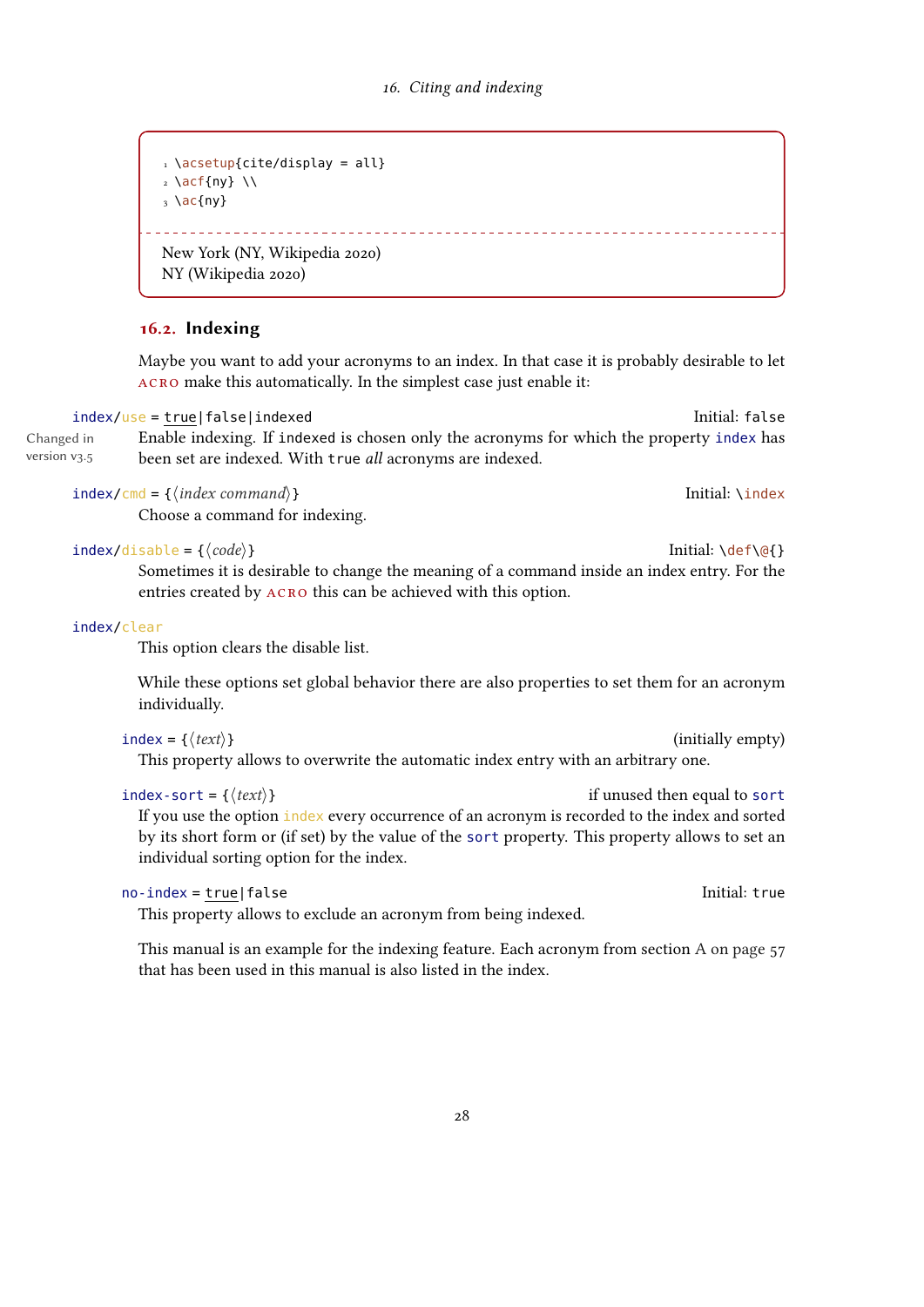### <span id="page-28-3"></span><span id="page-28-0"></span>17. Barriers

The main purpose of the concept of barriers is to be able to have local lists of acronyms. This concept does a little bit more than that, though, which should become clear from the following options:

#### barriers/use = true|false Initial: false Initial: false

Activate usage of barriers. Otherwise the command \acbarrier just does nothing except writing a warning in the log.

#### barriers/reset = true|false Initial: false

When set to true the acronym usage is reset for all acronyms at a barrier. The first use of  $\setminus$  ac after a barrier will again look like the  $\setminus$ acf.

#### barriers/single = true|false Initial: false Initial: false

When set to true a single usage of an acronym between two barriers with \ac will look according to the chosen style as explained in section [9 on page 14.](#page-13-0) This option only has an effect when the option single is used as well.

There are two natural barriers in a document: \begin{document} and \end{document}. You can add an arbitrary number of additional barriers with

#### \acbarrier

!

For this command to have any effect you must set barriers/use to true!

It usually takes two or even three LATEX runs until acronym usages between barriers are properly counted.

## <span id="page-28-1"></span>18. Trailing tokens

#### <span id="page-28-2"></span>18.1. What is it about?

acro has the possibility to look ahead for certain tokens and switch a boolean variable if it finds them. Per default acro knows about three tokens: the "dot" (.), the "dash" (-) and the "babel-hyphen" (\babelhyphen).

You have seen an example for this already:

```
1 \DeclareAcronym{etc}{
2 short = etc\acdot,
3 long = et cetera,
  format = \text{texti}5 first-style = long ,
   plural =7 }
```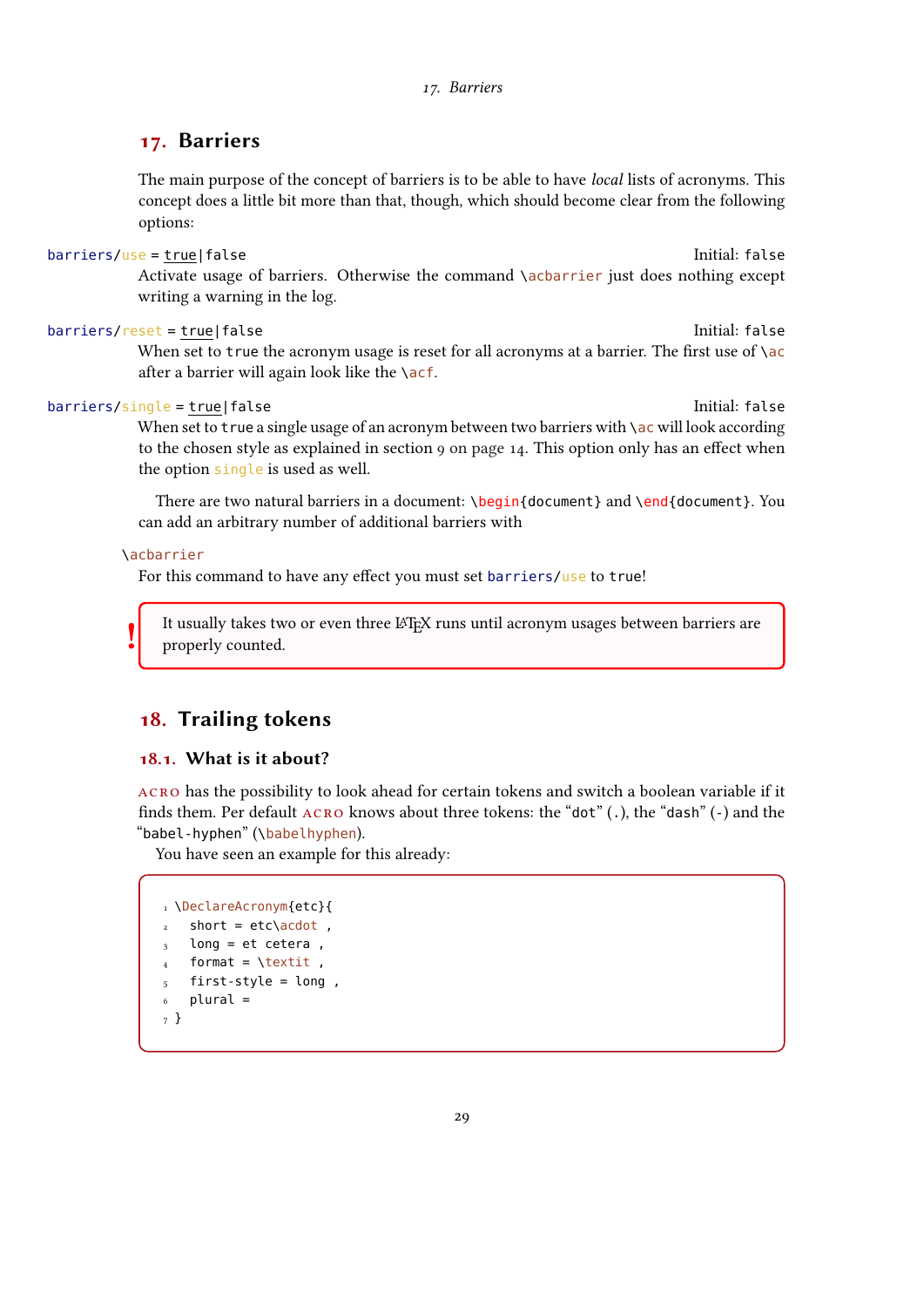#### 18. Trailing tokens

<span id="page-29-2"></span>The macro \acdot recognizes if a dot is directly following. It only prints a dot if it doesn't.

```
1 \ \text{ac}etc} and \text{ac}etc. and etc.
```
Another example: let's say you're a German scientist, you have

```
1 \DeclareAcronym{PU}{
2 short = PU,
3 long = Polyurethan,
   long-plural = e5 }
```
and you use it the first time like this:

```
1 \ac{PU}-Hartschaum
```
then according to German orthography and typesetting rules this should be printed as

"Polyurethan(PU)-Hartschaum"

i. e., with no space between long and short form.

1 \acf{PU}-Hartschaum Polyurethan(PU)-Hartschaum

This works because the template long-short<sup>[7](#page-29-1)</sup> uses  $\a$ s and the appropriate place and the manual setup does

```
\frac{1}{1} \text{acceptup}{trailing/activate = dash}
```
\acspace looks ahead for a trailing dash and adds a space it it doesn't find it.

#### <span id="page-29-0"></span>18.2. How does it work?

Tokens to look for can be defined and activated through the following options:

```
trailing/define = \langle \textit{token} \rangle{\langle \textit{name} \rangle}
```
Defines token  $\langle name \rangle$  and tells  $\angle$ ACRO look for  $\langle token \rangle$  if  $\langle name \rangle$  is activated.

trailing/activate =  $\{\langle \text{csv} \text{ list of token names} \rangle\}$ 

Tell ACRO to look for trailing tokens. This is done by giving a csv list of the internal names of the tokens. Per default only dot is activated.

<span id="page-29-1"></span><sup>7.</sup> The template that is used by default for the first appearance.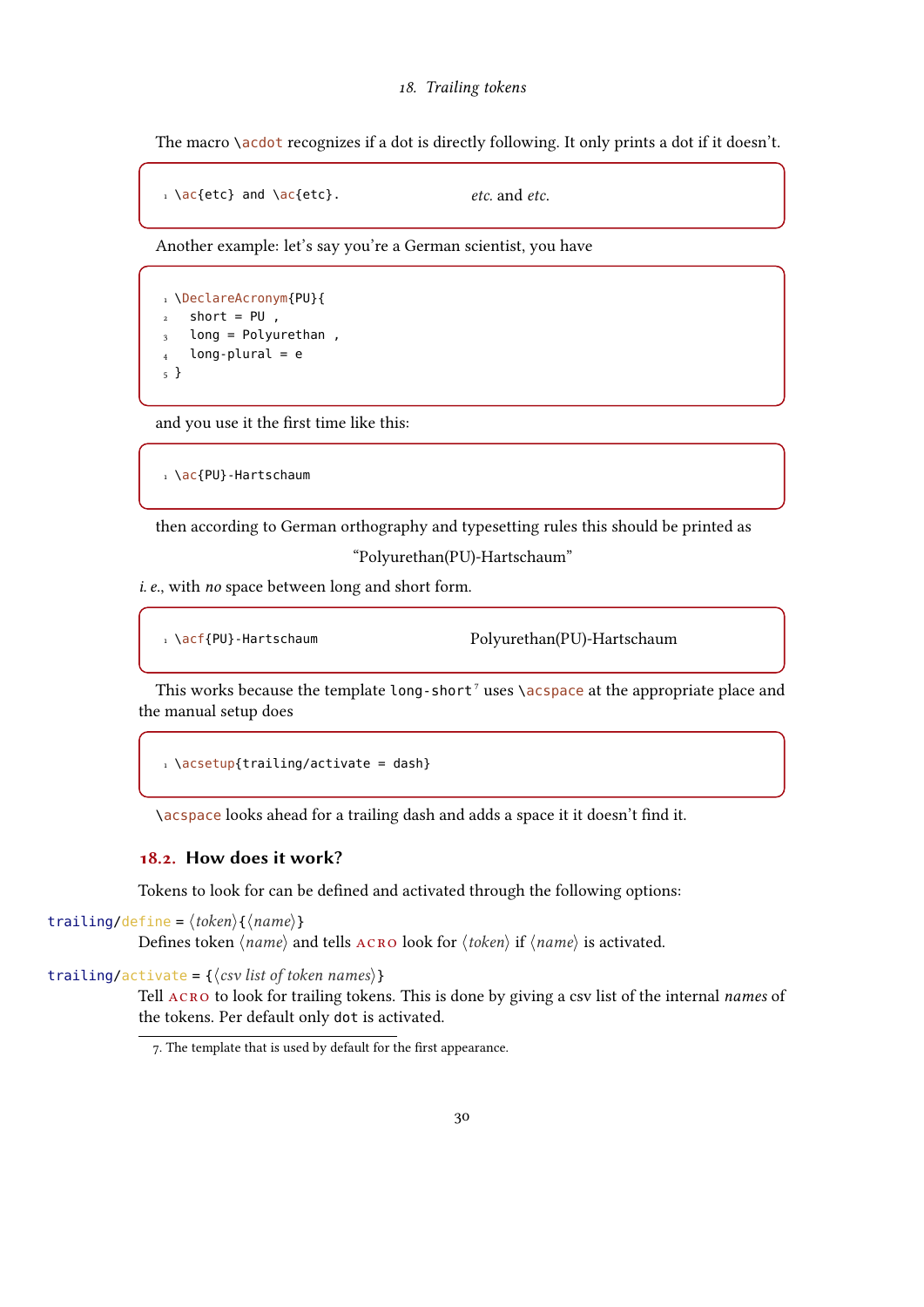#### 19. Using or resetting acronyms

trailing/deactivate =  $\{\langle csv \rangle\}$ 

<span id="page-30-1"></span>Tell ACRO not to look for trailing tokens. This is done by giving a csv list of the internal names of the tokens.

The package itself does this:

```
1 \acsetup{
2 trailing/define = . {dot},
3 trailing/define = {, {comma}},
4 trailing/define = - {dash}
5 trailing/define = \babelhyphen {babel-hyphen},
   6 trailing/activate = {dot,comma}
7 }
```
In order to make use of this mechanism there is the following command:

```
∗ \aciftrailing{⟨csv list of token names⟩}{⟨true⟩}{⟨false⟩}
```
Check if one of the tokens listed in  $\langle$ csv list of token names $\rangle$  is following and either place  $\langle$ true $\rangle$ or  $\langle false \rangle$  in the input stream.

This command is used to define the two commands you already know:

```
∗ \acdot
```
Inserts \abbrdot if no dot follows.

```
∗ \acspace
```
Inserts a \space if no dash or babel-hyphen follows.

```
∗ \abbrdot
```
Inserts .\@

The definitions are equivalent to the following code:

```
1 \newcommand*\acdot{\aciftrailing{dot}{}{\abbrdot}}
2 \newcommand*\acspace{\aciftrailing{dash,babel-hyphen}{}{\space}}
```
You are of course free to redefine them according to your needs.

## <span id="page-30-0"></span>19. Using or resetting acronyms

Sometimes it is necessary to mark an acronym as used before it actually has been used or to mark an acronym as unused even though it has been used. You have already seen one of the commands which make it possible:

```
\{\cos\theta(s) \mid \sin\theta(s) \}
```
Every acronym given in the list will be marked as used.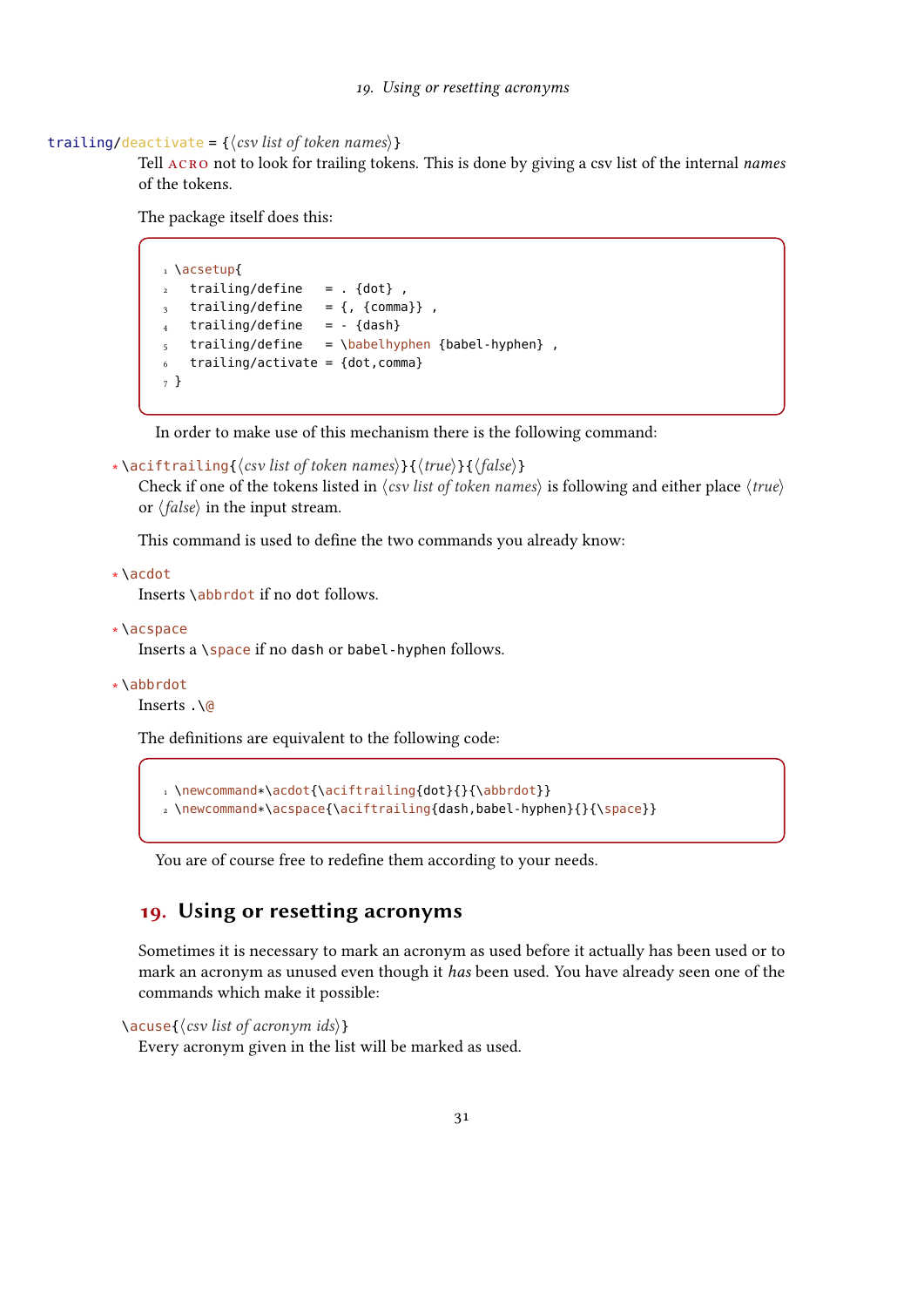#### <span id="page-31-3"></span>\acuseall

Every acronym is marked as used.

```
\acreset{⟨csv list of acronym ids⟩}
```
Every acronym given in the list will be reset.

\acresetall

!

!

Every acronym will be reset.

In a number of contexts all acronym commands act as if their starred form is used: in the table of contents, in the list of figures, and in the list of tables. The same is true for floats and the measuring phase of common table environments like tabularx or ltxtable.

## <span id="page-31-0"></span>20. Bookmarks, backlinks and accessibility support

#### <span id="page-31-1"></span>20.1. Backlinks

When ACRO is used together with the package hyperref [\[ORT20\]](#page-57-1) then you can make use of the following option:

make-links = true|false Initial: false If this is activated then every short or alternative appearance of an acronym will be linked to its description in the list of acronyms.

#### link-only-first = true|false Initial: false

Introduced in version v3.5

If this is activated in addition to  $\frac{make-links}{}$  then only the first short or alternative appearance of an acronym will be linked to its description in the list of acronyms.

This will fail miserably together with local lists if an acronym appears in more than one list. This might be resolved on day.

#### <span id="page-31-2"></span>20.2. Bookmarks

Since bookmarks (which are created by the hyperref or the bookmark packages [\[Obe19\]](#page-57-2)) can only contain simple text acro simplifies the output of the acronym commands when they appear in a bookmark. Although the output can be modified with a dedicated template-mechanism there is no user interface at the moment. Contact me at <https://github.com/cgnieder/acro/issues> if you need it.

Acronyms have the property pdfstring:

pdfstring =  $\{\langle pdfstring \rangle\}$  if unused then equal to short Used as [PDF](#page-56-0) string replacement for the short form in bookmarks when used together with the hyperref [\[ORT20\]](#page-57-1) or the bookmark package [\[Obe19\]](#page-57-2).

This is for acronyms like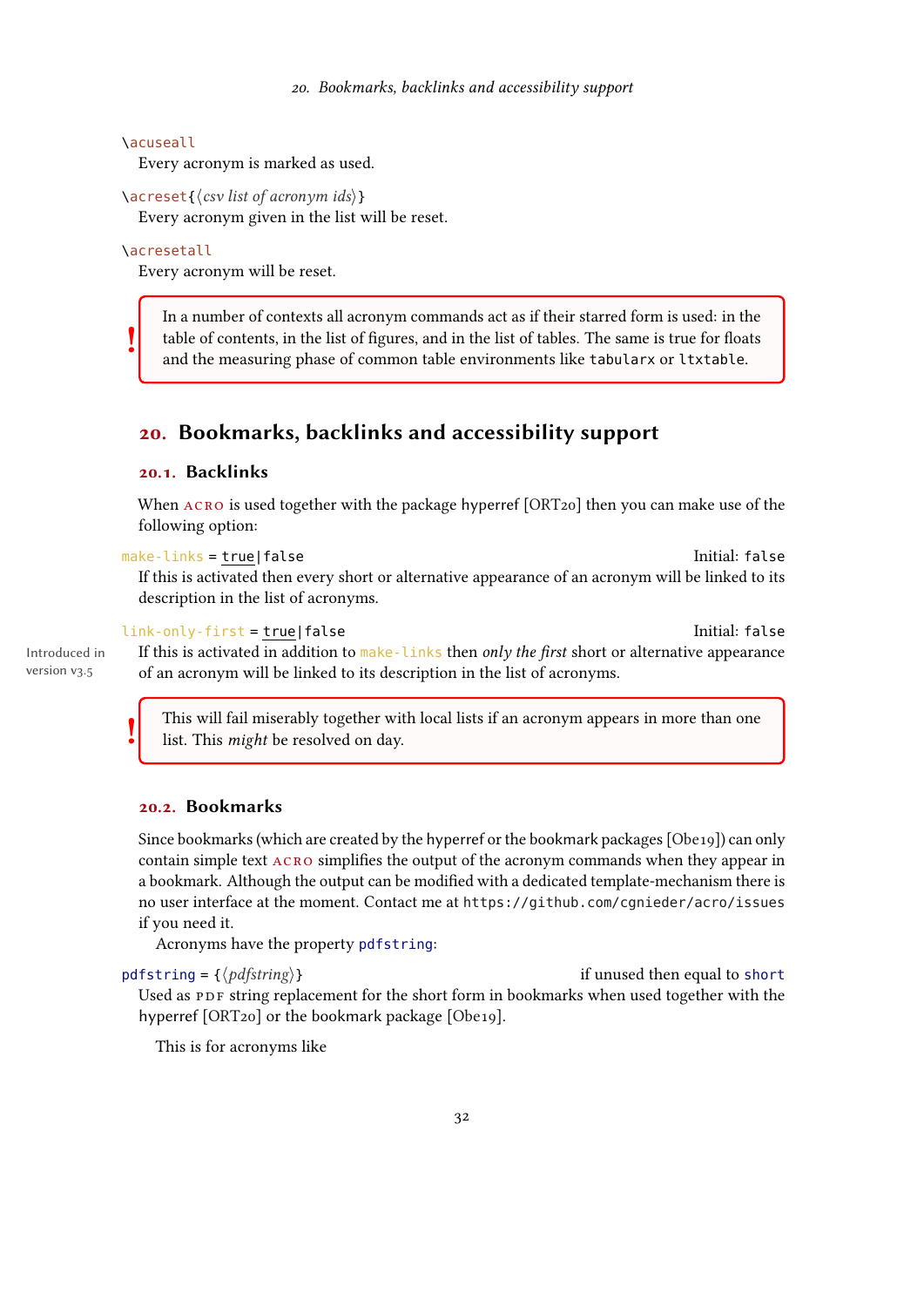```
1 \DeclareAcronym{pdf}{
2 short = pdf,
3 long = Portable Document Format,
   short-format = \simeq5 pdfstring = PDF
6 }
```
where the bookmark would write "pdf" instead of "PDF" if the property where not set.

#### <span id="page-32-0"></span>20.3. PDF comments

Some people like see comments in the [PDF](#page-56-0) when they're hovering with the mouse over the short form of an acronym. This can be achieved.

```
pdfcomments/use = true|false Initial: false
```
This enables the creation of [PDF](#page-56-0) comments.

pdfcomments/cmd = { $\{code\}$ }  $[#1\{#2\}$ 

Chooses the command for actually creating the comment. You must refer to the printed output in the [PDF](#page-56-0) with #1 and to the comment with #2. The default command \pdftooltip is provided by the package pdfcomment [\[Kle18\]](#page-57-9). You must load it in order to use it.

Only acronyms where the corresponding property has been set will get comments:

```
pdfcomment = \{\langle text \rangle\}
```
Sets a tooltip description for an acronym.

#### <span id="page-32-1"></span>20.4. Accessibility support

acro supports the accsupp package [\[Obe18\]](#page-57-10) when you also load hyperref. Then acro uses

```
1 \BeginAccSupp{ method = pdfstringdef , ActualText = {PDF} }
2 \textsc{pdf}%
3 \EndAccSupp{}%
```
for an acronym defined like this:

```
1 \DeclareAcronym{pdf}{
2 short = pdf ,
3 long = Portable Document Format ,
4 short-format = \succeq \succeq short-format = \succeq5 pdfstring = PDF,
6 short-acc = PDF
7 }
```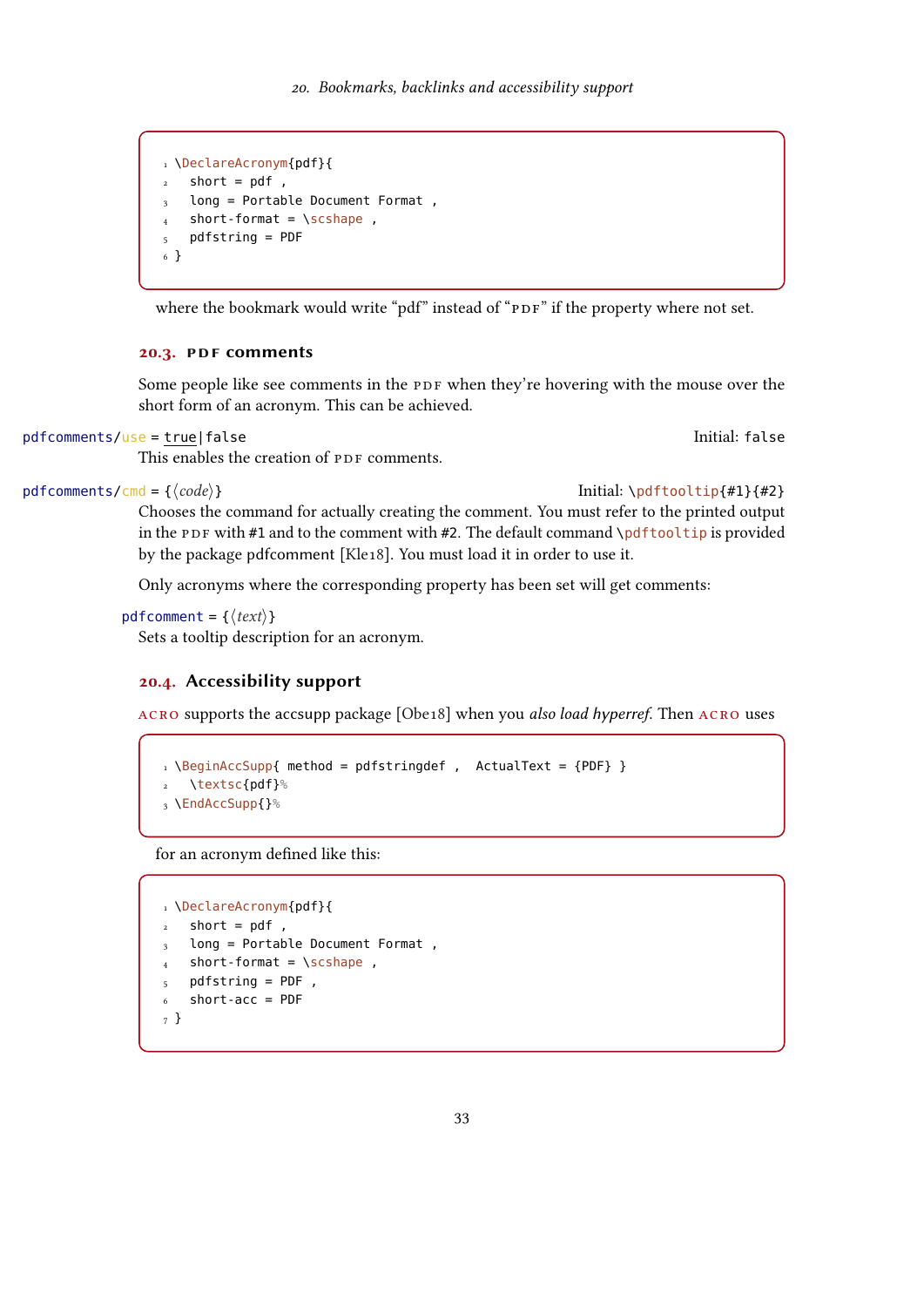<span id="page-33-0"></span>

| Without accessibility support when a string like "PDF" is copied from the PDF and pasted<br>you get "pdf". If you don't care about that simply don't load accsupp and ignore this section.<br>You have a few options to be able to manipulate what ACRO does here but I recommend to<br>stay with the default settings: |
|-------------------------------------------------------------------------------------------------------------------------------------------------------------------------------------------------------------------------------------------------------------------------------------------------------------------------|
| Initial: true<br>accsupp/use = true false<br>When this is true and the package accsupp is loaded then accessibility support is used.                                                                                                                                                                                    |
| $\textsf{accessupp}/\textsf{options} = \{\langle \textit{text}\rangle\}$<br>(initially empty)<br>Additional option to be passed to \BeginAccSupp. See the accsupp manual for possible settings.                                                                                                                         |
| $\texttt{accept}$ accsupp/method = { $\langle \textit{method} \rangle$ }<br>Initial: pdfstringdef<br>The method used by \BeginAccSupp. See the accsupp manual for possible values.                                                                                                                                      |
| The "ActualText" that is used by ACRO always defaults to the values of the acronym properties<br>themselves. You can choose these values individually by setting the corresponding properties:                                                                                                                          |
| short-acc = { $\langle text \rangle$ }<br>if unused then equal to short<br>Sets the ActualText property as presented by the accsupp package for the short form of the<br>acronym.                                                                                                                                       |
| long-acc = { $\langle text \rangle$ }<br>if unused then equal to long<br>Sets the ActualText property as presented by the accsupp package for the long form of the<br>acronym.                                                                                                                                          |
| alt-acc = { $\langle text \rangle$ }<br>if unused then equal to alt<br>Sets the ActualText property as presented by the accsupp package for the alternative short<br>form of the acronym.                                                                                                                               |
| foreign-acc = { $\langle text \rangle$ }<br>if unused then equal to foreign<br>Sets the ActualText property as presented by the accsupp package for the foreign form of the<br>acronym.                                                                                                                                 |
| $ext{ra-acc} = \{\langle text \rangle\}$<br>if unused then equal to extra<br>Sets the ActualText property as presented by the accsupp package for the extra information of<br>the acronym.                                                                                                                              |
| single-acc = { $\langle text \rangle$ }<br>if unused then equal to long-acc<br>Sets the ActualText property as presented by the accsupp package for a single appearance of<br>the acronym.                                                                                                                              |
| $\sim$ $\sim$ $\sim$ $\sim$                                                                                                                                                                                                                                                                                             |

list-acc = { $\langle text \rangle$ } Sets the ActualText property as presented by the accsupp package for the appearance in the list of acronyms.

Extra care has to be taken for plural forms as these can not be picked up automatically right now. You have to explicitly set them for the accessibility support, too: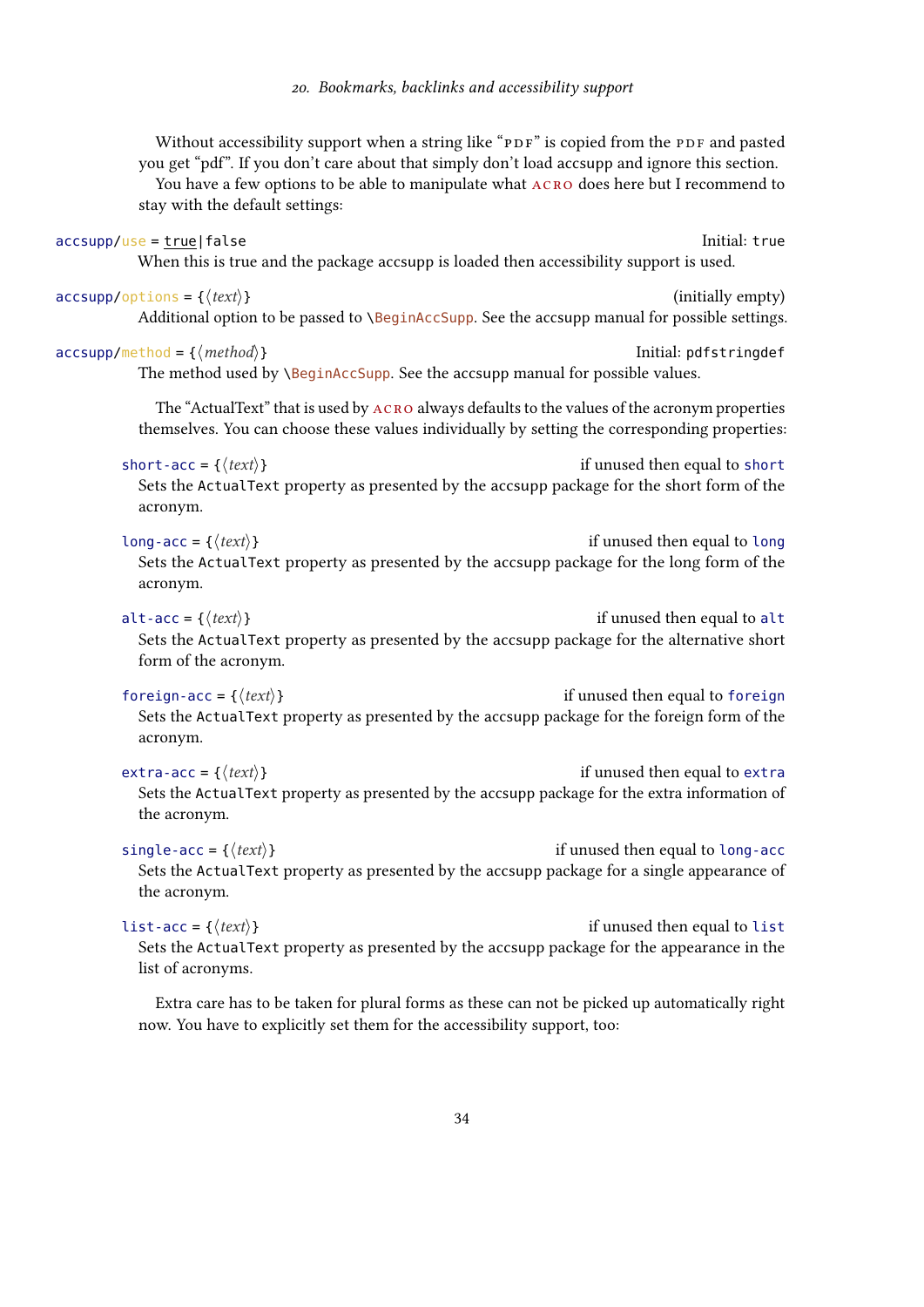```
1 \DeclareAcronym{ufo}{
2 short = UFO,
3 long = unidentified flying object,
  4 foreign = unbekanntes Flugobjekt ,
  5 foreign-plural-form = unbekannte Flugobjekte ,
6 foreign-acc-plural-form = unbekannte Flugobjekte ,
  foreign\text{-}label = ngerman,
  long-indefinite = an
9 }
```
## <span id="page-34-0"></span>21. Localisation

There are places when  $ACRO$  uses text strings which depend on the language of the document. In order to recognize the language from babel of polyglossia and print the strings in the correct language ACRO uses the translations [\[Nie20\]](#page-57-11).

If the language is detected incorrectly or you want acro to use another language than it detects you can use the following option:

#### language = auto|⟨language⟩ Initial: auto

The default setting auto lets acro detect the language setting automatically. Valid choices are all language names known to the package translations. Mostly just type your language and it should work.

acro only provides support for a handful of languages. You can easily teach acro your language – see section  $27$  on page  $48$  – if it isn't supported, yet.<sup>8</sup>

#### ∗ \acrotranslate{⟨key⟩}

This command fetches the translation of  $\langle \text{key} \rangle$  for the current language. It is meant for usage in template definitions.

Available keywords and their English, French, and German translations are shown in table [1](#page-35-0) [on the following page.](#page-35-0)

### <span id="page-34-1"></span>22. Patches

In several situations it can lead to wrong results if acro marks an acronym as used too early or at all. This is why it is possible to disable the mechanism which is responsible:

\acswitchoff

This disables the mechanism which marks acronyms as used. After this command every acronym command like \ac acts like its starred version.

<span id="page-34-2"></span><sup>8.</sup> If you like you can always open an issue at <https://github.com/cgnieder/acro/issues> and provide your translations so I can add them to acro.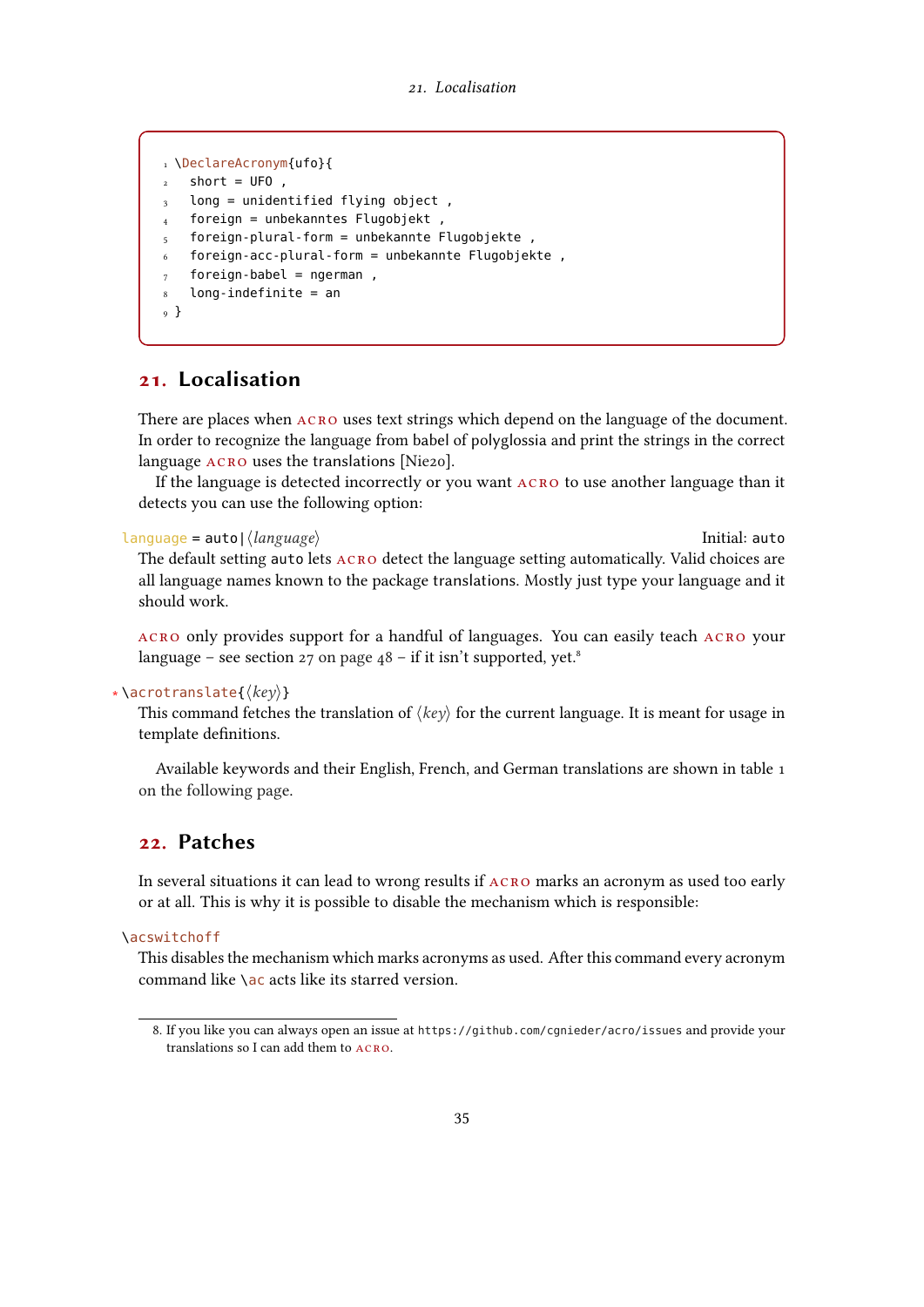<span id="page-35-1"></span>

| <b>Key</b> | English  | French    | German      |
|------------|----------|-----------|-------------|
| list-name  | Acronyms | Acronymes | Abkürzungen |
| page       | p.       | p.        | S.          |
| pages      | pp.      | p.        | S.          |
| sequens    | f.       | sq.       | f.          |
| sequentes  | ff.      | sqq.      | ff.         |
| also       | also     | aussi     | auch        |
| ٥r         | or       | ou        | oder        |
| and        | and      | et        | und         |
|            |          |           |             |

<span id="page-35-0"></span>TABLE 1: Available translation keywords.

#### \acswitchon

This command enables the mechanism again.

In certain circumstances  $ACRO$  uses these commands itself. For example it is often preferable that acronyms are not counted as used in floats, the table of contents or the lists of figures and tables. This is why acro turns the mechanism off in these places.

Certain table environments typeset their contents twice for measurement purposes. acro tries to disable the usage mechanism during these phases. The same is true for single line captions from the caption package.

All these patches can be turned off:

|                               | $patch/floads = true false$                                                                        | Initial: true |
|-------------------------------|----------------------------------------------------------------------------------------------------|---------------|
|                               | En-/disable the floats patch.                                                                      |               |
|                               | $patch/lists = true false$                                                                         | Initial: true |
|                               | En-/disable the lists patch for the table of contents, the list of figures and the list of tables. |               |
|                               | $patch/tabularx = true false$                                                                      | Initial: true |
|                               | En-/disable the tabularx patch.                                                                    |               |
|                               | $patch/l$ txtable = true false                                                                     | Initial: true |
|                               | En-/disable the ltxtable patch.                                                                    |               |
|                               | $patch / tabu = true   false$                                                                      | Initial: true |
|                               | En-/disable the tabu patch.                                                                        |               |
|                               | $patch/caption = true   false$                                                                     | Initial: true |
|                               | En-/disable the caption patch.                                                                     |               |
|                               | patch/maketitle = true false                                                                       | Initial: true |
| Introduced in<br>version v3.6 | En-/disable the maketitle patch.                                                                   |               |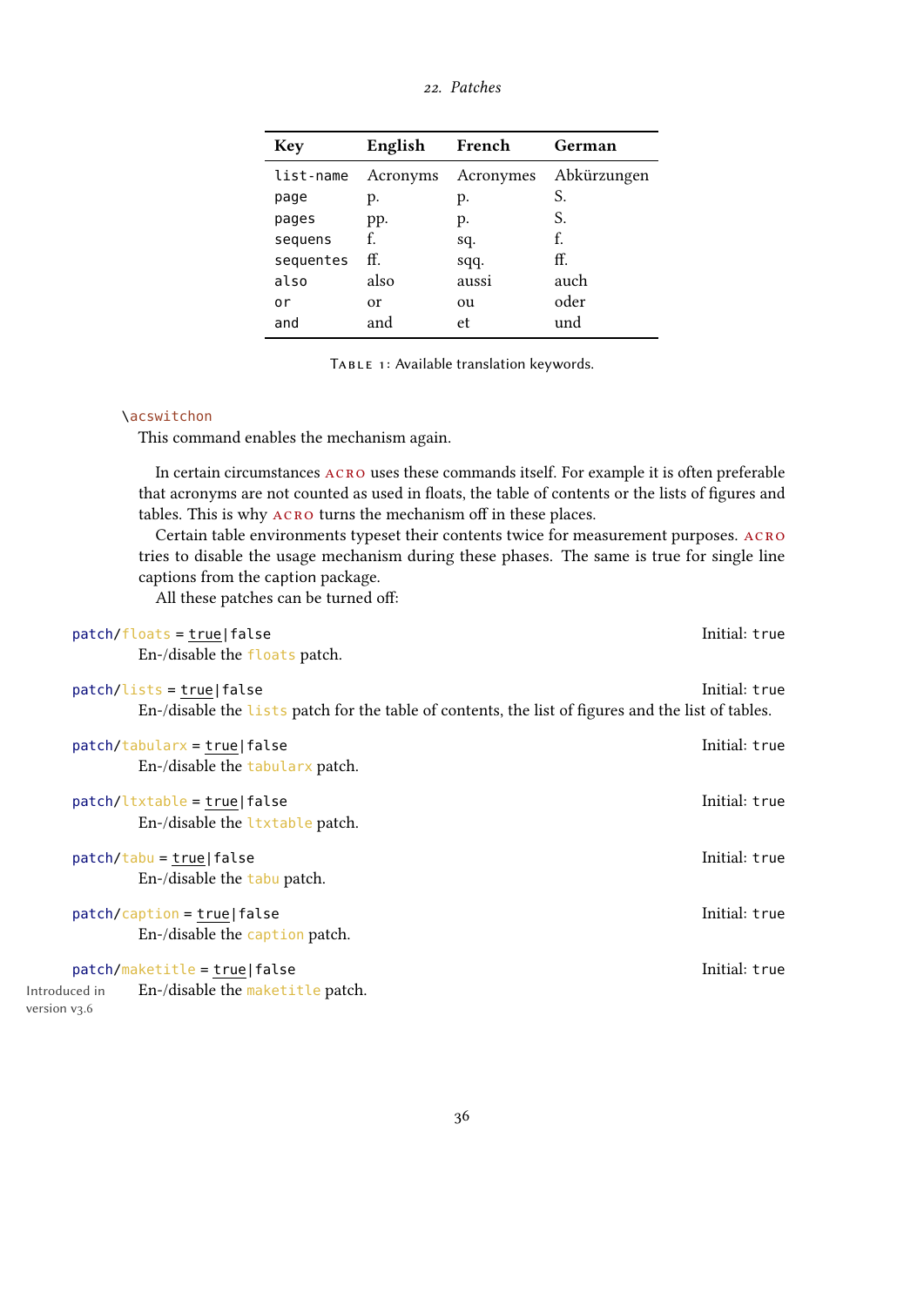## <span id="page-36-7"></span><span id="page-36-0"></span>Part III. **Extending ACRO**

## <span id="page-36-1"></span>23. Background

#### <span id="page-36-2"></span>23.1. Templates

One of the core ideas of  $ACRO$  version 3.0 is the use of *templates* which manage how different how anything is printed, from the output of  $\a$ c and friends to the list of acronyms. ACRO uses three types of templates:

acronym These templates can be used to define *acronym commands*, see section [29 on page 49.](#page-48-0)

list These templates are used by the \printacronyms command.

heading These templates only make sense if a *list* template uses \acroheading. This command makes use of them.

How these templates are defined, which are available from the start and how they are used is explained in section [24.](#page-36-4)

#### <span id="page-36-3"></span>23.2. Objects

acro uses certain kinds of objects in some of its commands. It is possible to defines own such objects:

- articles Per default only the "indefinite" article is defined. But it is possible to define and add other articles to acro. This is explained in section [13.2 on page 23.](#page-22-2)
- endings Per default only the ending "plural" is defined. But it is possible to define and add other endings to acro. This is explained in section [12.2 on page 22.](#page-21-0)
- properties You have already learned about properties. It is possible to define and add further acronym properties to  $ACRO$ . This is explained in section [28 on page 48.](#page-47-1)
- translations acro uses localisation strings at a number of places. It is possible to change these strings and add further strings. This is explained in section [21 on page 35.](#page-34-0)

## <span id="page-36-4"></span>24. Templates

#### <span id="page-36-5"></span>24.1. Pre-defined templates

<span id="page-36-6"></span>24.1.1. Acronym templates

#### alt

Display the alternative form of an acronym.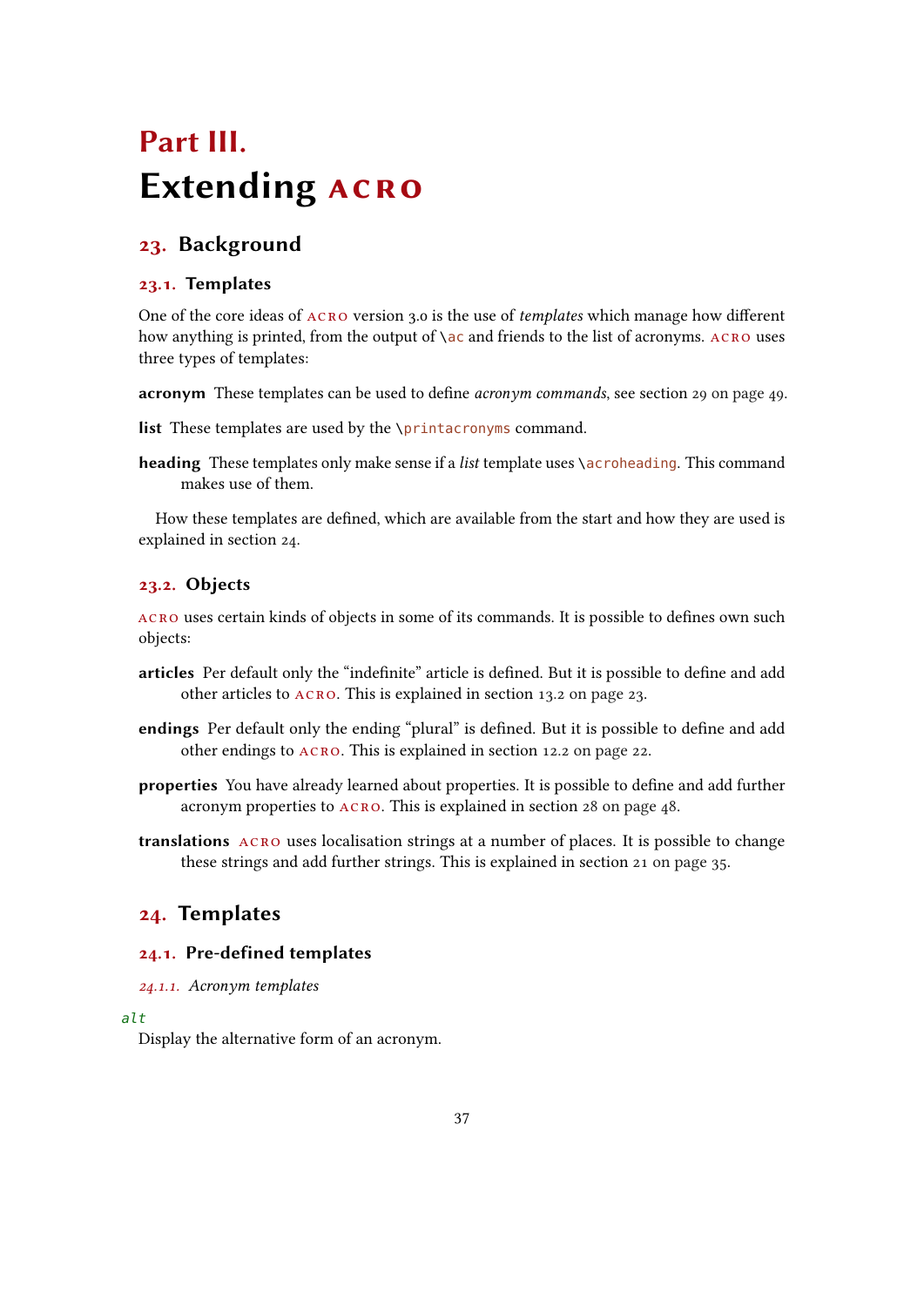#### <span id="page-37-2"></span>first

This is a *pseudo* template which always displays what is set through the option first-style or the property first-style.

#### footnote

A template for the first appearance where the long form is printed in a footnote. This template  $\hat{x}$  New also conatains a command \acroendfootnote at the end of the foornote text which in its default definition does nothing.

#### long

Display the long form of an acronym.

#### long-short

A template for the first appearance where the long form is printed and the short form follows in parentheses.

#### short

Display the short form of an acronym.

#### short-long

A template for the first appearance where the short form is printed and the long form follows in parentheses.

#### single

A template which is used when the property single has been set and the option single has been set and if the acronym is only used a single time.

show

A template which writes all properties of an acronym into the log file.

#### <span id="page-37-0"></span>24.1.2. List templates

#### description

The default list style which places the short form in the item of a description environment and adds the all the rest as description of the item.

#### lof

A style which mimicks the list of figures. This style does not support page ranges.

#### **longtable**

A style that uses a longtable environment for building the list. This needs the longtable package [\[Car19\]](#page-57-12) loaded.

#### longtabu

A style that uses a longtabu environment for building the list. This needs the longtable package and the tabu package [\[Che19\]](#page-57-13) loaded.<sup>9</sup>

<span id="page-37-1"></span><sup>9.</sup> Please note that this package currently is un-maintained and has a number of open bugs. For further information refer to <https://github.com/tabu-issues-for-future-maintainer/tabu>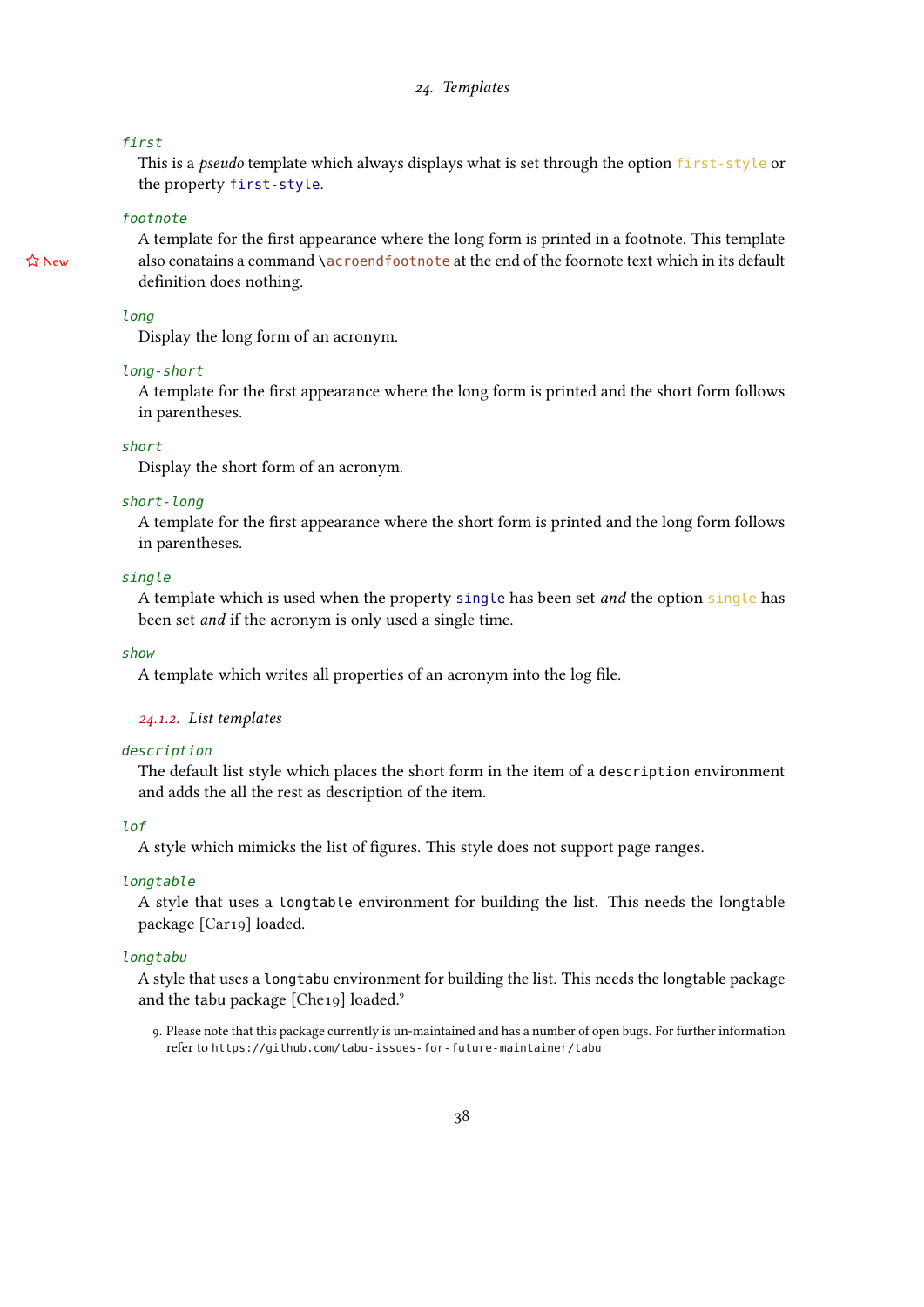#### <span id="page-38-2"></span>supertabular

Introduced in version v3.2

A style that uses a supertabular environment for building the list. This needs the supertabular package [\[BJ20\]](#page-57-14) loaded.

#### tabular

A style that uses a tabular environment for building the list. Since a tabular cannot break across pages this is only suited for short lists.

#### toc

A style which mimicks the table of contents. This style does not support page ranges.

#### <span id="page-38-0"></span>24.1.3. Heading templates

#### addchap

Only defined in a KOMA-Script class and if \chapter is defined. Uses \addchap for the heading.

#### addchap\*

Introduced in version v3.6 Only defined in a KOMA-Script class and if \chapter is defined. Uses \addchap\* for the heading.

#### addsec

Only defined in a KOMA-Script class. Uses \addsec for the heading.

#### addsec\*

Only defined in a KOMA-Script class. Uses \addsec\* for the heading.

#### chapter

Introduced in version v3.6

Only defined if \chapter is defined. Uses \chapter for the heading.

#### chapter\*

Uses \chapter\* for the heading.

#### none

Displays nothing.

#### section

Uses \section for the heading.

#### section\*

Uses  $\setminus$  section\* for the heading.

#### <span id="page-38-1"></span>24.2. Defining new templates

For the definition of templates these commends are available:

\NewAcroTemplate[⟨type⟩]{⟨name⟩}{⟨code⟩}

This defines a template of type  $\langle type \rangle$  with the name  $\langle name \rangle$  which inserts  $\langle code \rangle$  when used. A template of type  $\langle type \rangle$  with name  $\langle name \rangle$  must not exist. The default type is acronym.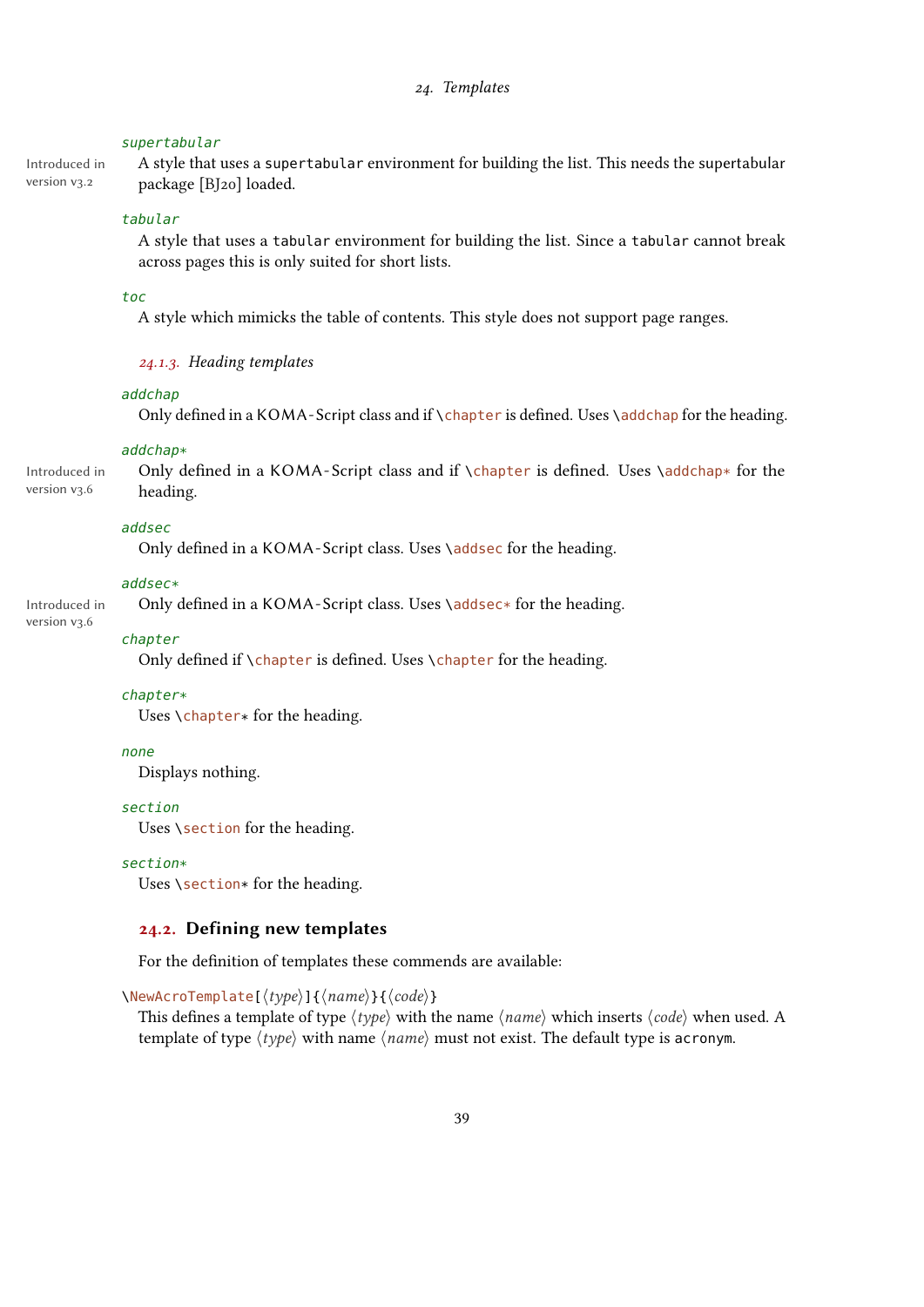#### 24. Templates

#### <span id="page-39-2"></span>\RenewAcroTemplate[⟨type⟩]{⟨name⟩}{⟨code⟩}

This re-defines a template of type  $\langle type \rangle$  with the name  $\langle name \rangle$  which inserts  $\langle code \rangle$  when used. A template of type  $\langle type \rangle$  with name  $\langle name \rangle$  must exist. The default type is acronym.

#### \SetupAcroTemplate[⟨type⟩]{⟨name⟩}{⟨code⟩}

Adds  $\langle code \rangle$  to the beginning of the template  $\langle name \rangle$  of type  $\langle type \rangle$ . The default type is acronym.

#### \SetupNextAcroTemplate[⟨type⟩]{⟨name⟩}{⟨code⟩}

Adds  $\langle code \rangle$  to the beginning of the next use of the template  $\langle name \rangle$  of type  $\langle type \rangle$ . The default type is acronym.

#### ∗ \AcroTemplateType

Within a template this expands to the  $\langle type \rangle$  of the current template.

#### ∗ \AcroTemplateName

Within a template this expands to the  $\langle name \rangle$  of the current template.

How to use these commands is best explained by examples of how the existing templates have been defined. The following sections will show several examples for their usage.

#### <span id="page-39-0"></span>24.3. Commands to be used in template definitions

acro provides and uses a large number of commands that are meant to be used in template definitions and that often are useless or will raise errors if used outside. Depending on their purpose the commands can be used in different types of templates or only in certain types of templates.

In the descriptions below a ∗ indicates a fully expandable command when used in an \edef, \write or in \expanded.

A TF always refers to a  $\langle true \rangle$  and  $\langle false \rangle$  branch and indicates that *three* commands exist: one exactly as described, one with only the  $\top$  and the  $\langle true \rangle$  branch, and one with only the  $\top$  and the  $\{false\}$  branch. So \acroifTF means there is \acroifTF, \acroifT, and \acroifF, where \acroifT and \acroifF each have an argument less than \acroifTF.

<span id="page-39-1"></span>24.3.1. Commands for common uses

#### ∗ \acrolistname

Expands to whatever is currently set with list/name.

#### \acrowrite{⟨property⟩}

Prints the property  $\langle property \rangle$  of the current acronym. Depending on the circumstances this prints the property together with an article or an ending either in uppercase or lowercase form. Default is the lowercase form without ending or article. The actual outcome is determined by switches which are explained in section [29 on page 49.](#page-48-0)

#### \acroformat{⟨type⟩}{⟨text⟩}

This formats  $\langle text \rangle$  according to  $\langle type \rangle$  where  $\langle type \rangle$  has either been set as property or as option from the format module. Valid values are short, long, alt, extra, foreign, list, and first-long.

Introduced in version v3.2

Introduced in version v<sub>3.2</sub>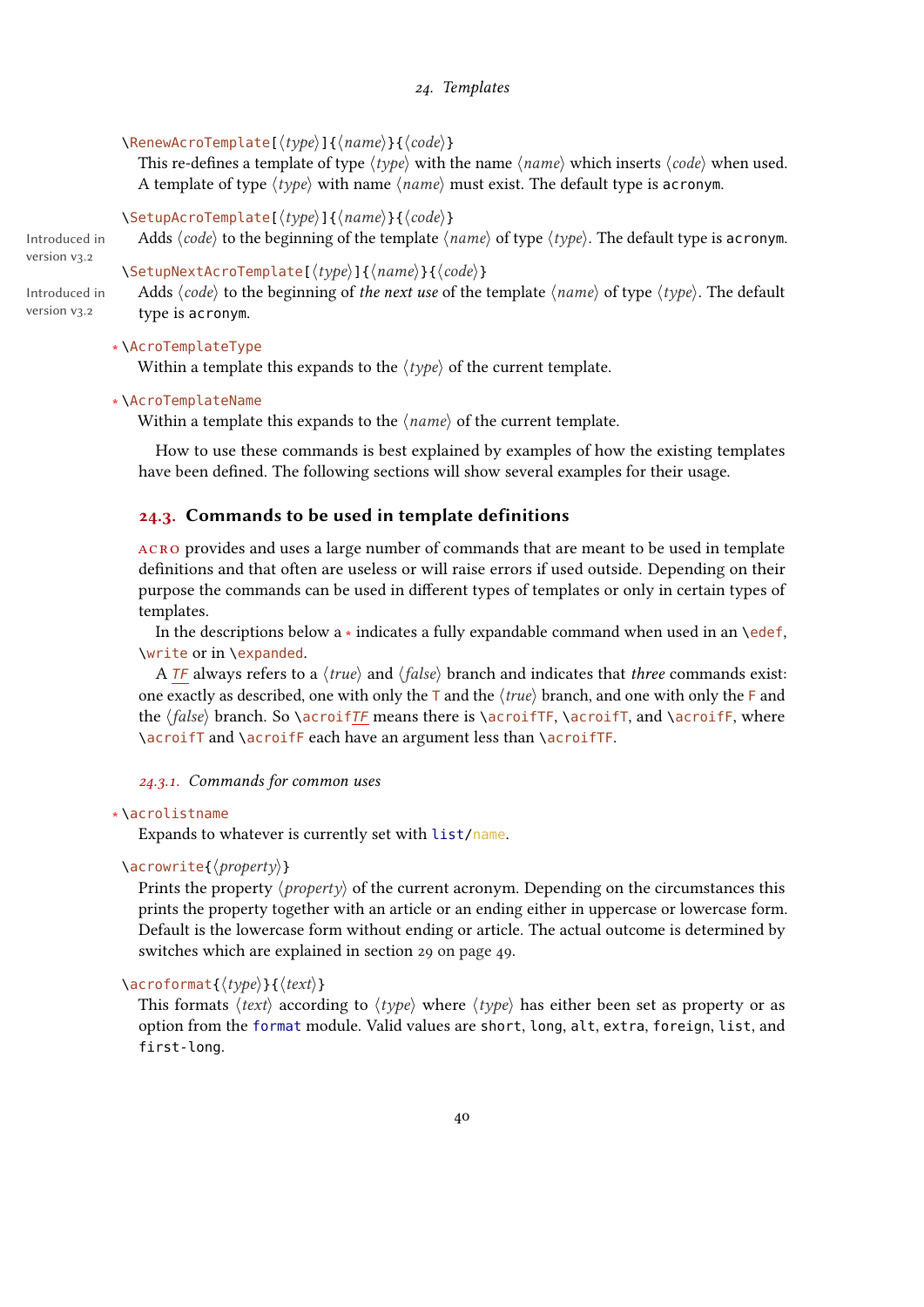<span id="page-40-1"></span>

|                                                 | $\langle \text{aroshow} \{ \langle \text{property} \rangle \} \rangle$<br>For debugging puposes: writes the property $\langle property \rangle$ of the current acronym to the log file.                                                                                                                         |
|-------------------------------------------------|-----------------------------------------------------------------------------------------------------------------------------------------------------------------------------------------------------------------------------------------------------------------------------------------------------------------|
| Introduced in<br>version v3.1<br>(2020/05/03)   | $\text{Case} \$ { \text{property}} \{ $\langle true \rangle$ } { $\langle false \rangle$ }<br>Checks if the property $\langle property \rangle$ has been set for the current acronym and either leaves $\langle true \rangle$<br>or $\langle false \rangle$ in the input stream.                                |
|                                                 | \acroifbooleanTF{\/property\}}{\true\}}{\false\}<br>Returns $\langle true \rangle$ if the boolean property $\langle property \rangle$ has been set to true and $\langle false \rangle$ otherwise.                                                                                                               |
|                                                 | \acroifallTF{\properties\}{\true\}{\false\}<br>Checks if all properties in the csv list (properties) have been set for the current acronym and<br>either leaves $\langle true \rangle$ or $\langle false \rangle$ in the input stream.                                                                          |
|                                                 | \acroifanyTF{ $\langle properties\rangle$ }{ $\langle true\rangle$ }{ $\langle false\rangle$ }<br>Checks if any of the properties in the csv list $\langle properties \rangle$ has been set for the current acronym<br>and either leaves $\langle true \rangle$ or $\langle false \rangle$ in the input stream. |
|                                                 | \acroiftagTF{ $\langle tag \rangle$ }{ $\langle true \rangle$ }{ $\langle false \rangle$ }<br>Checks if the current acronym has been given the tag $\langle tag \rangle$ and either leaves $\langle true \rangle$ or $\langle false \rangle$ in<br>the input stream.                                            |
| Introduced in<br>version v3.5                   | \acroifstarredTF{\/true\}}{\false\}<br>Checks if the current call of the acronym is a starred command or not and either leaves $\langle true \rangle$<br>or $\langle false \rangle$ in the input stream.                                                                                                        |
|                                                 | $\text{AcroPropertiesMap}\{\langle code \rangle\}$<br>Maps over all defined acronym properties. Within $\langle code \rangle$ you can refer to the current property<br>with #1.                                                                                                                                 |
| Introduced in<br>version v3.5                   | \AcroAcronymsMap{ $\langle code \rangle$ }<br>Maps over all defined acronyms. Within $\langle code \rangle$ you can refer to the current property with #1 or<br>with \AcronymID.                                                                                                                                |
| Introduced in                                   | <b>\AcroMapBreak</b><br>Stops the map \AcroAcronymsMap and is usually used in combination with a boolean check.                                                                                                                                                                                                 |
| version $v3.5$<br>Introduced in<br>version v3.5 | $\setminus$ AcroPropertiesSet{ $\langle id \rangle$ }{ $\langle csv \text{ list of properties} \rangle$ }<br>Allows the setting of properties of acronym $\langle id \rangle$ outside of $\d$ eclareAcronym.                                                                                                    |
|                                                 | 24.3.2. Commands for usage in acronym templates                                                                                                                                                                                                                                                                 |
|                                                 | *\acroifusedTF{ $\langle true \rangle$ }{ $\langle false \rangle$ }<br>Checks if the current acronym has been used before and either leaves $\langle true \rangle$ or $\langle false \rangle$ in the<br>input stream.                                                                                           |

## <span id="page-40-0"></span>\acroiffirstTF{⟨true⟩}{⟨false⟩}

Checks if the current usage of the current acronym is the first time and either leaves  $\langle true \rangle$  or ⟨false⟩ in the input stream.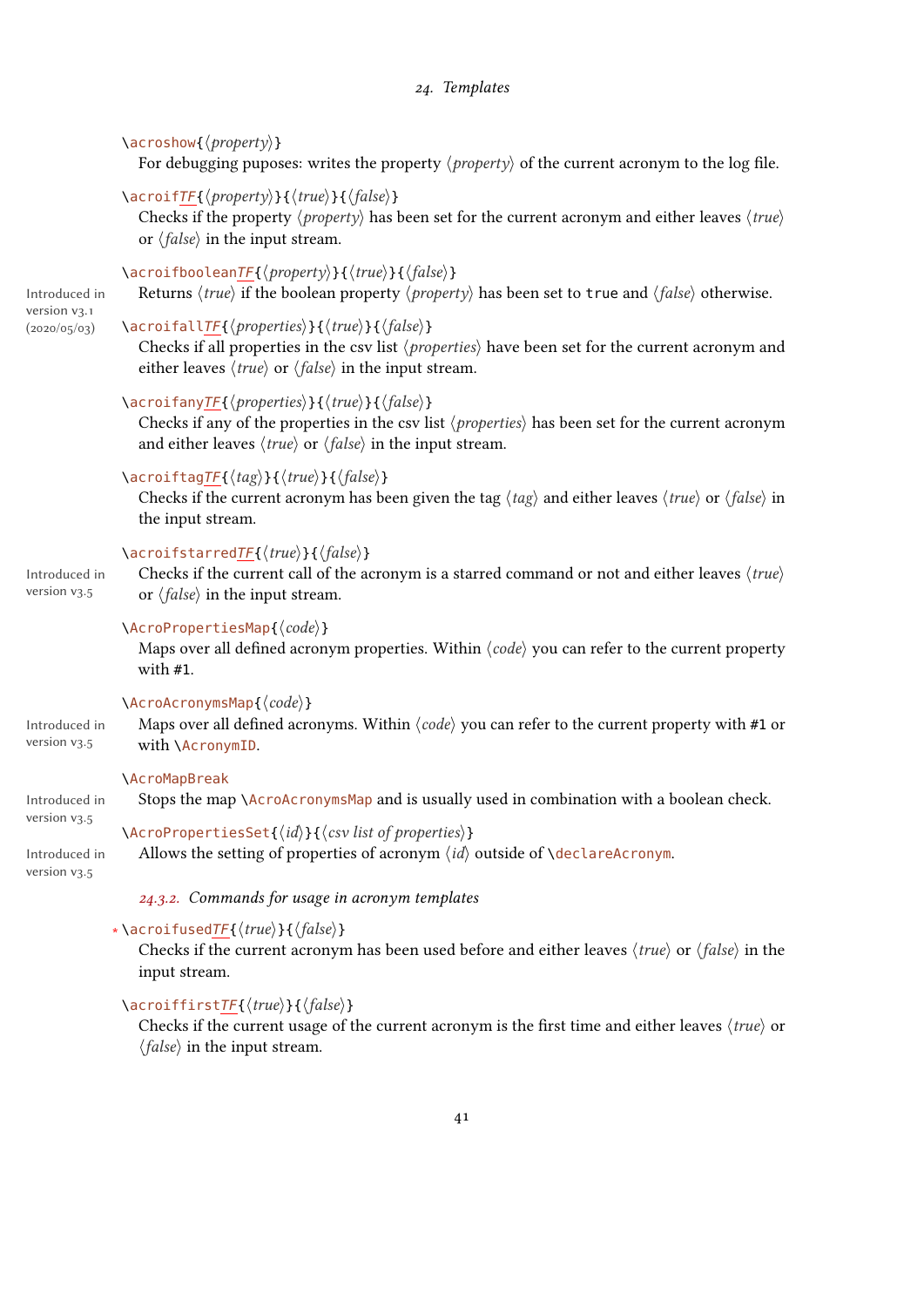#### 24. Templates

#### <span id="page-41-1"></span>\acroifsingleTF{⟨true⟩}{⟨false⟩}

Checks if the current acronym is used a single time and either leaves  $\langle true \rangle$  or  $\langle false \rangle$  in the input stream.

#### \acrogroupcite

#### <span id="page-41-0"></span>24.3.3. Commands for usage in list templates

#### ∗ \acroifchapterTF{⟨true⟩}{⟨false⟩}

This just check if \chapter is defined. Used in the toc template.

#### ∗ \acroifpagesTF{⟨true⟩}{⟨false⟩}

This is  $\langle true \rangle$  if the option pages/display is set, and the current acronym is not single, and has at least one page number. ⟨false⟩ otherwise.

#### \acropages{⟨first⟩}{⟨range⟩}

If \acroifpagesTF would be  $\langle false \rangle$  this would do nothing. Otherwise, if pages/display is first it prints the first page number, preceded by  $\langle$  first $\rangle$  if pages/name is true. If pages/display is all it prints the page range, preceded by  $\langle range \rangle$  if pages/name is true.

#### \acronopagerange

This disables page ranges. Used in the toc and lof templates.

#### \acroneedpages

Introduced in version v3.4

## This enables the page number displayed. Used in the toc and lof templates.

#### \acropagefill

If \acroifpages $TF$  would be  $\langle false \rangle$  this would do nothing. Otherwise it prints whatever is set by pages/fill.

#### \acronymsmap{⟨code⟩}

Maps over the acronyms in order of appearance in the list. Which acronyms these are depends on settings. They might only have certain tags, be ones local to barriers, . . .

Within  $\langle code \rangle$  #1 refers to the current [ID](#page-56-3) of the acronym. Also  $\{AcronymID$  expands to the current [ID.](#page-56-3) The latter is important for all the commands that check or print properties of acronyms.

#### \acronymsmapTF{⟨code⟩}{⟨true⟩}{⟨false⟩}

This does the same as \acronymsmap and also leaves ⟨true⟩ in the input stream if the list is not empty and  $\langle false \rangle$  otherwise. This is useful to trigger a rerun warning.

#### \AcronymTable

This is an empty token list at the beginning of a list template.

#### \AcroAddRow{⟨code⟩}

Adds  $\langle code \rangle$  to the right of \AcronymTable and ensures that \AcronymID has the correct global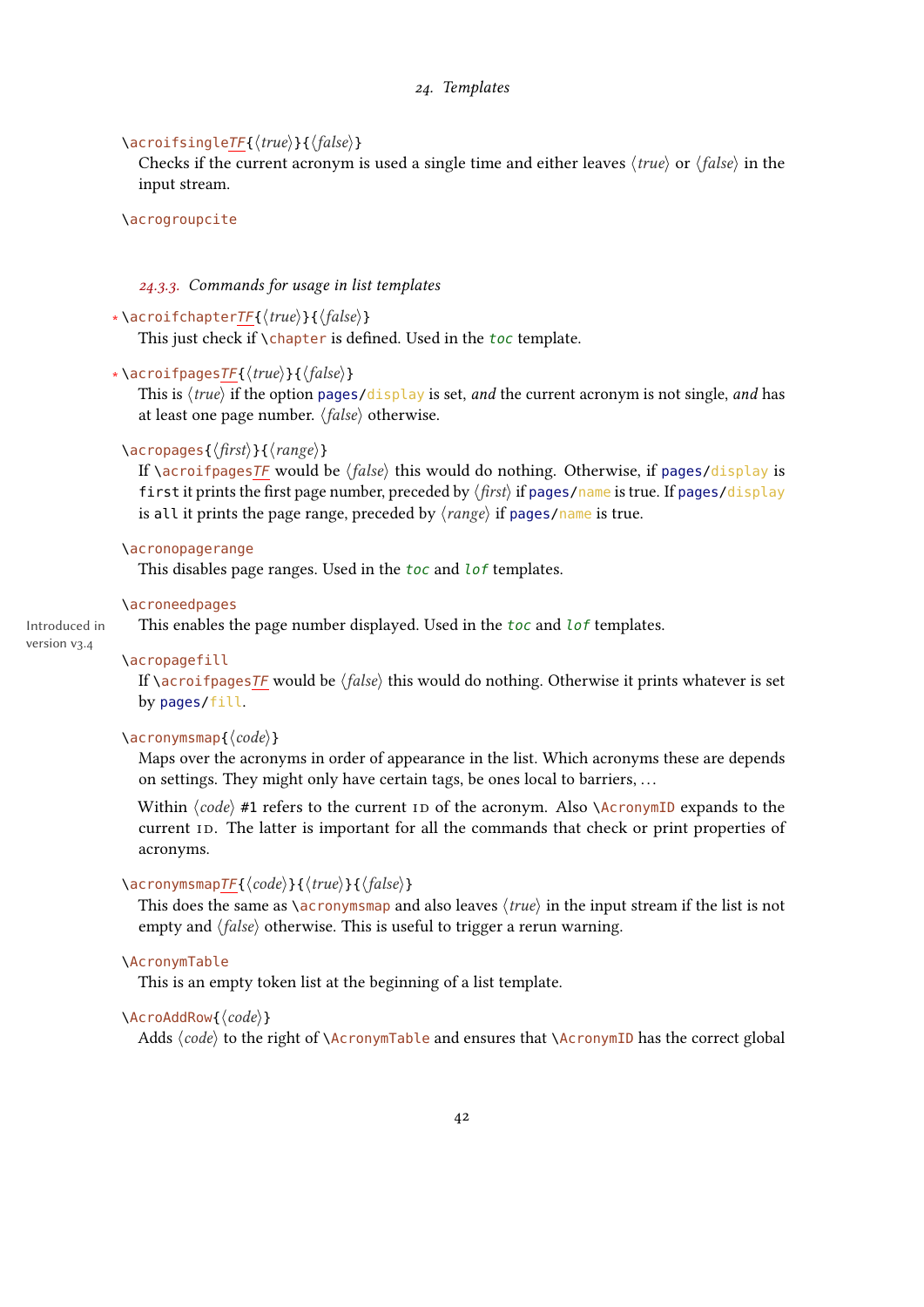<span id="page-42-2"></span>definition for this code. With this the code for the tabular template and other table templates can be built in a comfortable way.

\AcroNeedPackage{⟨package⟩}

Checks if the package ⟨package⟩ is loaded and throws an error otherwise.

#### \AcroRerun

Triggers acro to throw an "empty list" rerun warning.

#### <span id="page-42-0"></span>24.4. New acronym templates

Some templates are quite short and self-explaining:

```
1 \NewAcroTemplate{short}{\acrowrite{short}}
```
Some are a little bit more elaborate:

```
1 \NewAcroTemplate{alt}{%
2 \acroifTF{alt}
3 {\acrowrite{alt}}
4 {\acrowrite{short}}%
5 }
```
And some templates need to do a lot more:

```
1 \NewAcroTemplate{long-short}{%
2 \acroiffirstTF{%
3 \acrowrite{long}%
4 \acspace(%
5 \acroifT{foreign}{\acrowrite{foreign}, }%
6 \acrowrite{short}%
7 \acroifT{alt}{ \acrotranslate{or} \acrowrite{alt}}%
8 \acrogroupcite
9 \frac{9}{6}_{10} }%
11 {\acrowrite{short}}%
12 }
```
#### <span id="page-42-1"></span>24.5. New list templates

This section shows the definition of three templates: description, tabular, and toc. First the description template: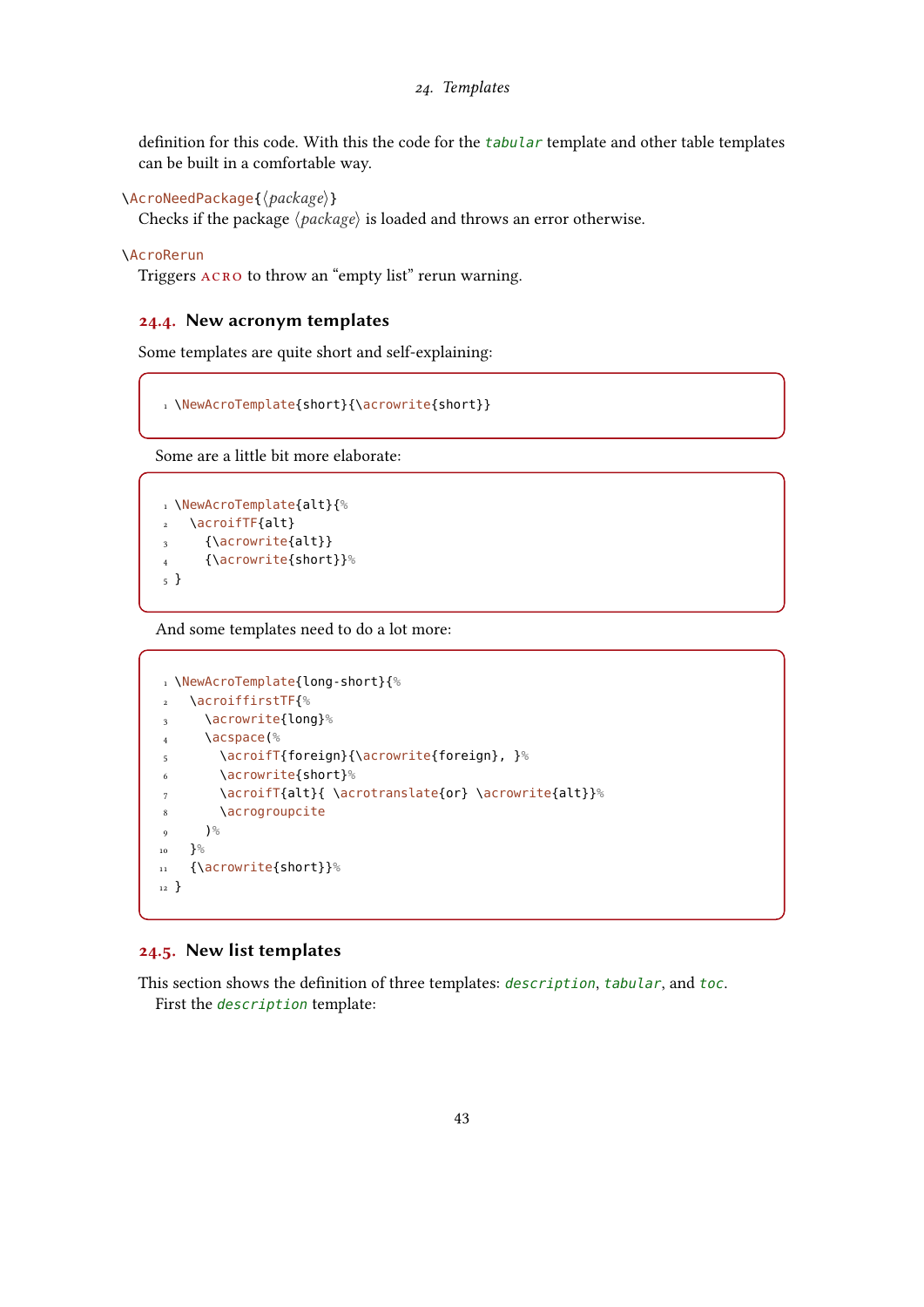```
1 \NewAcroTemplate[list]{description}{%
2 \acroheading
3 \acropreamble
4 \begin{description}
5 \acronymsmapF{%
6 \item[\acrowrite{short}\acroifT{alt}{/\acrowrite{alt}}]
7 \acrowrite{list}%
8 \acroifanyT{foreign,extra}{ (}%
9 \acroifT{foreign}{\acrowrite{foreign}\acroifT{extra}{, }}%
10 \acroifT{extra}{\acrowrite{extra}}%
11 \acroifanyT{foreign,extra}{)}%
12 \acropagefill
13 \acropages
14 {\acrotranslate{page}\nobreakspace}
15 {\acrotranslate{pages}\nobreakspace}%
16 }
17 {\item\AcroRerun}
18 \end{description}
19 }
```
The following shows how to define templates using some kind of table environment. Special care is necessary due to the way LATEX tables work: first the table body is built and only then the table itself is printed:

```
1 \NewAcroTemplate[list]{tabular}{%
2 \AcroNeedPackage{array}%
3 \acronymsmapF{%
4 \AcroAddRow{
5 \acrowrite{short}%
6 \acroifT{alt}{/\acrowrite{alt}}
7 &
8 \acrowrite{list}%
9 \acroifanyT{foreign,extra}{ (}%
10 \acroifT{foreign}{\acrowrite{foreign}\acroifT{extra}{, }}%
11 \acroifT{extra}{\acrowrite{extra}}%
12 \acroifanyT{foreign,extra}{)}%
13 \acropagefill
14 \acropages
15 {\acrotranslate{page}\nobreakspace}
16 {\acrotranslate{pages}\nobreakspace}%
17 \tabularnewline
18 }%
19 }
20 {\AcroRerun}%
21 \acroheading
```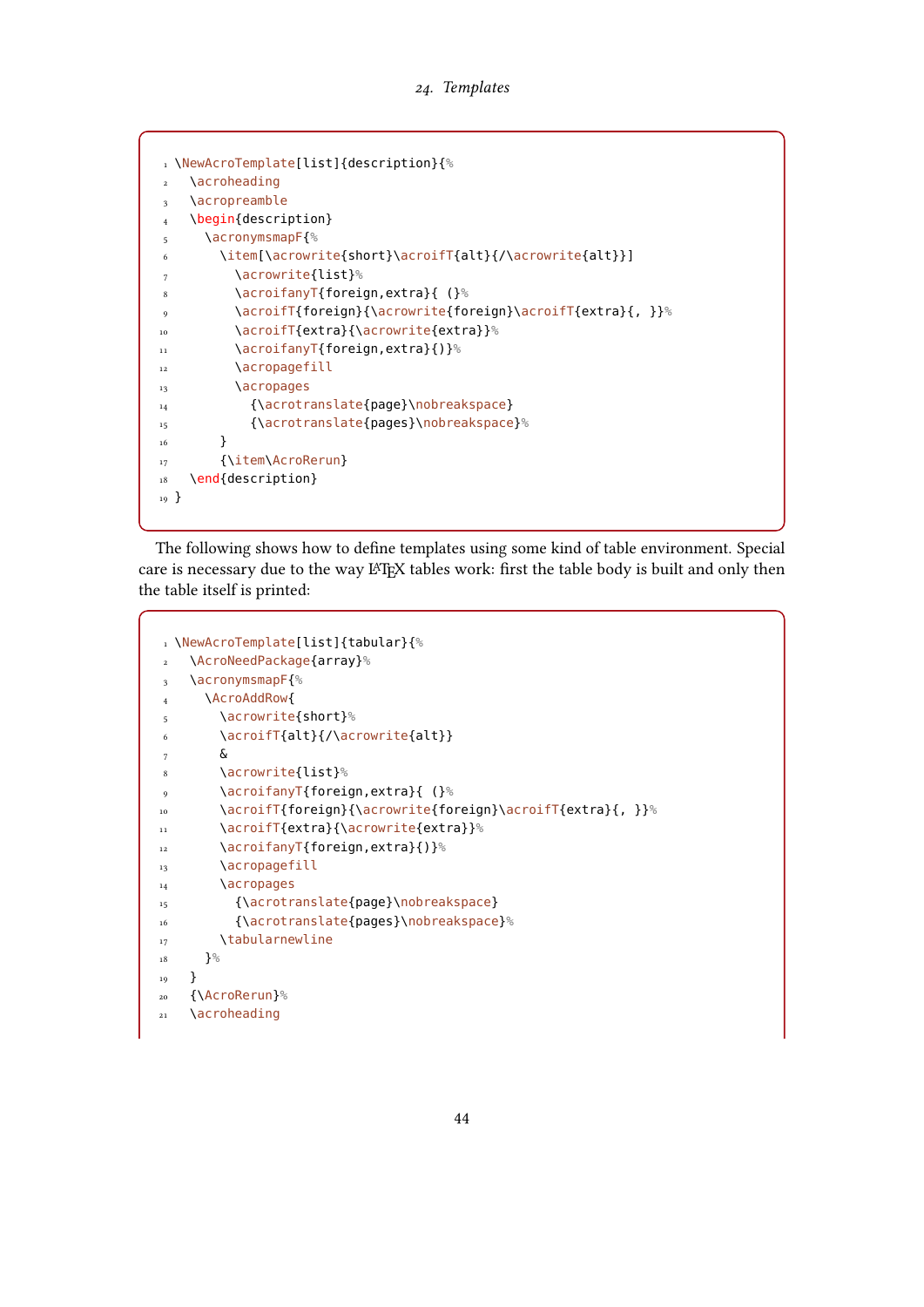```
22 \acropreamble
<sub>23</sub> \par\noindent
24 \begin{tabular}{>{\bfseries}lp{.7\linewidth}}
25 \AcronymTable
26 \end{tabular}
27 }
```

```
1 \NewAcroTemplate[list]{toc}{%
2 \acroheading
3 \acropreamble
   \acronopagerange
5 \acronymsmapF{%
6 \contentsline{\acroifchapterTF{chapter}{section}}
7 {\acrowrite{short}\acroifT{alt}{/\acrowrite{alt}}}
8 {}{}%
9 \contentsline{\acroifchapterF{sub}section}
\frac{10}{10} {
11 \acrowrite{list}%
12 \acroifT{foreign}{\acrowrite{foreign}\acroifT{extra}{, }}%
13 \acroifT{extra}{\acrowrite{extra}}%
14 \acroifanyT{foreign,extra}{)}%
15 }
16 {\acropages{}{}}
17 {}%
18 }
19 {\AcroRerun}
20 }
```
#### <span id="page-44-0"></span>24.6. New heading templates

Let's take a look at the two templates section and section\* which should give you enough information to build your own:

```
1 \NewAcroTemplate[heading]{section} {\section {\acrolistname}}
2 \NewAcroTemplate[heading]{section*}{\section*{\acrolistname}}
```
## <span id="page-44-1"></span>25. Endings

Referring to section [12.2 on page 22](#page-21-0) this section explains how to define and use additional endings.

\DeclareAcroEnding{⟨name⟩}{⟨short default⟩}{⟨long default⟩}

This command can be used to define properties and options analoguous to the plural endings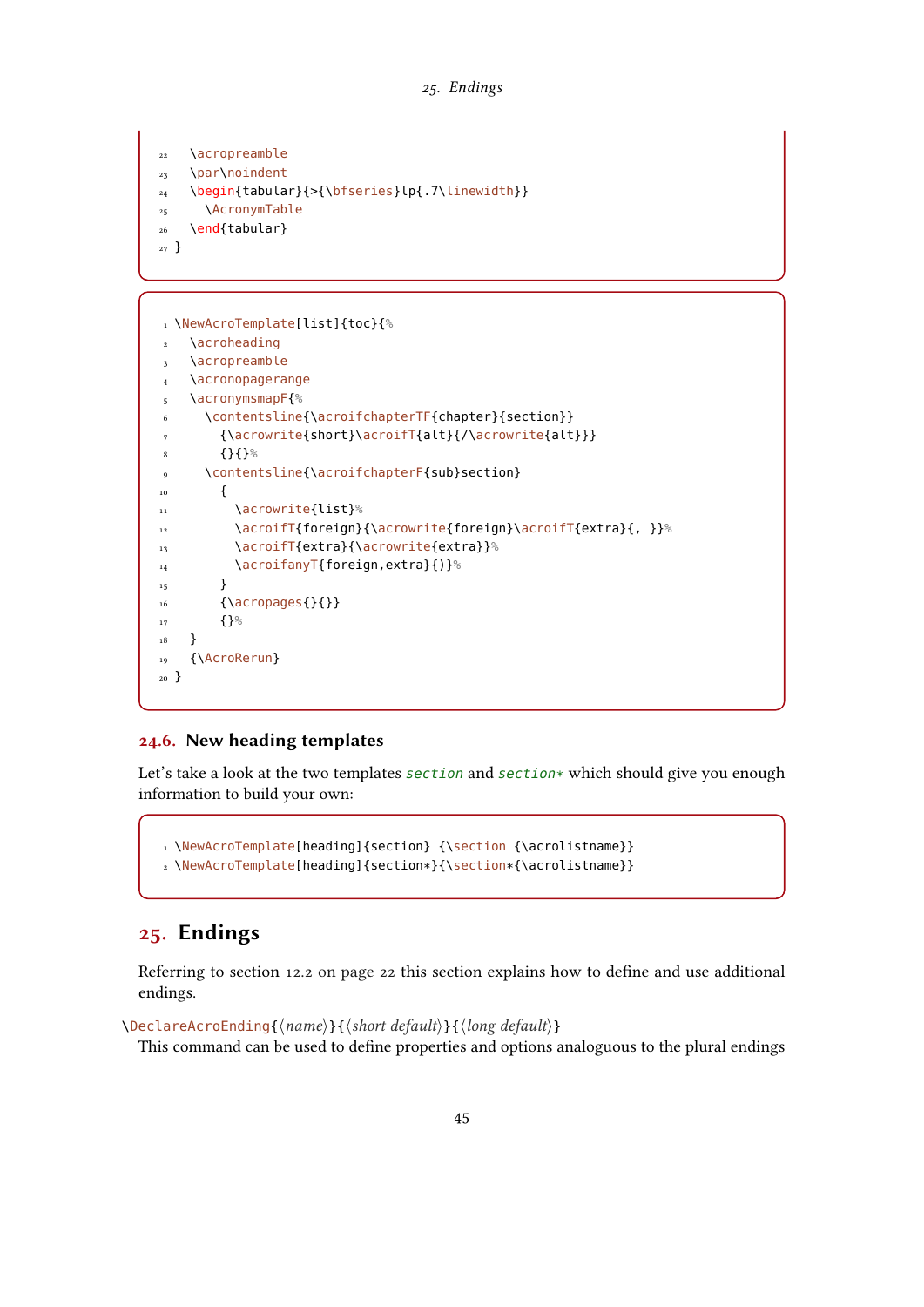#### 25. Endings

<span id="page-45-0"></span>which have been defined this way:

1 \DeclareAcroEnding{plural}{s}{s}

| 1 \DectareAcrochuing{pturat}{5}{5}                                                                                                                         |                              |
|------------------------------------------------------------------------------------------------------------------------------------------------------------|------------------------------|
| In general <i>\DeclareAcroEnding{<math>\langle foo \rangle</math>}{<math>\langle x \rangle</math>}{</i> $\langle y \rangle$ <i>}</i> defines these options |                              |
| short- $\langle foo \rangle$ -ending = { $\langle value \rangle$ }                                                                                         | Initial: $\langle x \rangle$ |
| $long-(foo)-ending = {\langle value \rangle}$                                                                                                              | Initial: $\langle y \rangle$ |
| and these properties                                                                                                                                       |                              |
| short - $\langle foo \rangle$ = { $\langle value \rangle$ }                                                                                                | Initial: $\langle x \rangle$ |
| short- $\langle foo \rangle$ -form = { $\langle value \rangle$ }                                                                                           | (initially empty)            |
| alt- $\langle foo \rangle = {\langle} \langle value \rangle$ }                                                                                             | Initial: $\langle x \rangle$ |
| alt- $\langle foo \rangle$ -form = { $\langle value \rangle$ }                                                                                             | (initially empty)            |
| $long-(foo) = {\langle value \rangle}$                                                                                                                     | Initial: $\langle y \rangle$ |
| long- $\langle foo \rangle$ -form = { $\langle value \rangle$ }                                                                                            | (initially empty)            |
| foreign- $\langle foo \rangle$ = { $\langle value \rangle$ }                                                                                               | Initial: $\langle y \rangle$ |
| foreign- $\langle foo \rangle$ -form = { $\langle value \rangle$ }                                                                                         | (initially empty)            |
| single- $\langle foo \rangle$ = { $\langle value \rangle$ }                                                                                                | Initial: $\langle y \rangle$ |
| single- $\langle foo \rangle$ -form = { $\langle value \rangle$ }                                                                                          | (initially empty)            |
| $extra-\langle foo \rangle = {\langle value \rangle}$                                                                                                      | Initial: $\langle y \rangle$ |
| extra- $\langle foo \rangle$ -form = { $\langle value \rangle$ }                                                                                           | (initially empty)            |

In addition another command is defined which is meant to be used in template definitions.

### \acro⟨foo⟩

This command tells the template that the ending  $\langle foo \rangle$  should be used.

Section [29 on page 49](#page-48-0) has an example of how this can be used to define a possessive ending and commands that make use of them like this:

 $1 \ \text{a}$  \acfg{MP} Member's of Parliament [\(MP's\)](#page-56-6)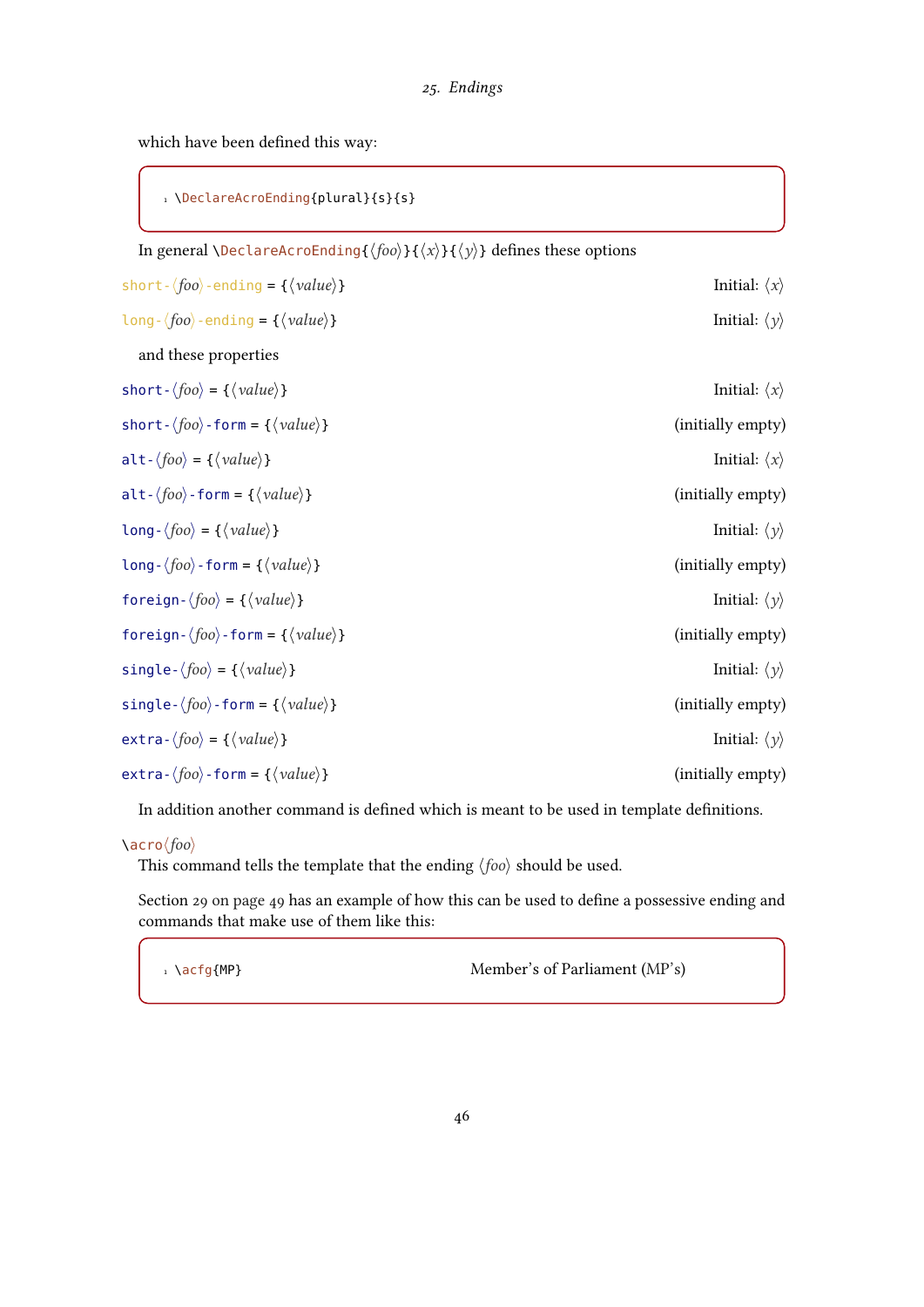## <span id="page-46-1"></span><span id="page-46-0"></span>26. Articles

Referring to section [13.2 on page 23](#page-22-2) this section explains how to define and use additional articles.

\DeclareAcroArticle{⟨name⟩}{⟨default⟩}

This command can be used to define properties and options analoguous to the indefinite article which have been defined this way:

```
1 \DeclareAcroArticle{indefinite}{a}
```

```
In general \DeclareAcroArticle{\langle foo \rangle}{\langle x \rangle} defines the option
```

| $\langle foo \rangle = {\langle value \rangle}$                    | Initial: $\langle x \rangle$ |
|--------------------------------------------------------------------|------------------------------|
| and these properties                                               |                              |
| short - $\langle foo \rangle$ = { $\langle value \rangle$ }        | Initial: $\langle x \rangle$ |
| alt- $\langle foo \rangle$ = { $\langle value \rangle$ }           | Initial: $\langle x \rangle$ |
| $long-(foo) = {\langle value \rangle}$                             | Initial: $\langle x \rangle$ |
| foreign- $\langle foo \rangle = {\langle} \langle value \rangle$ } | Initial: $\langle x \rangle$ |
| single- $\langle foo \rangle$ = { $\langle value \rangle$ }        | Initial: $\langle x \rangle$ |
| $extra-\langle foo \rangle = \{\langle value \rangle\}$            | Initial: $\langle x \rangle$ |

In addition another command is defined which is meant to be used in template definitions.

\acro⟨foo⟩

This command tells the template that the article  $\langle f \circ \phi \rangle$  should be used.

Section [29 on page 49](#page-48-0) has examples of how this can be used to define definite articles and commands that make use of them like this:

```
1 \dacs{hadopi} \par
2 \dacl{hadopi}
       l'HADOPI
la Haute Autorité pour la diffusion des œuvres et la protection des droits sur l'Internet
```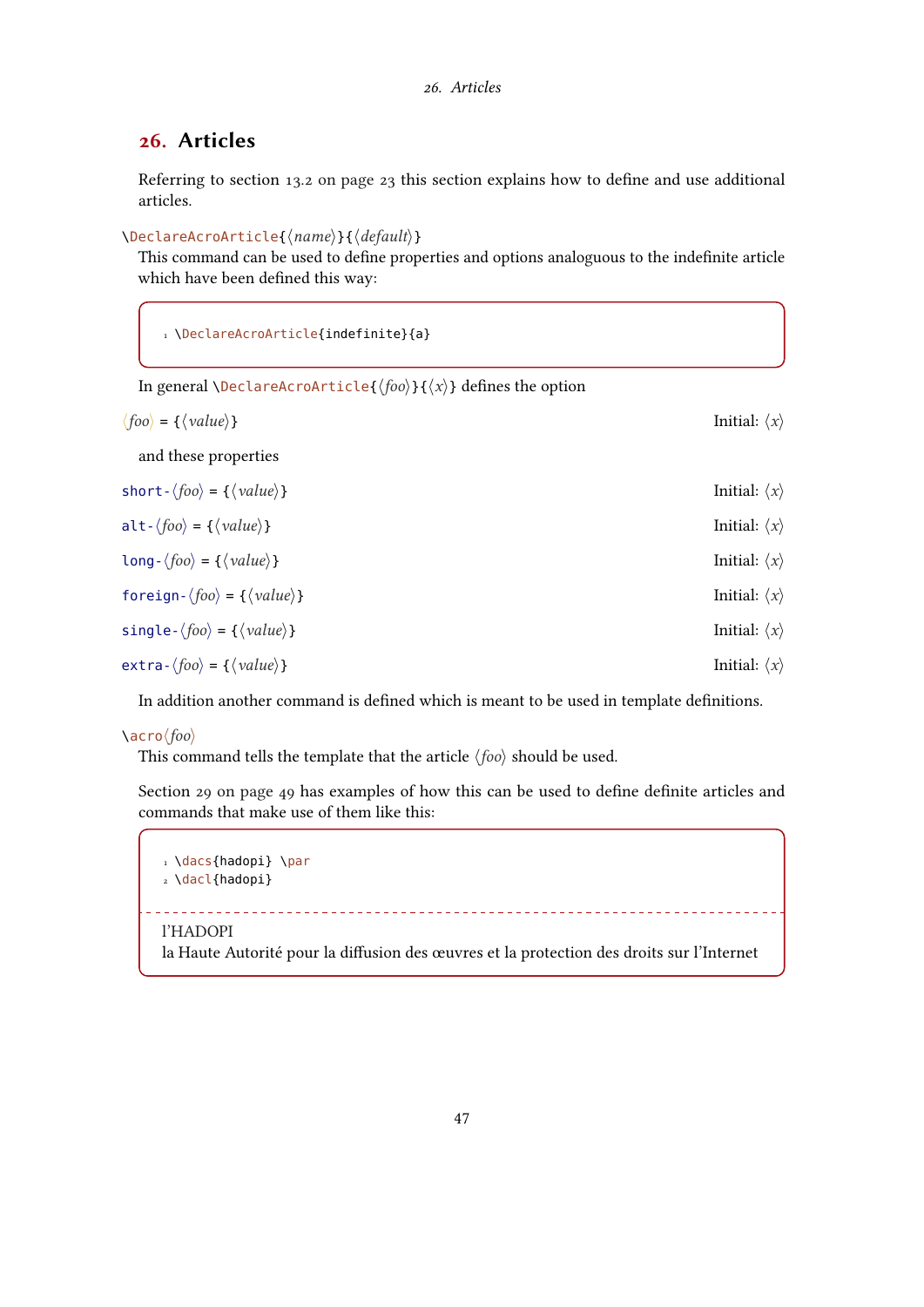## <span id="page-47-3"></span><span id="page-47-0"></span>27. Translations

For adding additional keywords, or for adding translations to existing keywords, or for changing existing translations acro uses this command:

```
\DeclareAcroTranslation{⟨key⟩}{⟨language=translation list⟩}
```
With this command new translations keywords can be added and translations for existing keywords can be changed.

```
\AddAcroTranslations{⟨key⟩}{⟨language=translation list⟩}
```
Basically the same but this time per language rather than per keyword.

As an example this is how acro declares translations for the pages keyword:

```
1 \DeclareAcroTranslation{pages}{
2 Fallback = pp\abbrdot,
3 English = pp\abbrdot,
4 French = pp\abbrdot,
\frac{4}{5} German = S\abbrdot,
6 Portuguese = pp\ab{b}rdot7 }
```
Translations for a language could be added this way<sup>10</sup>:

```
1 \AddAcroTranslations{Italian}{
2 \text{ list-name = Acronimi}.
3 page = p\abbrdot,
4 pages = pp\abbrdot,
s = sequens = s\abbrdot ,
6 sequentes = ss\ab{brdot},
7 \quad also = anche,
8 and = e,
9 or = 010 }
```
The existing keywords had been shown in table [1 on page 36.](#page-35-0)

### <span id="page-47-1"></span>28. Properties

As you know from section [5](#page-5-1) acro comes with quite a number of predefined properties which control various aspects of acronyms. However, there are cases when additional properties would be nice to have and to use. It can be done with the following command:

<span id="page-47-2"></span><sup>10.</sup> ACRO already has the translations for Italian.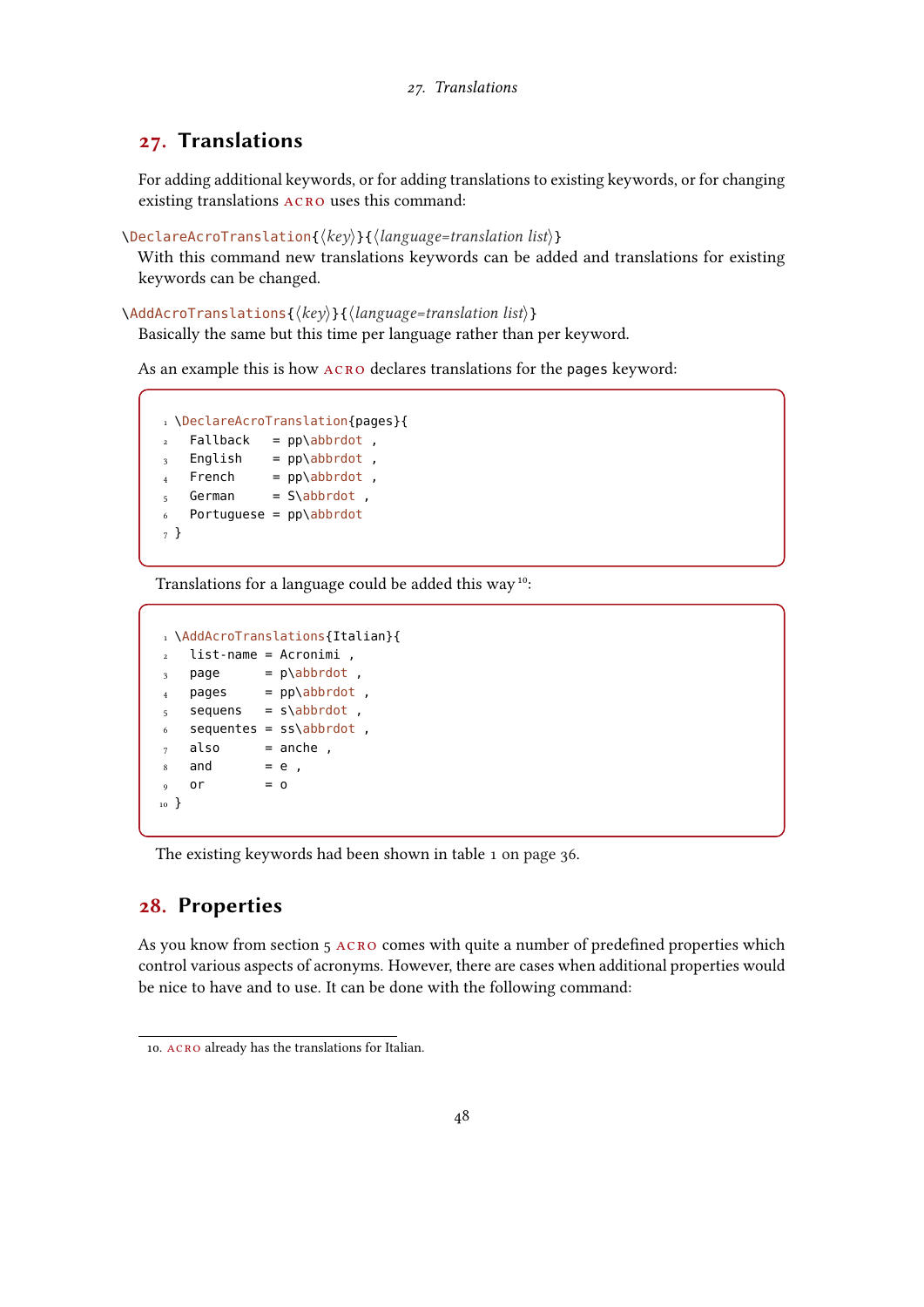#### <span id="page-48-3"></span>\DeclareAcroProperty\*?!|>{⟨name⟩}

This defines the new property  $\langle name \rangle$ . The command has five optional arguments most of which you probably never need.

The optional star  $*$  ensures that each acronym gets a *unique* value for the property.

The optional question mark ? creates a *boolean* property. That is a property that only can get the values true or false and when it is used without value (not an empty value!) then true is assumed.

The optional exclamation mark ! creates a *mandatory* property. An error is raised if an acronym does not set it.

The optional pipe | creates a *static* property which means its value is written to an auxiliary file and read in again at begin document. Once set the value is the same throughout the document.

version v3.2

Introduced in The optional greater as symbol > creates a *display* property. This additionally defines the two boolean options  $\langle name \rangle / \text{display}$  and  $\text{list} / \langle name \rangle / \text{display}$ , both initially set to true. If these options are set to false the acronym commands or the list act as if the property  $\langle name \rangle$  has not been set. The foreign property is an example.

#### \DeclareAcroPropertyAlias\*?!|>{⟨name1⟩}{⟨name2⟩}

This newly declares property  $\langle name_1 \rangle$  and makes it an alias of property  $\langle name_2 \rangle$ . This means that  $\langle name_1 \rangle$  gets the same value that  $\langle name_2 \rangle$  has unless it is set explicitly. Property  $\langle name_2 \rangle$ must exist.

#### \MakeAcroPropertyAlias{⟨name1⟩}{⟨name2⟩}

This makes property  $\langle name_1 \rangle$  and makes it an alias of property  $\langle name_2 \rangle$ . Both properties must exist.

Exmaples for defining and using new properties are shown in section [A,](#page-52-1) for example, examples [8](#page-54-0) or [9.](#page-55-0)

## <span id="page-48-0"></span>29. Own acronym commands

## <span id="page-48-1"></span>29.1. Background

You can define own acronym commands or redefine the existing ones with commands similar to \NewDocumentCommand from the xparse package [\[L3P\]](#page-57-15).

#### \NewAcroCommand{⟨command⟩}{⟨arg. spec.⟩}{⟨code⟩}

This creates the new command  $\langle command \rangle$  with the argument specification<sup>11</sup> so $\langle arg. spec. \rangle$  and replacement text  $\langle code \rangle$ . There are significant differences to \NewDocumentCommand: the new command always has two additional arguments: an optional star and an optional argument for options. You can ignore this fact in your definition, though. However, the command must at least have one argument *and* the first argument *must* refer to the [ID.](#page-56-3) Everything else is up to you.

<span id="page-48-2"></span><sup>11.</sup> in the sense of an xparse command.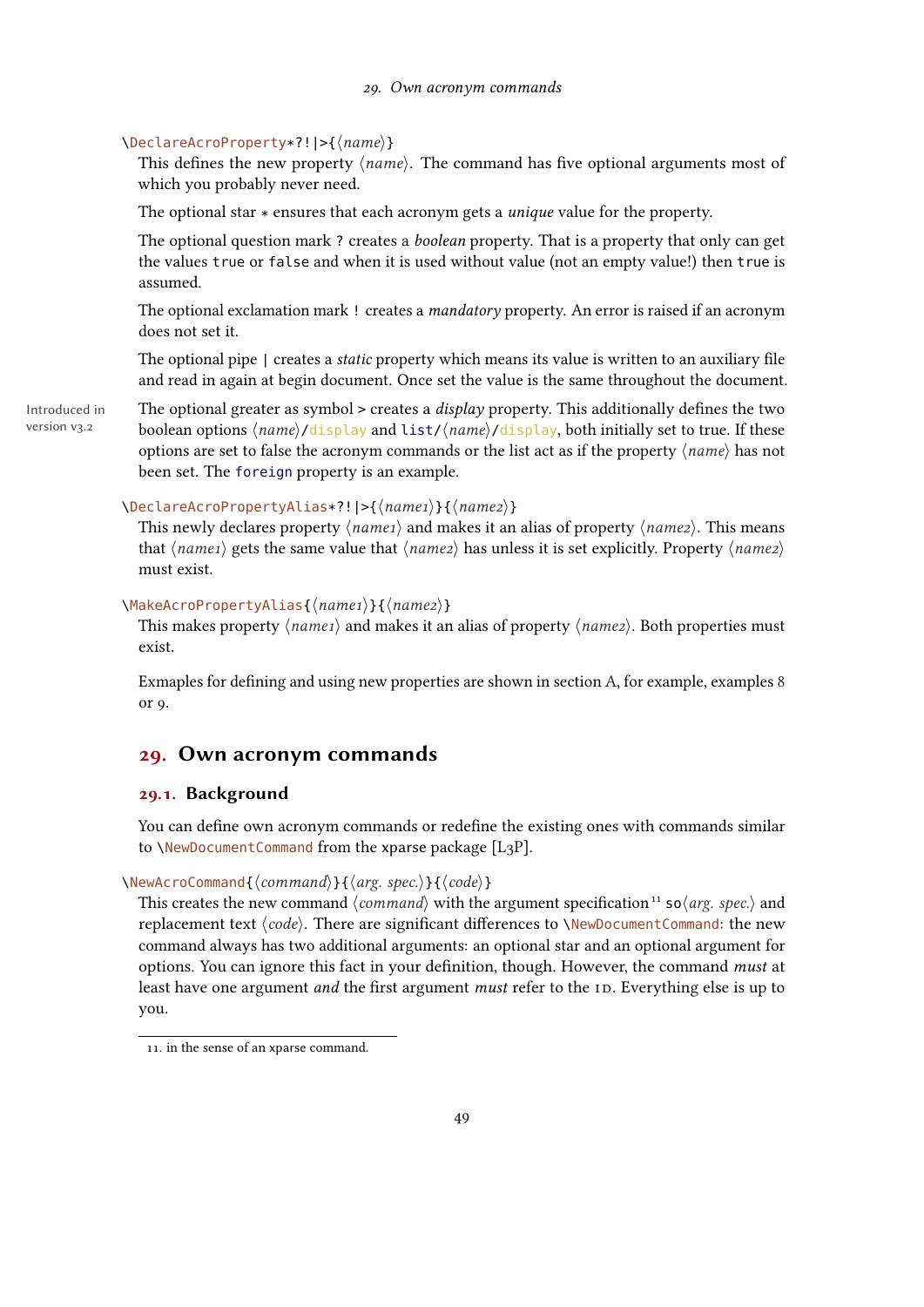<span id="page-49-0"></span>The new command has the suiting framework to recognize trailing tokens, count usage, index, and add a citation if necessary.

\RenewAcroCommand{⟨command⟩}{⟨arg. spec.⟩}{⟨code⟩} Like \NewAcroCommand but redefines an existing command.

\UseAcroTemplate[⟨type⟩]{⟨name⟩}[⟨argument number⟩]⟨arguments⟩

The argument  $\langle type \rangle$  defaults to acronym and  $\langle argument\ number \rangle$  defaults to 1. The command must be followed by as many mandatory arguments as you specify with  $\langle argument\ number \rangle$ . All predefined acronym templates use the first argument as [ID](#page-56-3) so they must use one argument.

Let's see an example. This is the definition of  $\setminus$ ac:

1 \NewAcroCommand\ac{m}{\UseAcroTemplate{first}{#1}}

Equivalent definitions would be:

- 1 \NewAcroCommand\ac{m}{\UseAcroTemplate[acroynm]{first}{#1}}
- 2 \NewAcroCommand\ac{m}{\UseAcroTemplate[acroynm]{first}[1]{#1}}
- 3 \NewAcroCommand\ac{m}{\UseAcroTemplate{first}[1]{#1}}
- 4 \NewAcroCommand\ac{m}{\UseAcroTemplate{first}[2]{#1}{}}

There are a number of switch commands which determine a certain behavior. They tell the following template how to interpret certain conditionals and how to use \acrowrite.

#### \acrocite

Tells acro to output the citation.

#### \acrodonotuse

Tells ACRO to not count this as usage.

\acroplural

Use plural form.

#### \acroindefinite

Use indefinite article

#### \acroupper

Use uppercase form.

#### \acrofull

Use first or full form.

Here is an example that makes use of them: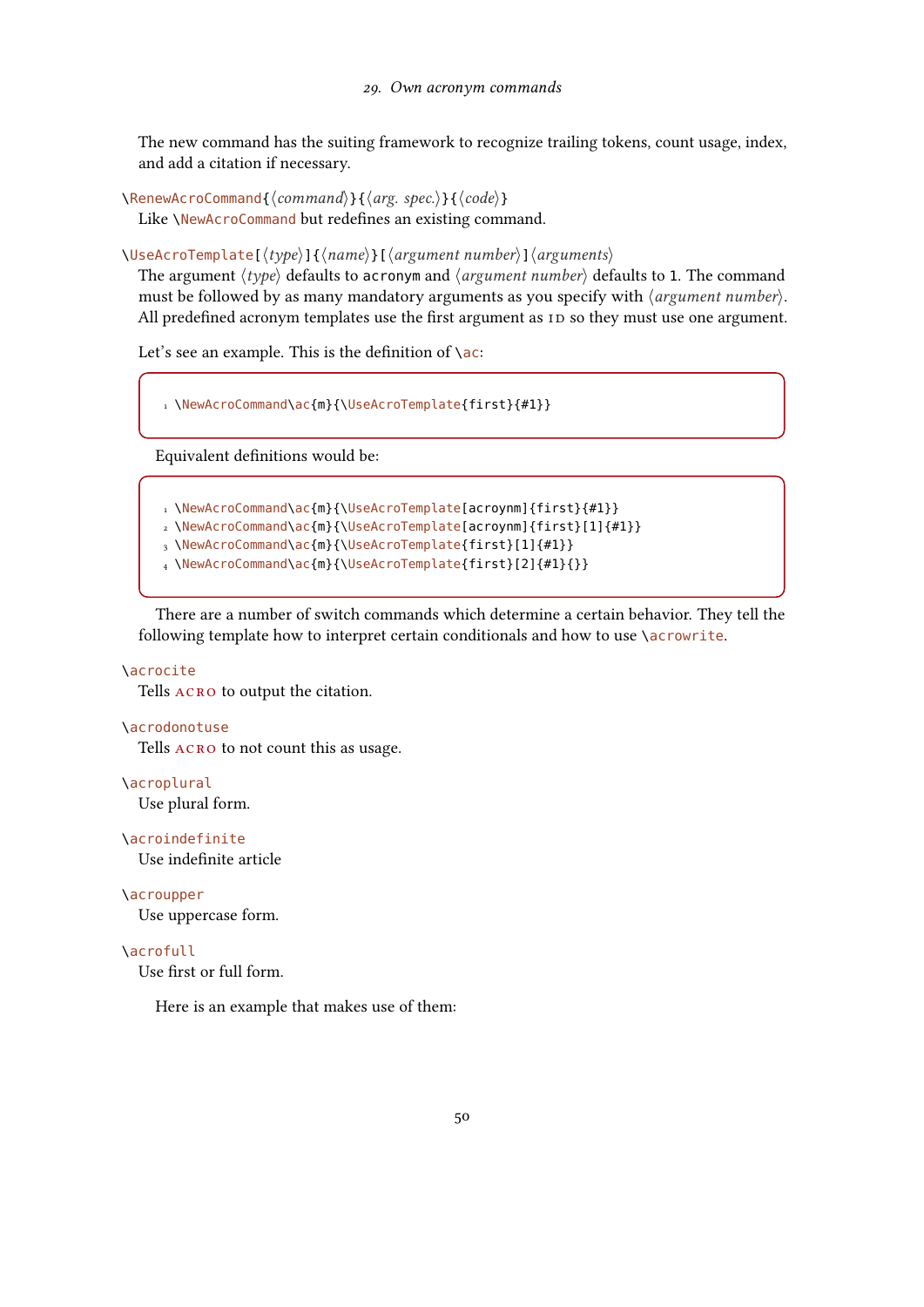```
1 \NewAcroCommand\Iacs{m}{%
2 \acroupper\acroindefinite\UseAcroTemplate{short}{#1}%
3 }
```
#### <span id="page-50-0"></span>29.2. Create commands for possessive endings

Let's say you want to add an ending for the genitive case. First you define the appropriate ending:

```
1 \DeclareAcroEnding{possessive}{'s}{'s}
```
Then you define commands which make use of this ending:

```
1 \NewAcroCommand\acg{m}{\acropossessive\UseAcroTemplate{first}{#1}}
2 \NewAcroCommand\acsg{m}{\acropossessive\UseAcroTemplate{short}{#1}}
3 \NewAcroCommand\aclg{m}{\acropossessive\UseAcroTemplate{long}{#1}}
4 \NewAcroCommand\acfg{m}{%
5 \acrofull
6 \acropossessive
7 \UseAcroTemplate{first}{#1}%
8 }
9 \NewAcroCommand\iacsg{m}{%
10 \acroindefinite
11 \acropossessive
12 \UseAcroTemplate{short}{#1}%
13 }
```
You maybe also define acronyms with corresponding properties<sup>12</sup>:

```
1 \DeclareAcronym{MP}{
2 short = MP,
3 long = Member of Parliament,
4 plural-form = Members of Parliament ,
5 long-possessive-form = Member's of Parliament
6 }
```
Now you can use it like this:

<span id="page-50-1"></span><sup>12.</sup> Bear with me if this is incorrect: English is not my native language.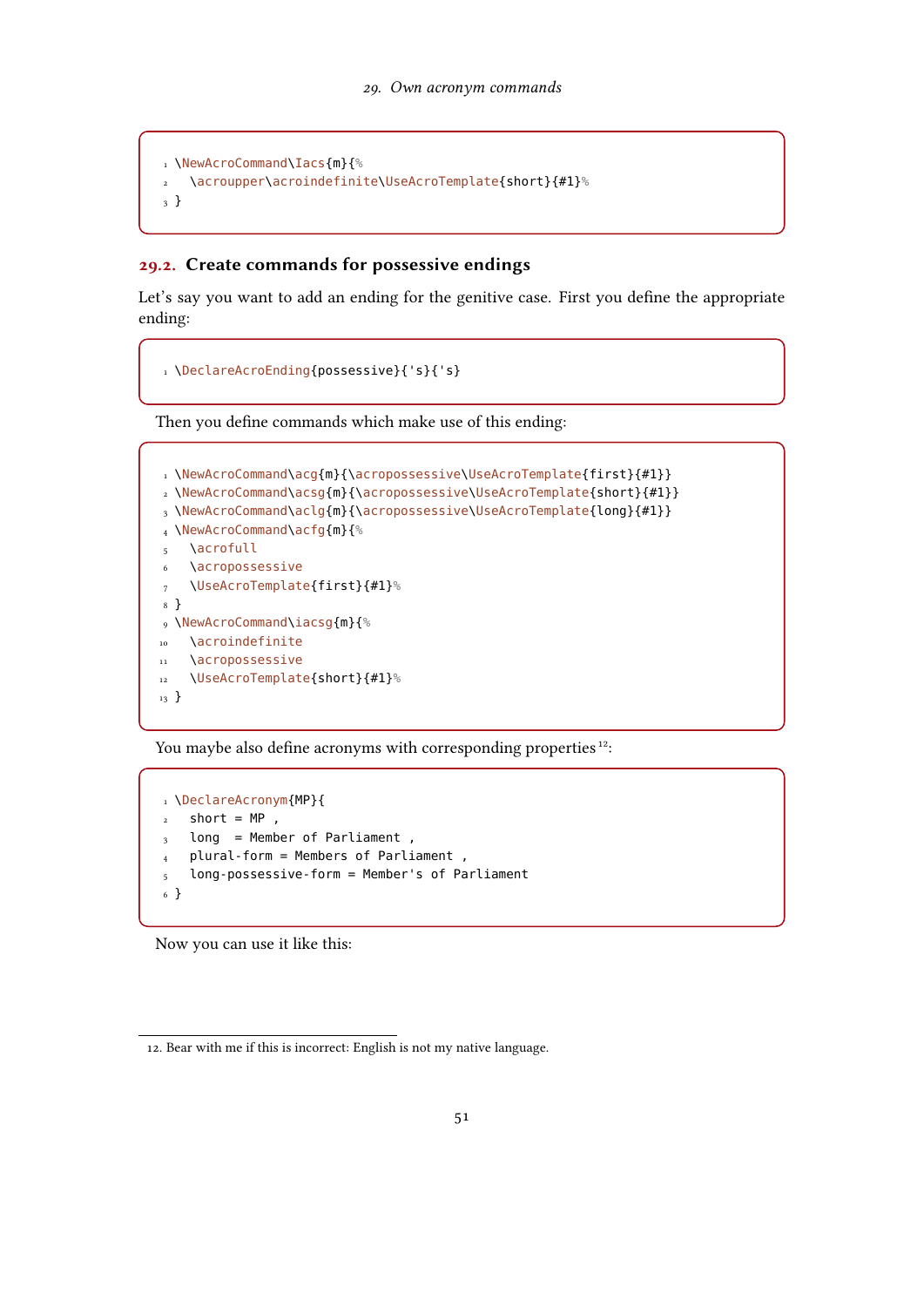```
1 This is the \acg{MP} first day at work after \dot{O}
```

```
MP's first day at work after ...
```
## <span id="page-51-0"></span>30. Own acro style files

When you want to use your definitions regarding  $ACRO$  repeatedly then it makes sense to put them in a file which you put somewhere in your local LAT<sub>EX</sub> tree. There are three options:

- 1. Put them in a simple .tex file in \input it.
- 2. Put in in a .sty file and include it with \usepackage after ACRO.
- 3. Create a style file following this pattern decribed below.

acro.style.⟨name⟩.code.tex

This file should start with

```
1 \AcroStyle{name}
```
and input the file with \acsetup using the option

#### load-style =  ${\langle name \rangle}$

This is more or less the same as if you'd use the package variant but naturally ensures that you load it after  $ACRO$  and in the future might provide other bells and whistles, too.

The command

#### \AcroStyle\*{⟨style⟩}[⟨details⟩]

has an optional star which switches to expl3 syntax. It also has an optional argument  $\langle details \rangle$ with the same purpose and usage as the one from \ProvidesPackage. A typical usage would look like

```
1 \AcroStyle{abbrev}[2020/04/21 abbreviations with acro (CN)]
2 \NewDocumentCommand\newabbreviation{mmm}{%
3 \quad \DeltaDeclareAcronym{#1}{ short = #2, #3, class = abbrev, no-index \%
4 }
5 \NewDocumentCommand\printabbreviations{O{}}{%
6 \printacronyms[#1,include=abbrev]%
7 }
```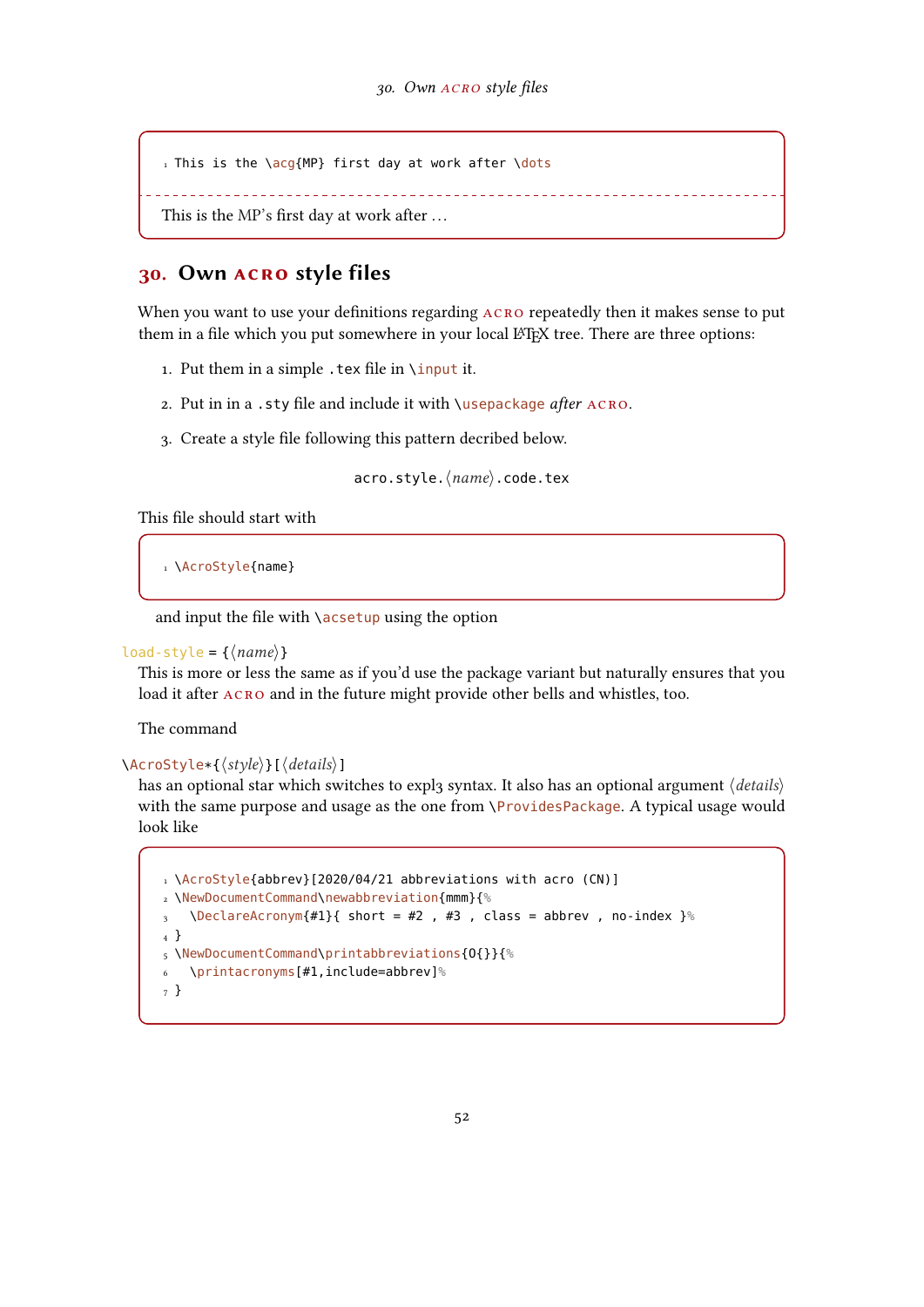## <span id="page-52-2"></span><span id="page-52-0"></span>Part IV. Appendix

## <span id="page-52-1"></span>A. Examples

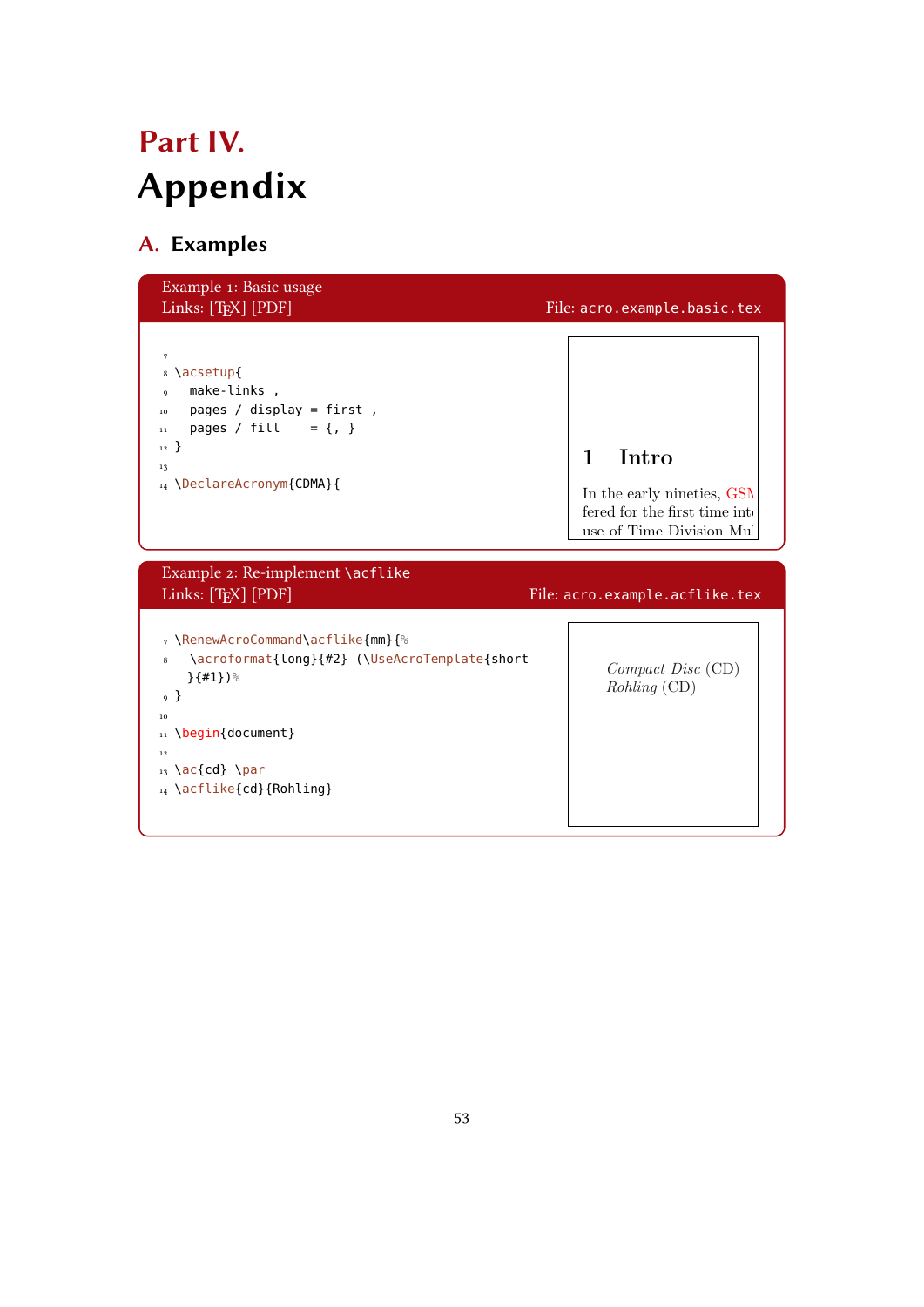<span id="page-53-0"></span>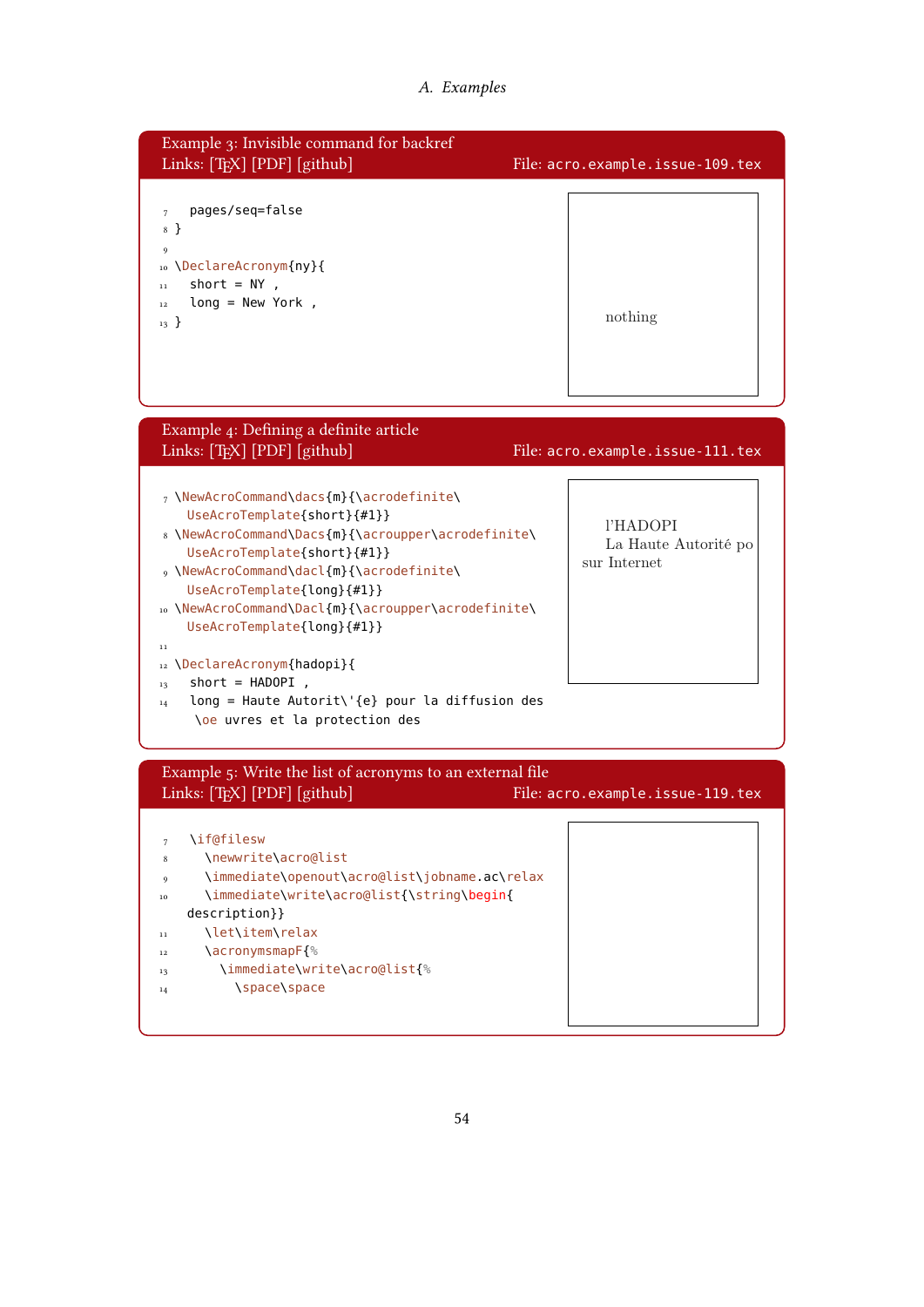#### A. Examples

<span id="page-54-1"></span><span id="page-54-0"></span>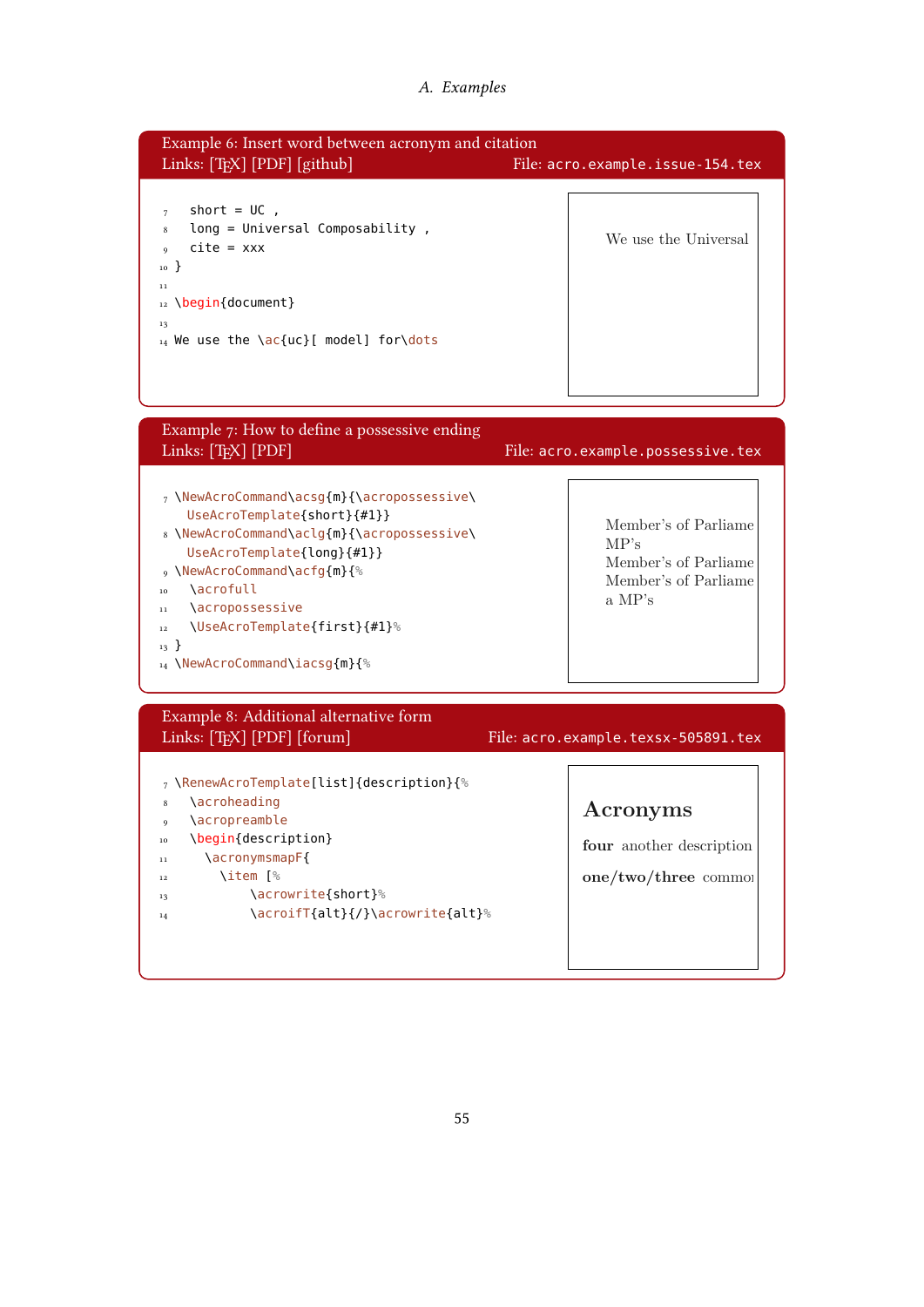## A. Examples

<span id="page-55-1"></span><span id="page-55-0"></span>

| Example 9: Foreign short form<br>Links: [TFX] [PDF] [forum]                                                                                                                                                                                                                                     | File: acro.example.texsx-507726.tex                                                                |
|-------------------------------------------------------------------------------------------------------------------------------------------------------------------------------------------------------------------------------------------------------------------------------------------------|----------------------------------------------------------------------------------------------------|
| $\boldsymbol{7}$<br>& \RenewAcroTemplate{long-short}{%<br>\acroiffirstTF{%<br>9<br>\acrowrite{long}\acspace<br>10<br>(%<br>11<br>\acrowrite{short}%<br>12<br>\acroifT{foreign}{, }%<br>13<br>\acrowrite{foreign}%<br>14                                                                         | Datenschutz-Grundve<br>lation", GDPR)<br>Abkürzungen<br><b>DSGVO</b> Datenschutz-G<br>tion", GDPR) |
| Example 10: Species<br>Links: [TEX] [PDF] [forum]                                                                                                                                                                                                                                               | File: acro.example.texsx-513623.tex                                                                |
| $#1$ ,<br>7<br>$tag = species$ ,<br>8<br>first-style= long,<br>9<br>format = $\iota$ itshape<br>10<br>$\}$ %<br>$1\,1$<br>$_{12}$ }<br>13 \newspecies{ecoli}{E.~coli}{Escherichia coli}                                                                                                         | First use: Escherichia<br>Second use: E. coli                                                      |
| Example 11: Capitalization<br>Links: [TEX] [PDF] [forum]                                                                                                                                                                                                                                        | File: acro.example.texsx-515295.tex                                                                |
| short = $3$ -APA,<br>$\overline{7}$<br>$long = \iota\{3 - azido - 1 - propyl   amine\}$<br>8<br><sup>9</sup> }<br>10 \DeclareAcronym{CuAAC}{<br>short = $\emptyset$ /enquote{click} chemistry,<br>$1\,1$<br>$long = copper(I) - cataloged azide-alkyne$<br>$1\,2$<br>cycloaddition<br>$_{13}$ } | 1: 3-Azido-1-propylan<br>2: "Click" chemistry<br>$3:$ Copper(I)-catalyzed                          |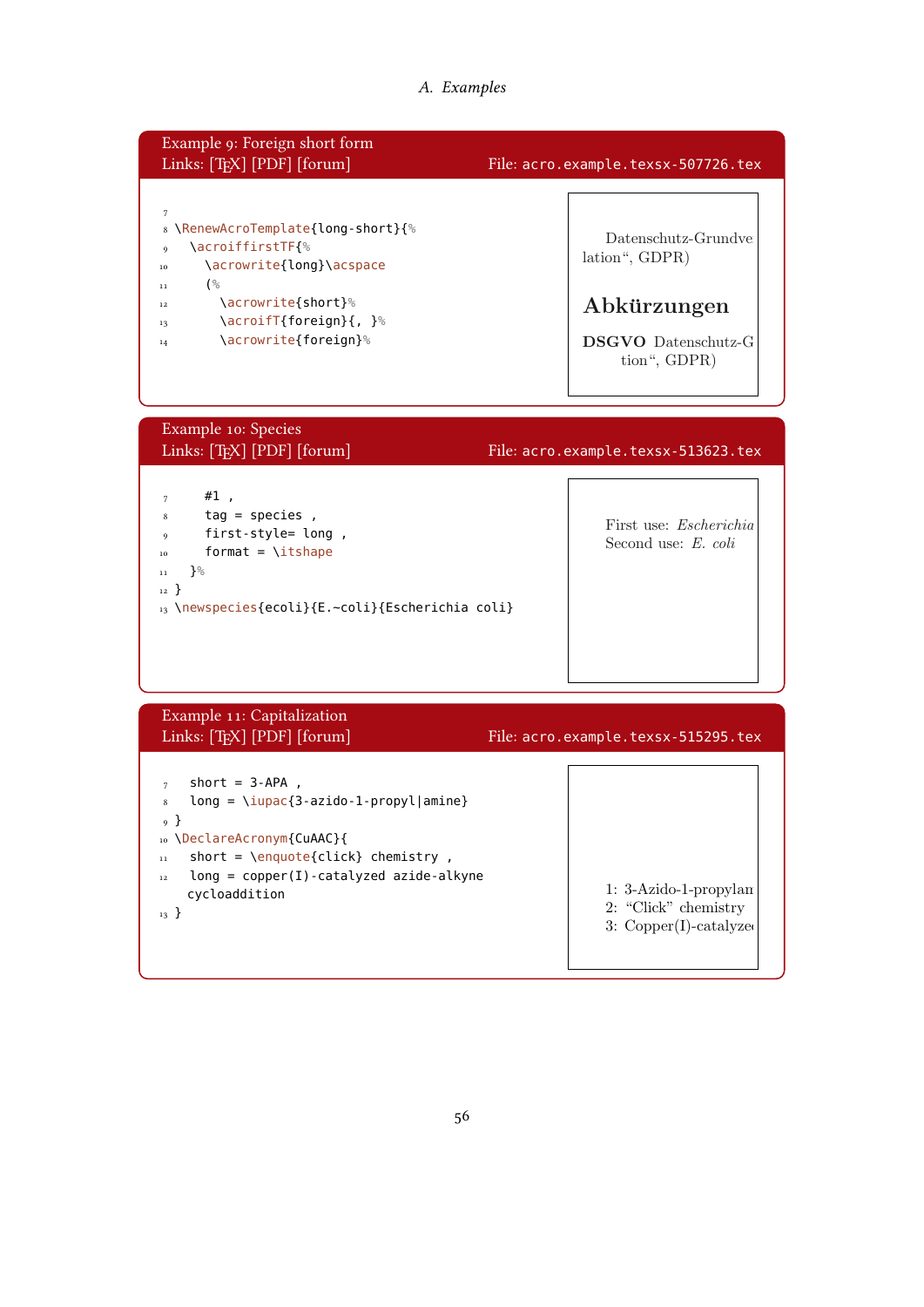<span id="page-56-9"></span>

| 7 \NewAcroCommand\Dac{m}{\acroupper\acrodefinite\<br>UseAcroTemplate{first}{#1}}<br>Bob hails from the $C_{\epsilon}$<br>Bob hails from CSS.<br>∘ \NewAcroCommand\Dacq{m}{ <sup>%</sup><br>The Centre for Spagh<br>\acroupper<br>10<br>CSS's mandate is broa<br><b>\acrodefinite</b><br>11<br>The Centre for Spagh<br>\acropossessive<br>12<br>CSS scientists eat wel<br>\UseAcroTemplate{first}{#1}%<br>13<br>$_{14}$ } | Example 12: Articles and possessive forms<br>Links: [TFX] [PDF] [forum] | File: acro.example.texsx-542461.tex |
|--------------------------------------------------------------------------------------------------------------------------------------------------------------------------------------------------------------------------------------------------------------------------------------------------------------------------------------------------------------------------------------------------------------------------|-------------------------------------------------------------------------|-------------------------------------|
|                                                                                                                                                                                                                                                                                                                                                                                                                          |                                                                         |                                     |

## <span id="page-56-1"></span>B. Acronyms

Below all abbreviations are listed which have been defined for the manual.

<span id="page-56-8"></span><span id="page-56-7"></span><span id="page-56-6"></span><span id="page-56-5"></span><span id="page-56-4"></span><span id="page-56-3"></span><span id="page-56-2"></span><span id="page-56-0"></span>

| CD compact disc $\ldots$ $\ldots$ $\ldots$ $\ldots$ $\ldots$ $\ldots$ $\ldots$ $\ldots$ $\ldots$ $\ldots$ $\ldots$ $\ldots$ $\ldots$ $\ldots$ $\ldots$ $\ldots$ $\ldots$ $\ldots$ $\ldots$ $\ldots$ $\ldots$ $\ldots$ $\ldots$ $\ldots$ $\ldots$ $\ldots$ $\ldots$ $\ldots$ $\ldots$ $\ldots$ $\ldots$ $\ldots$ $\ldots$ $\ldots$ |
|-----------------------------------------------------------------------------------------------------------------------------------------------------------------------------------------------------------------------------------------------------------------------------------------------------------------------------------|
| <b>CTAN</b> Comprehensive T <sub>F</sub> X Archive Network                                                                                                                                                                                                                                                                        |
| e.g. for example (Latin: exempli gratia)                                                                                                                                                                                                                                                                                          |
|                                                                                                                                                                                                                                                                                                                                   |
|                                                                                                                                                                                                                                                                                                                                   |
| HADOPI Haute Autorité pour la diffusion des œuvres et la protection des droits sur l'Internet<br>47                                                                                                                                                                                                                               |
|                                                                                                                                                                                                                                                                                                                                   |
|                                                                                                                                                                                                                                                                                                                                   |
| <b>LA</b> Los Angeles                                                                                                                                                                                                                                                                                                             |
| <b>LPPL LATEX Project Public License</b>                                                                                                                                                                                                                                                                                          |
|                                                                                                                                                                                                                                                                                                                                   |
| NATO Organisation des Nordatlantikvertrags (Englisch: North Atlantic Treaty Organization)                                                                                                                                                                                                                                         |
|                                                                                                                                                                                                                                                                                                                                   |
|                                                                                                                                                                                                                                                                                                                                   |
| <b>PNG</b> Portable Network Graphics                                                                                                                                                                                                                                                                                              |
| PU Polyurethan                                                                                                                                                                                                                                                                                                                    |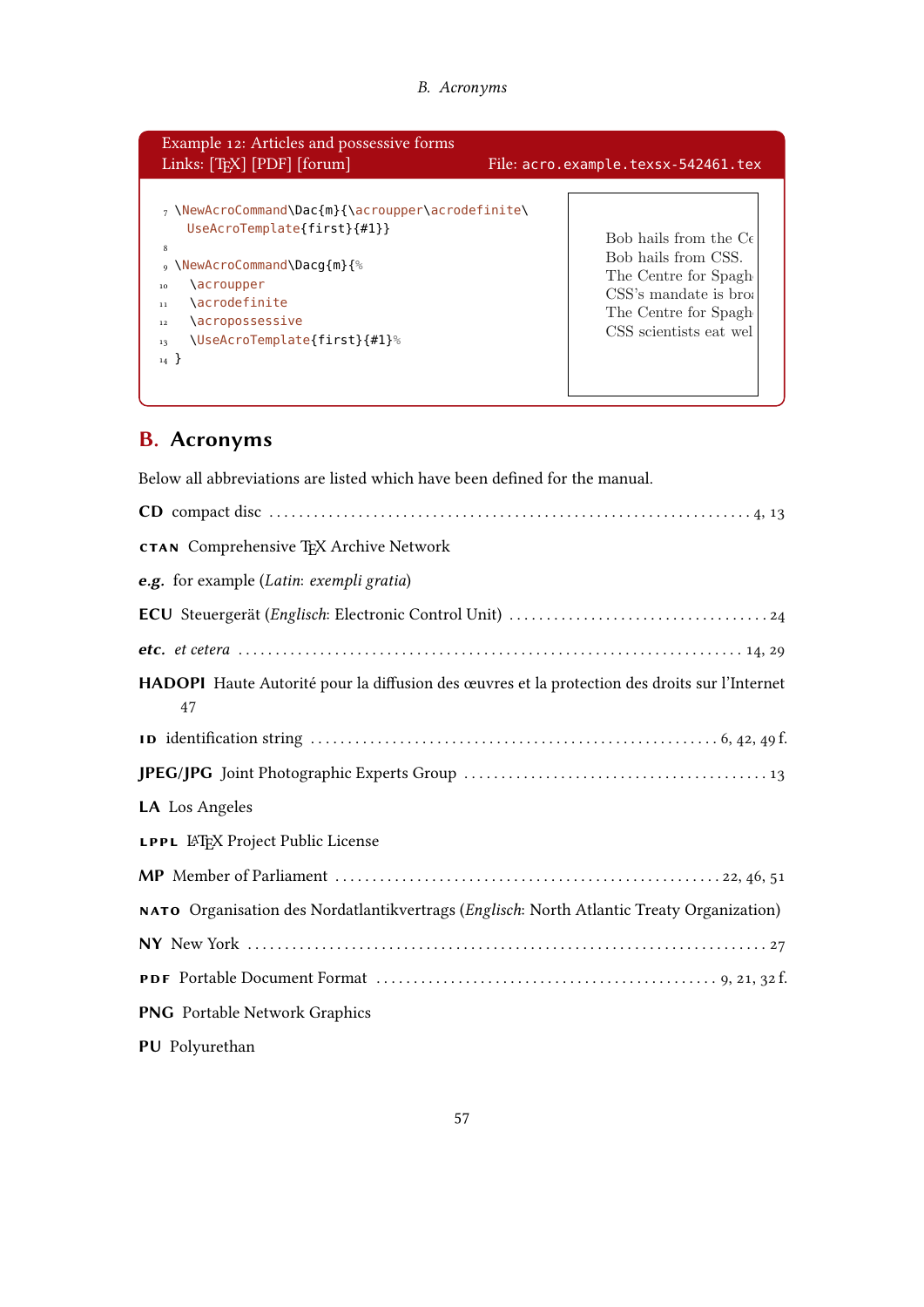## TEX.sx TEX StackExchange

<span id="page-57-5"></span>UFO unidentified flying object (German: unbekanntes Flugobjekt) . . . . . . . . . . . . . . [12,](#page-11-1) [22](#page-21-1) f., [25](#page-24-1)

## <span id="page-57-0"></span>C. References

<span id="page-57-15"></span><span id="page-57-14"></span><span id="page-57-13"></span><span id="page-57-12"></span><span id="page-57-11"></span><span id="page-57-10"></span><span id="page-57-9"></span><span id="page-57-8"></span><span id="page-57-7"></span><span id="page-57-6"></span><span id="page-57-4"></span><span id="page-57-3"></span><span id="page-57-2"></span><span id="page-57-1"></span>

| [B]20]               | Johannes BRAAMS and Theo JURRIENS.<br>supertabular. version 4.1g, Feb. 2, 2020 (or newer).<br>URL: https://www.ctan.org/pkg/supertabular/.                                     |
|----------------------|--------------------------------------------------------------------------------------------------------------------------------------------------------------------------------|
| [ $Bra19$ ]          | Johannes BRAAMS, current maintainer: Javier BEZOS.<br>babel. version 3.33, July 19, 2019 (or newer).<br>URL: https://www.ctan.org/pkg/babel/.                                  |
| $[Car_19]$           | David CARLISLE. longtable. version 4.12, Feb. 6, 2019 (or newer).<br>URL: https://www.ctan.org/pkg/longtable/.                                                                 |
| [Cha19]              | François CHARETTE, current maintainer: Arthur REUTENAUER.<br>polyglossia. version 1.44, Apr. 4, 2019 (or newer).<br>URL: https://www.ctan.org/pkg/polyglossia/.                |
| [Che19]              | Florent CHERVET. tabu. version 2.8+, Jan. 12, 2019 (or newer).<br>URL: https://www.ctan.org/pkg/tabu/.                                                                         |
| [ $Kle18$ ]          | Josef KLEBER. pdfcomment. version 2.4a, Nov. 1, 2018 (or newer).<br>URL: https://www.ctan.org/pkg/pdfcomment/.                                                                 |
| $[L_3P]$             | THE IAT <sub>F</sub> X <sub>3</sub> PROJECT TEAM. xparse. Oct. 27, 2020 (or newer).<br>URL: https://www.ctan.org/pkg/xparse/.                                                  |
| $[Leh+20]$           | Philipp LEHMAN et al., current maintainers: Philip KIME and Moritz WEMHEUER.<br>biblatex. version 3.15a, Aug. 23, 2020 (or newer).<br>URL: https://www.ctan.org/pkg/biblatex/. |
| [Nie2o]              | Clemens NIEDERBERGER. translations. version 1.8, Feb. 28, 2020 (or newer).<br>URL: https://www.ctan.org/pkg/translations/.                                                     |
| [Obe18]              | Heiko OBERDIEK. accsupp. version 0.5, Mar. 28, 2018 (or newer).<br>URL: https://www.ctan.org/pkg/oberdiek/.                                                                    |
| [Obe19]              | Heiko OBERDIEK. bookmark. version 1.28, Dec. 3, 2019 (or newer).<br>URL: https://www.ctan.org/pkg/bookmark/.                                                                   |
| [ORT20]              | Heiko OBERDIEK, Sebastian RAHTZ, and THE IATEX3 PROJECT TEAM.<br>hyperref. version 7.00d, Jan. 14, 2020 (or newer).<br>URL: https://www.ctan.org/pkg/hyperref/.                |
| [Tal <sub>17</sub> ] | Nicola L.C. TALBOT. mfirstuc. version 2.06, Nov. 14, 2017 (or newer).<br>URL: https://www.ctan.org/pkg/glossaries/.                                                            |
| [Wik2o]              | WIKIPEDIA. New York City. 2020.<br>URL: http://en.wikipedia.org/wiki/New_York_City (visited on 04/11/2020).                                                                    |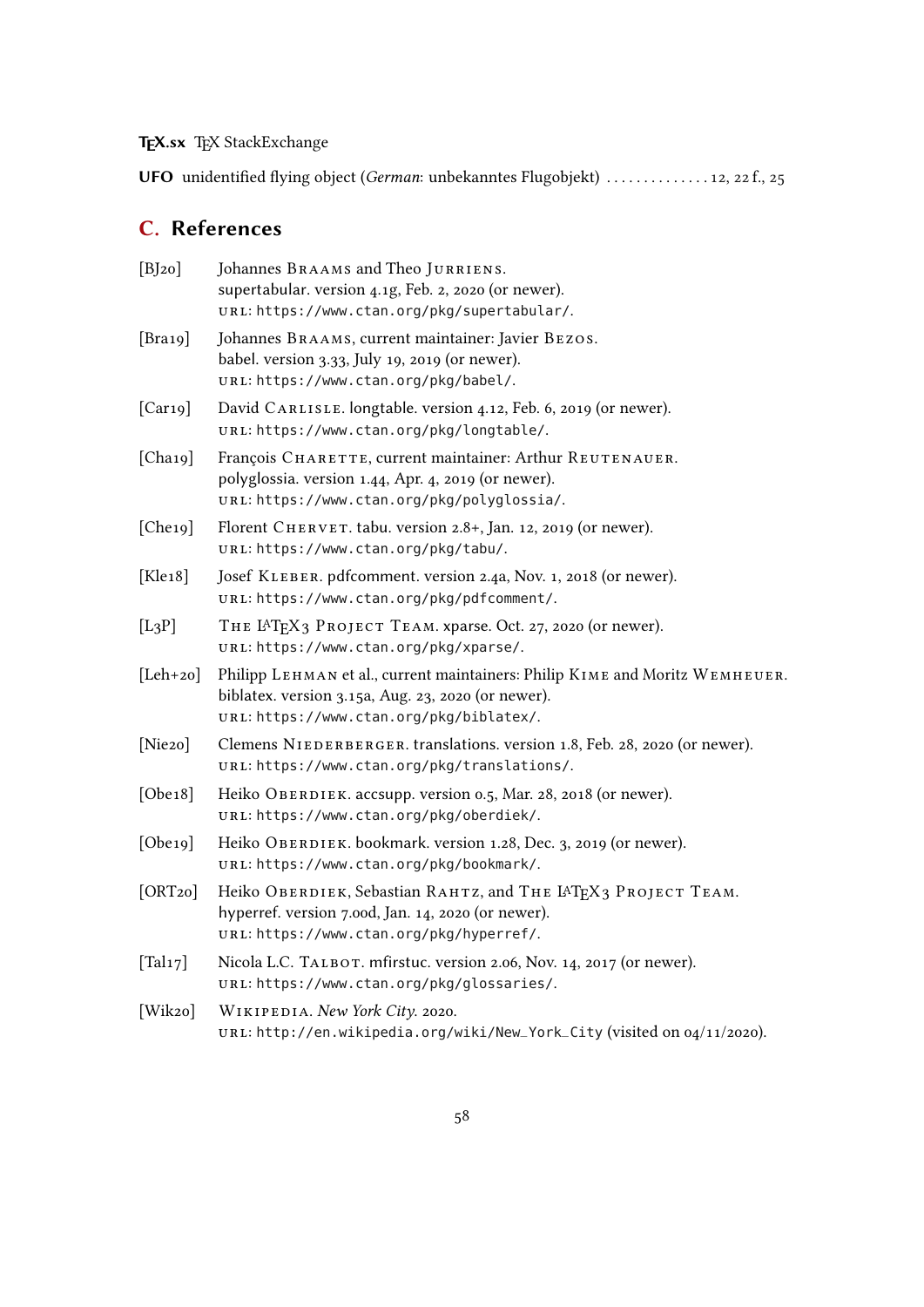## <span id="page-58-0"></span>D. Index

| Symbols |  |  |
|---------|--|--|
|---------|--|--|

| $(gymbol) \ldots \ldots \ldots \ldots \ldots 29, 31$      |
|-----------------------------------------------------------|
|                                                           |
| $? (symbol) \ldots \ldots \ldots \ldots \ldots \ldots 49$ |

#### A

| $\lambda$ bbrdot31,48                                                 |
|-----------------------------------------------------------------------|
| $AC \dots 11$                                                         |
| $\aC4$ , 11-15, 23, 25, 27-30, 35, 37, 50,<br>53ff.                   |
| \Aca  11                                                              |
|                                                                       |
| $\text{Acap}$ 11                                                      |
| $\acap$ 11                                                            |
|                                                                       |
| $accsupp$ (package) $9f., 33f.$                                       |
| $\{acdot \ldots \ldots \ldots \ldots 14, 25, 29 \text{ ff.}\}$        |
|                                                                       |
| $\set{act$ 4, 11, 13ff., 21, 25, 28ff.                                |
| $\arctan 46, 51, 55$                                                  |
| \acflike53                                                            |
|                                                                       |
| \acfp  11 f., 22                                                      |
|                                                                       |
| $\arctan\frac{1}{2}$                                                  |
|                                                                       |
|                                                                       |
| \aclg51,55                                                            |
| $\lambda$ clp11, 25                                                   |
|                                                                       |
|                                                                       |
|                                                                       |
| $\arccos t$ 23,32                                                     |
| \acresetall32                                                         |
| \AcroAcronymsMap41                                                    |
| $\Lambda$ croAddRow  42, 44                                           |
|                                                                       |
| \acrodefinite54,57                                                    |
| \acrodonotuse  50                                                     |
| \acrodotfill17                                                        |
| \acroendfootnote38                                                    |
| $\arctan 40, 53$                                                      |
| $\arctan 50f, 55$                                                     |
| \acrogroupcite42f.                                                    |
| $\arctan\frac{1}{9}$ 37, 44 f., 55                                    |
| \acroifTF40f.                                                         |
| $\arcsin\left(\frac{1}{F} \ldots \ldots \ldots \ldots \ldots \right)$ |
| \acroifany <u>TF</u> 41                                               |
| \acroifanyT44f.                                                       |

| \acroifbooleanTF41                                                              |
|---------------------------------------------------------------------------------|
| \acroifchapter <mark>TF</mark> 42                                               |
| \acroifchapterF45                                                               |
| \acroifchapterTF45                                                              |
| \acroiffirst <u>TF</u> 41                                                       |
| $\arcsin f firstTF$ 43,56                                                       |
| \acroifpages <u>TF</u> 42                                                       |
| \acroifsingleTF42                                                               |
| \acroifstarredTF41                                                              |
|                                                                                 |
| \acroiftagTF  41                                                                |
| $\arcsin\left(\frac{1}{2} + \cdots + \cdots + \cdots + 4\right)$                |
|                                                                                 |
| \acroindefinite50f                                                              |
| \acrolistname40                                                                 |
| \AcroMapBreak  41                                                               |
| \AcroNeedPackage43f.                                                            |
| \acroneedpages  42                                                              |
| \acronopagerange42,45                                                           |
| $\lambda$ cronymID  41 f.                                                       |
| \acronymsmap  42                                                                |
| \acronymsmapTF 42                                                               |
| $\text{C}$ acronymsmapF 44 f., 54 f.                                            |
| \AcronymTable42,45                                                              |
| \acropagefill  42, 44                                                           |
| $\arccos$ 42, 44 f.                                                             |
| \acroplural50                                                                   |
| $\arccos$ s essive51, 55, 57                                                    |
| $\arctan\theta$ 44 f., 55                                                       |
| \AcroPropertiesMap41                                                            |
| \AcroPropertiesSet41                                                            |
| $\Lambda$ cro $\mathsf{Rerun}\ldots\ldots\ldots\ldots\ldots\ldots\qquad 43$ ff. |
| $\arcsin 41$                                                                    |
| \AcroStyle52                                                                    |
| \AcroTemplateName40                                                             |
| \AcroTemplateType40                                                             |
| $\arctan s$ acrotranslate 16, 35, 43 f.                                         |
| $\arctan 50f, 54, 57$                                                           |
| $\arctan 40, 43$ ff., 50, 55 f.                                                 |
|                                                                                 |
|                                                                                 |
| $\text{Xesetup5}, 16f., 19, 21, 25, 27f.,$                                      |
| 30 f., 52 f.                                                                    |
| \acsg51,55                                                                      |
|                                                                                 |
|                                                                                 |
| $\a{c}$ space 30 f., 43, 56                                                     |
| \acswitchoff 35                                                                 |
| \acswitchon36                                                                   |
| activate 30                                                                     |
|                                                                                 |

| \acuseall32                                              |
|----------------------------------------------------------|
| add  16                                                  |
| \AddAcroTranslations48                                   |
| addchap (template) 39                                    |
| addchap* (template) 39                                   |
| addsec (template) 39                                     |
| addsec* (template) 39                                    |
| all  26                                                  |
| alt  19                                                  |
| alt (property)  7, 9, 12, 26, 34                         |
| $alt$ (template) $\ldots \ldots \ldots \ldots \ldots 37$ |
| alt-acc (property)9, 34                                  |
| alt-format (property)9, 20                               |
| alt-indefinite (property)  8                             |
| alt-plural (property)8, 21                               |
| alt-plural-form (property)8, 21                          |
|                                                          |

## B

| babel (package) $\dots \dots 10$ , 24 f., 35                   |
|----------------------------------------------------------------|
| $barriers \ldots \ldots \ldots \ldots \ldots \ldots \ldots 29$ |
| before-citation (property) $\ldots$ 7                          |
| \BeginAccSupp  34                                              |
| $Bezos, Javier \ldots \ldots \ldots \ldots \ldots 10$          |
| biblatex (package) $\dots \dots \dots \dots \dots$             |
| bookmark (package)9, 32                                        |
| BRAAMS, Johannes 10, 39                                        |

## C

| caption 36                                                                |
|---------------------------------------------------------------------------|
| caption (package) 36                                                      |
| CARLISLE, David38                                                         |
| case-insensitive6                                                         |
| case-sensitive  6                                                         |
| $CD \ldots \ldots \ldots \ldots \ldots \ldots \ldots \ldots \ldots 4, 14$ |
| chapter (template) 39                                                     |
| chapter* (template)39                                                     |
| CHARETTE, François  10                                                    |
| CHERVET, Florent38                                                        |
| $\text{cite}$ (property) $\ldots \ldots \ldots \ldots \ldots$ 7, 27       |
| clear  28                                                                 |
|                                                                           |

## $\mathbf D$

| $\frac{1}{3}$ , and $\frac{1}{3}$ |  |
|-----------------------------------|--|
|                                   |  |
| $\frac{47}{54}$                   |  |
|                                   |  |
| \DeclareAcroArticle47             |  |
| \DeclareAcroEnding45f.,51         |  |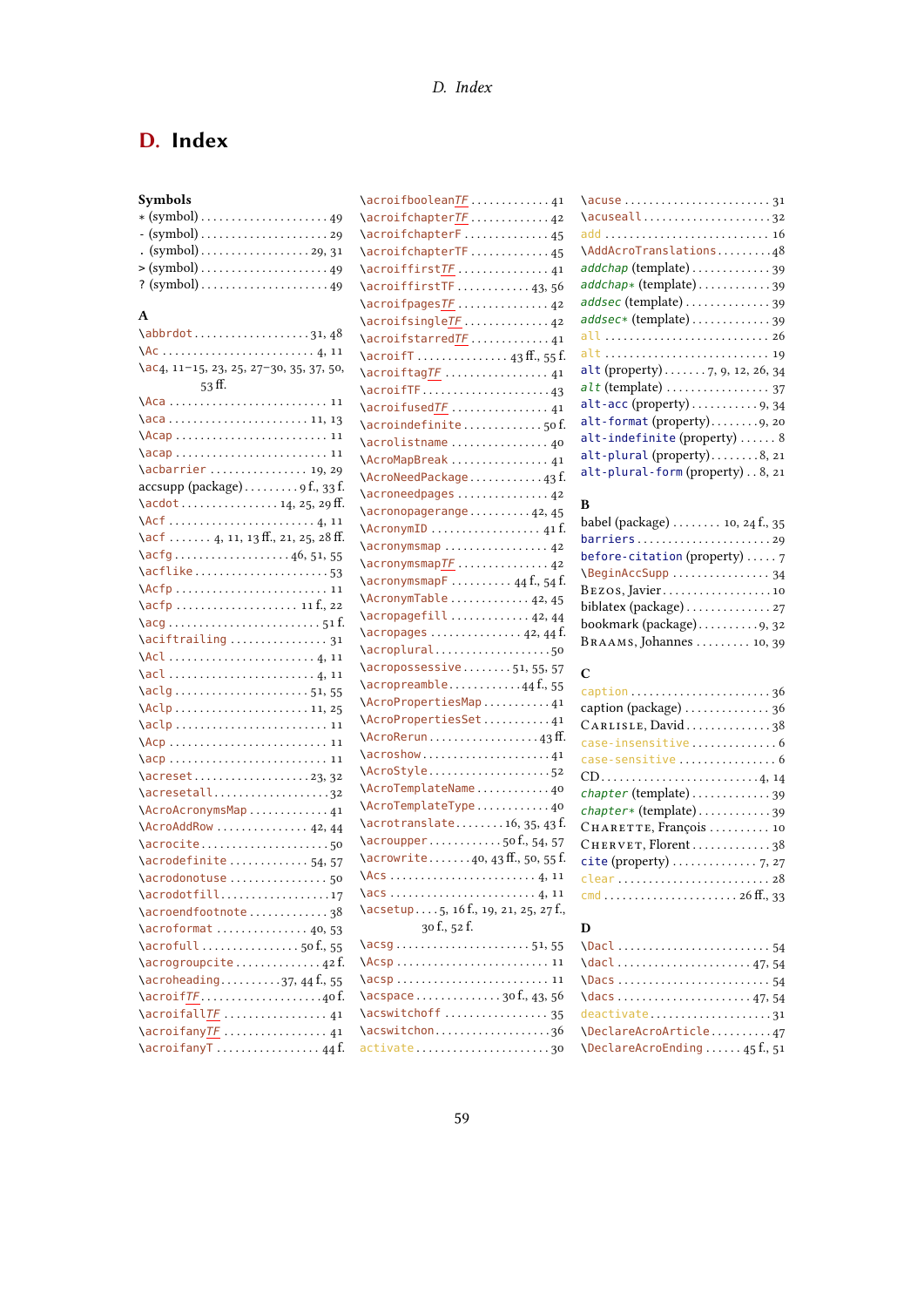## Index

| \DeclareAcronym 3 f., 6, 12, 14 f., 18,                      |  |
|--------------------------------------------------------------|--|
| 21 f., 24-27, 29 f., 33, 35,                                 |  |
| $51 - 54, 56$                                                |  |
| \declareAcronym41                                            |  |
| \DeclareAcroPreset11                                         |  |
| \DeclareAcroProperty49                                       |  |
| \DeclareAcroPropertyAlias49                                  |  |
| \DeclareAcroTranslation  48                                  |  |
| define $\ldots \ldots \ldots \ldots \ldots \ldots \ldots$ 30 |  |
| description (template)  38, 43                               |  |
| disable $\ldots \ldots \ldots \ldots \ldots \ldots 28$       |  |
| display  . 10, 16 f., 24, 27, 42, 49                         |  |

## E

| ECU25                                              |
|----------------------------------------------------|
|                                                    |
|                                                    |
|                                                    |
| extra (property) $\ldots \ldots \ldots 7$ , 10, 34 |
| extra-acc (property)10, 34                         |
| extra-format (property)  9, 20                     |

#### F

#### H

| . .                                                           |
|---------------------------------------------------------------|
|                                                               |
| heading $\ldots \ldots \ldots \ldots \ldots \ldots \ldots 16$ |
| hyperref (package) $\dots \dots$ 9, 17, 32 f.                 |

| I                                                                    |
|----------------------------------------------------------------------|
|                                                                      |
|                                                                      |
|                                                                      |
| $\frac{1}{2}$                                                        |
| $\arctan 11f, 23$                                                    |
|                                                                      |
| \Iacl11,23                                                           |
|                                                                      |
|                                                                      |
|                                                                      |
| $\iota$ acsg51,55                                                    |
|                                                                      |
| include16,18                                                         |
| $index \ldots \ldots \ldots \ldots \ldots \ldots \ldots \ldots$ 7,28 |
| index (property) $\ldots \ldots \ldots \ldots$ 7, 28                 |
|                                                                      |
|                                                                      |

| $\mathbf I$      |  |
|------------------|--|
|                  |  |
| JURRIENS, Theo39 |  |

## K

| KLEBER, Josef33 |  |
|-----------------|--|

#### L

| language 35                                         |
|-----------------------------------------------------|
| LEHMAN, Philipp 27                                  |
| link-only-first32                                   |
| list16, 40, 49                                      |
|                                                     |
| list (property)  10, 34                             |
| $list - acc (property) \ldots \ldots \ldots 10, 34$ |
| list-format (property)  9, 20                       |
| list/display  15                                    |
| lists36                                             |
| load-style 52                                       |
| local  19                                           |
| locale10, 24                                        |
| $l$ of (template) $\dots\dots\dots\dots38$ , 42     |
| long  19                                            |
| long (property)3, 6 f., 9 f., 34                    |
| long (template) 38                                  |
| long-acc (property) $\dots \dots$ , 9 f., 34        |
| $long-format (property) \ldots 8f, z0$              |
| long-indefinite (property)8                         |
| $long$ -plural (property)8, 21                      |
| long-plural-ending22                                |
| long-plural-form (property). 8, 21                  |
| long-post (property)7                               |
| $long$ -short (template)38                          |
| longtable (template)38                              |
|                                                     |

| $longtable$ (package)38 |
|-------------------------|
| $longtabu$ (template)38 |
|                         |
| ltxtable 36             |

#### M

| make-links $\ldots \ldots \ldots \ldots$ 19, 32              |
|--------------------------------------------------------------|
| \MakeAcroPropertyAlias  49                                   |
| maketitle36                                                  |
| method $\ldots \ldots \ldots \ldots \ldots \ldots \ldots 34$ |
| mfirstuc (package)  26                                       |
|                                                              |

#### N

| name 16 f., 40, 42                       |
|------------------------------------------|
| New York City27                          |
| $\NewAcroCommand \ldots 49ff., 54f., 57$ |
| \NewAcroPreset 10                        |
| \NewAcroTemplate39, 43 ff.               |
| NIEDERBERGER, Clemens  35                |
| $no$ -index (property)28                 |
| one  26                                  |
| none (template)  39                      |
|                                          |

## O

| OBERDIEK, Heiko 9, 32 f.                                      |  |
|---------------------------------------------------------------|--|
| $options \ldots \ldots \ldots \ldots \ldots \ldots \ldots 34$ |  |

#### P

## R

| \RenewAcroCommand50,53        |
|-------------------------------|
| \RenewAcroPreset11            |
| \RenewAcroTemplate  40, 55 f. |
|                               |
|                               |